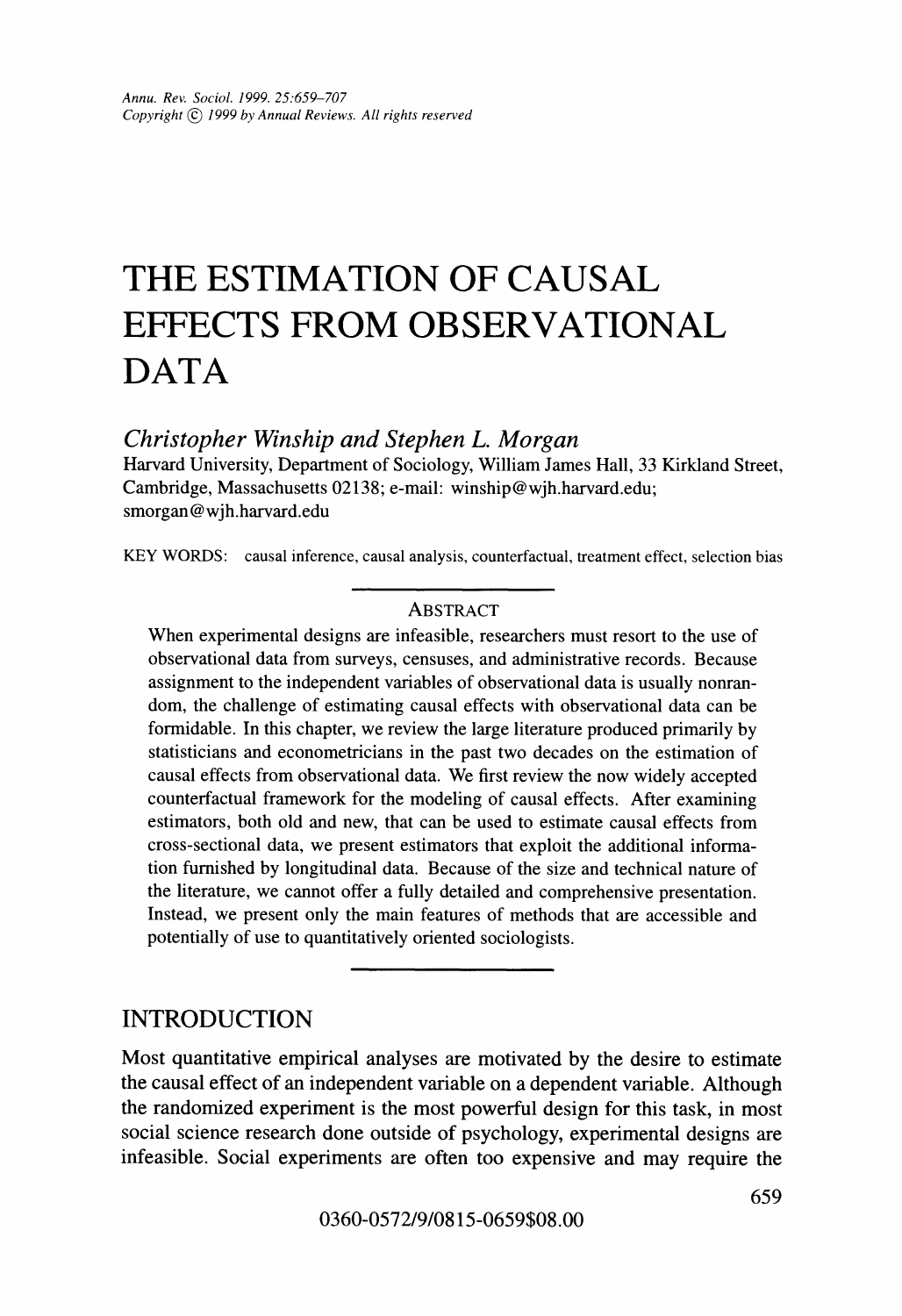**unethical coercion of subjects. Subjects may be unwilling to follow the experimental protocol, and the treatment of interest may not be directly manipulable. For example, without considerable power and a total absence of conscience, a researcher could not randomly assign individuals to different levels of educational attainment in order to assess the effect of education on earnings. For these reasons, sociologists, economists, and political scientists must rely on**  what is now known as observational data—data that have been generated by something other than a randomized experiment-typically surveys, censuses, **or administrative records.** 

**The problems of using observational data to make causal inferences are considerable (Lieberson 1985, LaLonde 1986). In the past two decades, however, statisticians (e.g. Rubin, Rosenbaum) and econometricians (e.g. Heckman, Manski) have made considerable progress in clarifying the issues involved when observational data are used to estimate causal effects. In some cases, this hardwon clarity has permitted the development of new and more powerful methods of analysis. This line of research is distinct from the work of sociologists and others who in the 1970s and 1980s developed path analysis and its generalization, covariance structure analysis. Despite their differences, both areas of research are often labeled causal analysis.** 

**Statisticians and econometricians have adopted a shared conceptual framework that can be used to evaluate the appropriateness of different estimators in specific circumstances. This framework, to be described below, also clarifies the properties of estimators that are needed to obtain consistent estimates of causal effects in particular applications.** 

**Our chapter provides an overview of the work that has been done by statisticians and econometricians on causal analysis. We hope it will provide the reader with a basic appreciation of the conceptual advances that have been made and some of the methods that are now available for estimating causal effects. Because the literature is massive and often technical, we do not attempt to be comprehensive. Rather, we present material that we believe is most accessible and useful to practicing researchers.** 

**As is typical of the literature we are reviewing, we use the language of experiments in describing these methods. This usage is an indication of the advances that have been made; we now have a conceptual framework that allows us to use the traditional experimental language and perspective to discuss and analyze observational data. Throughout this chapter, we write of individuals who are subject to treatment, and we describe individuals as having been assigned to either a treatment or a control group. The reader, however, should not assume that the thinking and methods we review apply only to the limited set of situations in which it is strictly proper to talk about treatment and control groups. In almost any situation where a researcher attempts to estimate a causal effect, the analysis can be described, at least in terms of a thought experiment, as an experiment.**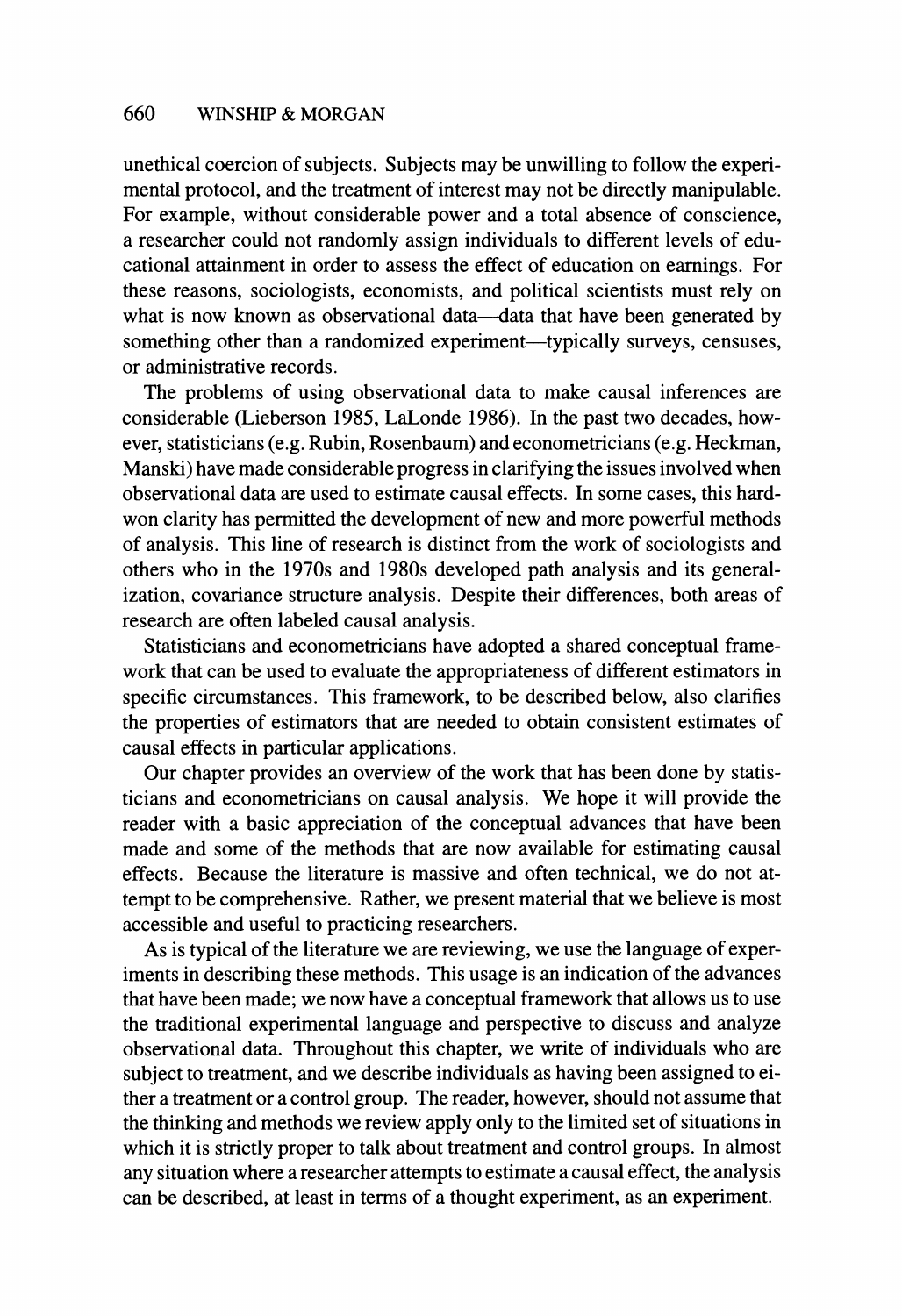**The chapter consists of three major sections. The first presents the conceptual framework and problems associated with using observational data to estimate causal effects. It presents the counterfactual account of causality and its associated definition of a causal effect. We also discuss the basic problems that arise when using observational data to estimate a causal effect, and we show that there are two distinct sources of possible bias: Outcomes for the treatment and control groups may differ even in the absence of treatment; and the potential effect of the treatment may differ for the treatment and control groups. We then present a general framework for analyzing how assignment to the treatment group is related to the estimation of a causal effect.** 

**The second section examines cross-sectional methods for estimating causal effects. It discusses the bounds that data place on the permissible range of a causal effect; it also discusses the use of control variables to eliminate potential differences between the treatment and control groups that are related to the outcome. We review standard regression and matching approaches and discuss methods that condition on the likelihood of being assigned to the treatment. These latter methods include the regression discontinuity design, propensity score techniques, and dummy endogenous variable models. This section also discusses the use of instrumental variables to estimate causal effects, presenting their development as a method to identify parameters in simultaneous equation models and reviewing current research on what instrumental variables identify in the presence of different types of treatment-effect heterogeneity.** 

**The third section discusses methods for estimating causal effects from longitudinal data. We present the interrupted time-series design, then use a relatively general model specification for the structure of unobservables to compare change-score analysis, differential linear growth rate models, and the analysis of covariance. The key lesson here is that no one method is appropriate for all cases. This section also discusses how to use data to help determine which method is appropriate in a particular application.** 

**The paper concludes with a discussion of the general importance of the methods reviewed for improving the quality of quantitative empirical research in sociology. We have more powerful methods available, but more important, we have a framework for examining the plausibility of assumptions behind different methods and thus a way of analyzing the quality and limitations of particular empirical estimates.** 

## **BASIC CONCEPTUAL FRAMEWORK**

**In the past two decades, statisticians and econometricians have adopted a common conceptual framework for thinking about the estimation of causal effectsthe counterfactual account of causality. The usefulness of the counterfactual framework is threefold. It provides an explicit framework for understanding**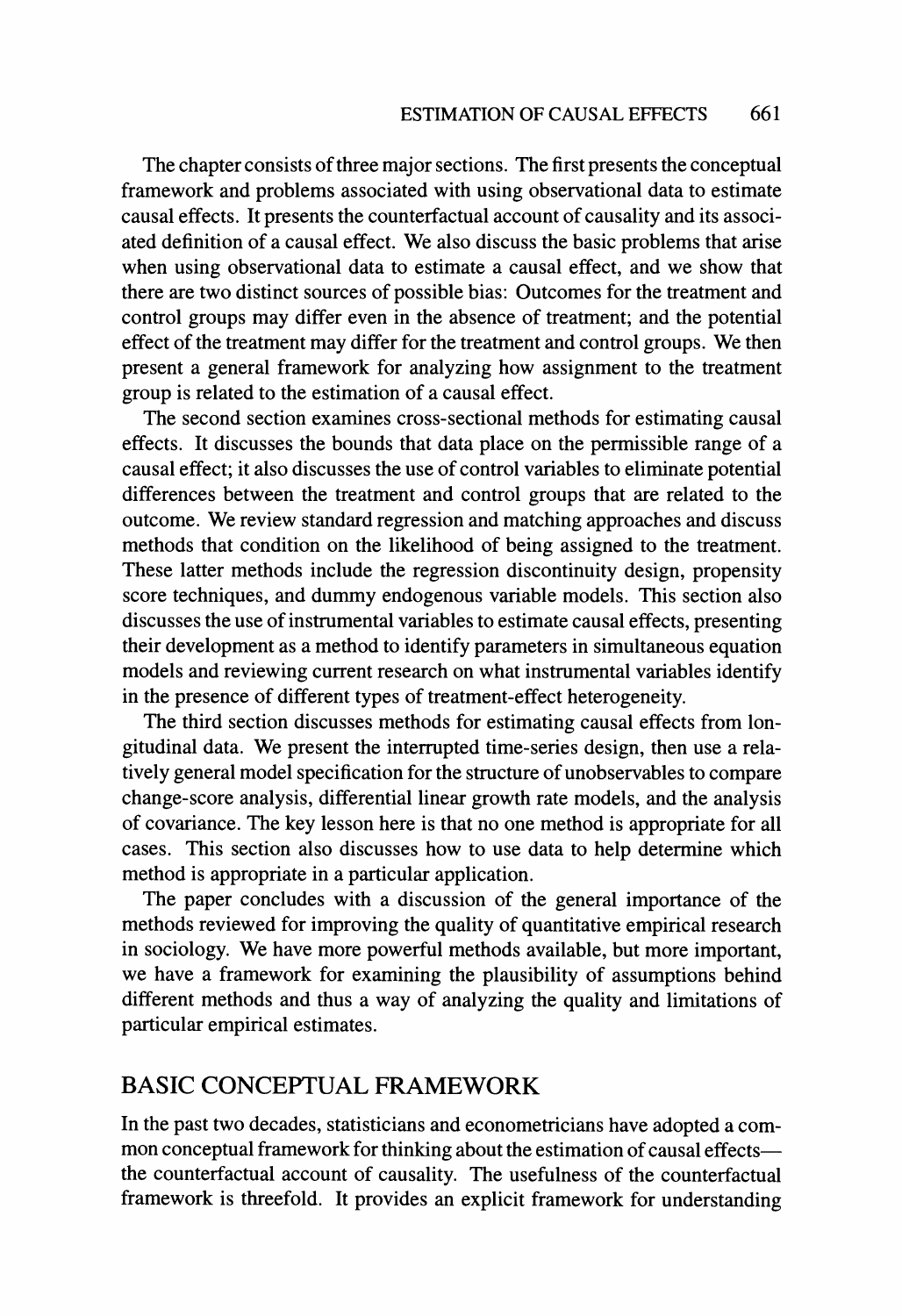(a) the limitations of observational data, (b) how the treatment assignment pro**cess may be related to the outcome of interest, and (c) the type of information that is provided by the data in the absence of any assumptions.** 

## **The Counterfactual Account Of Causality**

**Discussions of causality in the social sciences often degenerate into fruitless philosophical digressions (e.g., see McKim & Turner 1997, Singer & Marini 1987). In contrast, the development of the counterfactual definition of causality has yielded practical value. With its origins in the early work on experimental designs by Fisher (1935), Neyman (1923, 1935), Cochran & Cox (1950), Kempthorne (1952), and Cox (1958a,b), the counterfactual framework has been formalized and extended to nonexperimental designs in a series of papers by Rubin (1974, 1977, 1978, 1980, 1981, 1986, 1990; see also Pratt & Schlaifer 1984). However, it also has roots in the economics literature (Roy 1951, Quandt 1972). The counterfactual account has provided a conceptual and notational framework for analyzing problems of causality that is now dominant in both statistics and econometrics. Holland (1986), Pratt & Schlaifer (1988), and Sobel (1995, 1996) provide detailed exegeses of this work.** 

Let *Y* be an interval level measure of an outcome of interest, either contin**uous or discrete or a mixture of the two. Examples are earnings, mathematics aptitude, educational attainment, employment status, and age at death. Assume that individuals can be exposed to only one of two alternative states but that each individual could a priori be exposed to either state. Each state is characterized by a distinct set of conditions, exposure to which potentially affects the outcome of interest Y. We refer to the two states as treatment and control.1** 

**Assume that one group of individuals is assigned to be observed in the treatment state and that a second group of individuals is assigned to be observed in the control state. The key assumption of the counterfactual framework is that individuals assigned to these treatment and control groups have potential outcomes in both states: the one in which they are observed and the one in which they are not observed. In other words, each individual in the treatment group has an observable outcome in the treatment state and an unobservable counterfactual outcome in the control state. Likewise, each individual in the control group has an observable outcome in the control state and an unobservable counterfactual outcome in the treatment state. Thus, the framework asserts that individuals have potential outcomes in all states, even though they can actually only be observed in one state.** 

<sup>&</sup>lt;sup>1</sup> Any two states to which individuals could be assigned or could choose to enter can be considered **treatment and control. The potential outcome framework also can be generalized to any number of alternative sets of treatment conditions.**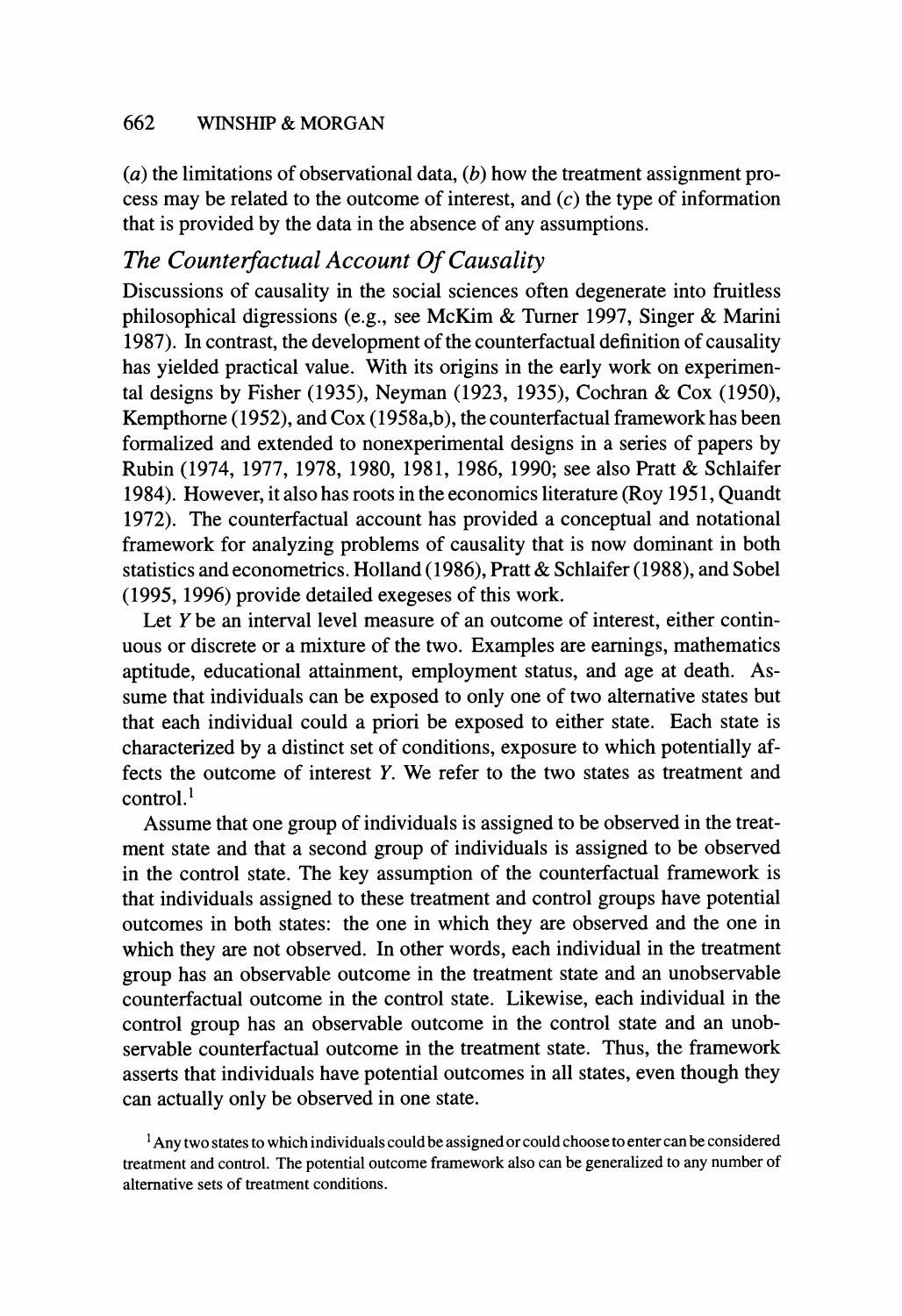**Formalizing this conceptualization, the potential outcomes of each individual unit of analysis are defined as the true values of Y that would result from exposure to the alternative sets of conditions that characterize the two states**  named treatment and control. More formally, let  $Y_i^t$  and  $Y_i^c$  equal the potential **outcomes for each individual i that would result from exposure to the treatment and control conditions. We assume that both potential outcomes exist in theory for every individual, although at most only one potential outcome can be observed for each individual.** 

**The causal effect of the treatment on the outcome for each individual i is defined as the difference between the two potential outcomes in the treatment and control states:** 

$$
\delta_i = Y_i^{\rm t} - Y_i^{\rm c}.
$$

Because both  $Y_i^t$  and  $Y_i^c$  exist in theory, we can define this individual-level causal effect. However, as detailed below, because we cannot observe both  $Y_i^t$ and  $Y_i^c$  for any single individual, we cannot observe or thus directly calculate **any individual-level causal effects.** 

**First note that this definition of a causal effect, while intuitively appealing, makes several assumptions.2 The most crucial assumption among these is that a change in treatment status of any individual does not affect the potential outcomes of other individuals. Known as the stable unit treatment value assumption (SUTVA) (see Rubin 1980, 1986, 1990), this assumption is most commonly violated when there is interference across treatments (i.e. when there are interactions between treatments). The classical example is the analysis of treatment effects in agricultural research-rain that surreptitiously carries fertilizer from a treated plot to an adjacent untreated plot. Aside from simple interference, the SUTVA may also be violated in other situations, especially when "macro effects" of the treatment alter potential outcomes (see Garfinkel et al. 1992, Heckman et al. 1998). Consider the case where a large job training program is offered in a metropolitan area with a competitive labor market. As the supply of graduates from the program increases, the wage that employers will be willing to pay graduates of the program will decrease. When such complex effects are present, the powerful simplicity of the counterfactual framework vanishes.** 

**Why can we not observe and calculate individual-level causal effects? In order to observe values of Y, we must assign individuals to be observed in**  one of the two states. To formalize this observation rule, define  $T_i$  as a dummy **variable equal to 1 if an individual is assigned to the treatment group and equal** 

<sup>&</sup>lt;sup>2</sup> One important assumption that we do not discuss is that the treatment must be manipulable. **For example, as Holland (1986) argued, it makes no sense to talk about the causal effect of gender or any other nonmanipulable individual trait alone. One must explicitly model the manipulable mechanism that generates an apparent causal effect of a nonmanipulable attribute.**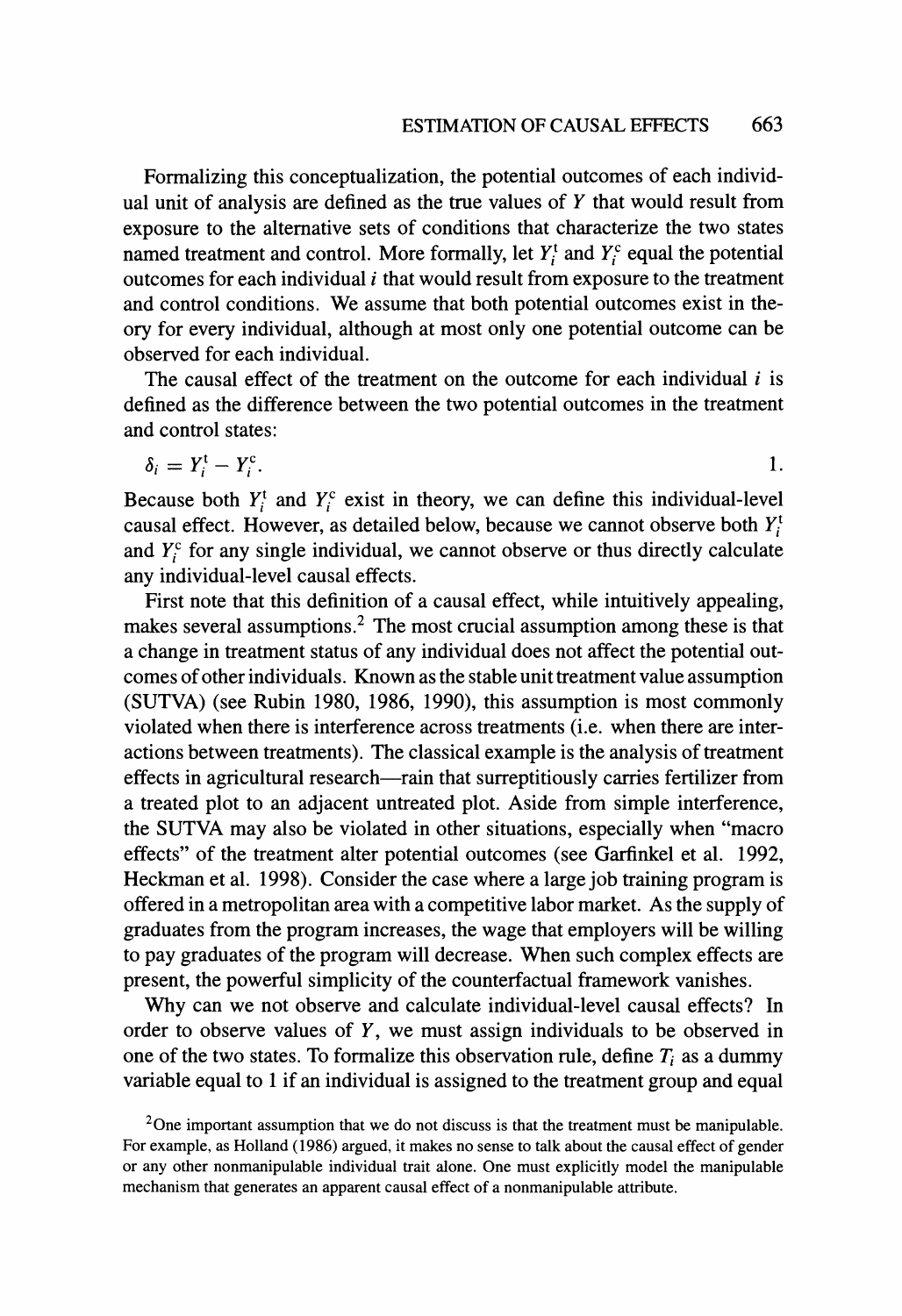to  $0$  if an individual is assigned to the control group. The observed  $Y_i$  are equal to  $Y_i = Y_i^t$  when  $T_i = 1$  and  $Y_i = Y_i^c$  when  $T_i = 0$ . As these definitions **reveal, causal inference can be seen as a problem of missing data. The observed Yi do not contain enough information to identify individual-level causal effects because individuals cannot be observed under both the treatment and the control conditions simultaneously.3** 

**The main value of this counterfactual framework is that causal inference can**  be summarized by a single question: Given that the  $\delta_i$  cannot be calculated for any individual and therefore that  $Y_i^t$  and  $Y_i^c$  can be observed only on mutually **exclusive subsets of the population, what can be inferred about the distribution**  of the  $\delta_i$  from an analysis of  $Y_i$  and  $T_i$ ?

## **Average Effects And The Standard Estimator**

**Most of the literature has focused on the estimation of the average causal effect**  for a population. Let  $\overline{Y}^t$  be the average value of  $Y_i^t$  for all individuals if they are exposed to the treatment, and let  $\overline{Y}^c$  be the average value of  $Y_i^c$  for all individuals if they are exposed to the control. More formally,  $\overline{Y}^t$  is the expected value of  $Y_i^t$  in the population, and  $\overline{Y}^c$  is the expected value of  $Y_i^c$  in the population. The **average treatment effect in the population is** 

$$
\overline{\delta} = \overline{Y}^{\mathfrak{t}} - \overline{Y}^{\mathfrak{c}} \tag{2.}
$$

or, again more formally, the expected value of the difference between  $\overline{Y}^t$  and  $\overline{Y}^c$  in the population.<sup>4</sup>

Because  $Y_i^t$  and  $Y_i^c$  are unobservable (or missing) on mutually exclusive subsets of the population,  $\overline{Y}^t$  and  $\overline{Y}^c$  cannot both be calculated. However,  $\overline{Y}^t$  and  $\overline{Y}^c$  can potentially be estimated, although not very well or without considerable **difficulty except in special circumstances. Most methods discussed in this paper**  attempt to construct from observational data consistent estimates of  $\overline{Y}^t$  and  $\overline{Y}^c$ in order to obtain a consistent estimate of  $\overline{\delta}$ .

**For example, consider the most common estimator, which we call the stan**dard estimator for the average treatment effect. Let  $\overline{Y}_{i\in\mathcal{T}}^t$  be the expected value of  $Y_i^t$  for all individuals in the population who would be assigned to the treatment group for observation, and let  $\overline{Y}_{i\in C}^{\text{c}}$  be the expected value of  $Y_i^{\text{c}}$  for all

<sup>3</sup>When one has longitudinal data, an effective strategy may be to use a person as his own control. **This strategy only works if age does not otherwise affect the outcome and there are no exogenous period-specific effects. If change with age or period effects is possible, some type of adjustment is needed. We discuss methods that do this in the section on longitudinal analysis.** 

**4In many presentations of the counterfactual framework, formal E[.] notation is used. The**  average treatment effect of Equation 2 is written as  $E[\delta] = E[Y^{\dagger} - Y^{\c}]$ . The standard estimator in Equation 3 is considered an attempt to estimate  $E[Y^t | T = 1] - E[Y^c | T = 0]$ .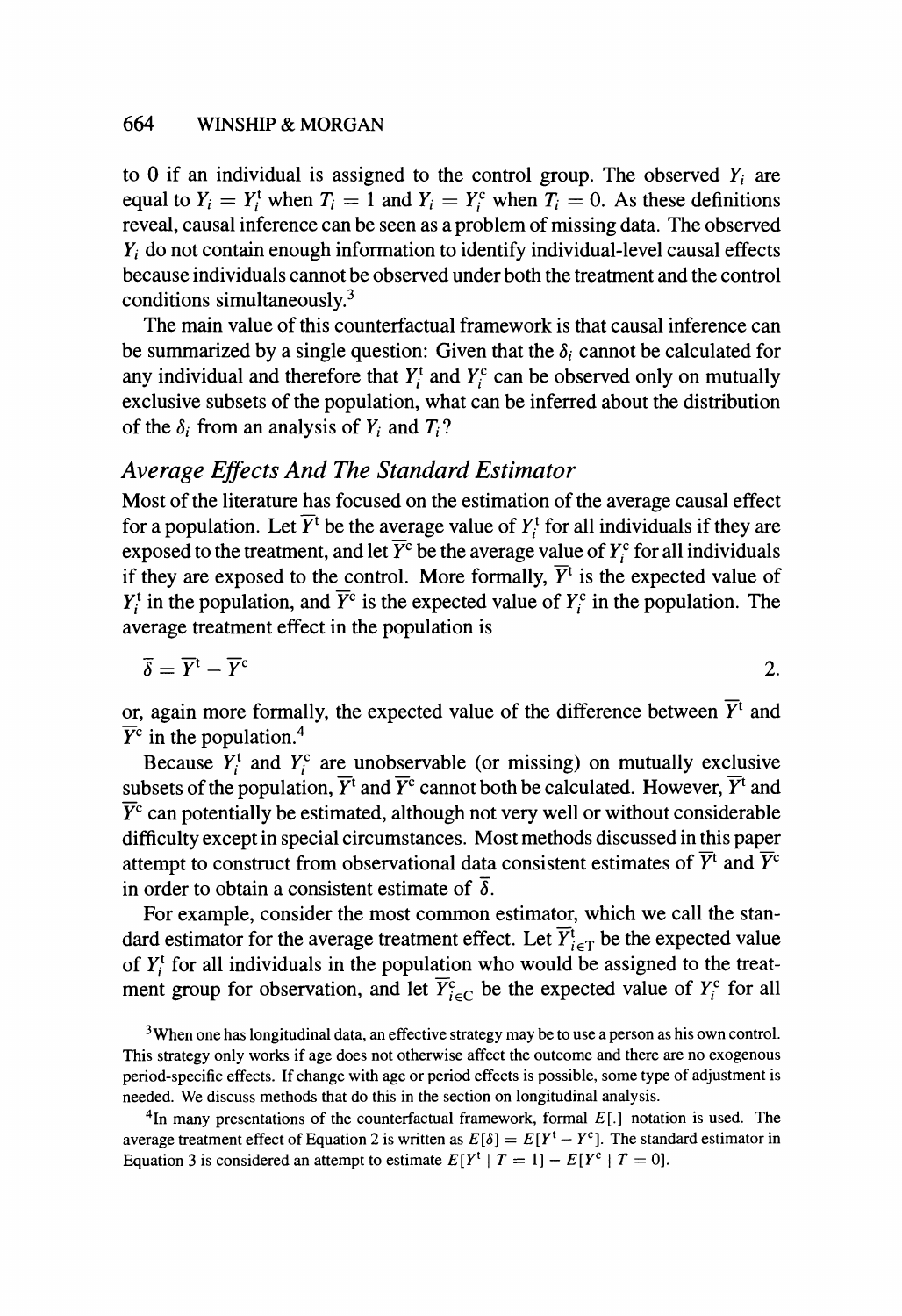**individuals in the population who would be assigned to the control group for observation. Both of these quantities can be calculated and thus effectively esti**mated by their sample analogs, the mean of  $Y_i$  for those actually assigned to the treatment group and the mean of  $Y_i$  for those actually assigned to the control **group. The standard estimator for the average treatment effect is the difference between these two estimated means:** 

$$
\hat{\delta} = \hat{\overline{Y}}_{i \in \mathsf{T}}^{\mathsf{t}} - \hat{\overline{Y}}_{i \in \mathsf{C}}^{\mathsf{c}},\tag{3.}
$$

**where the hats on all three terms signify that they are the sample analog estimators (sample means) of the expectations defined above.** 

**Note the two differences between Equations 2 and 3. Equation 2 is defined for the population, whereas Equation 3 represents an estimator that can be applied to a sample drawn from the population. All individuals in the population contribute to the three terms in Equation 2. However, each sampled individual**  can be used only once to estimate either  $\overline{Y}_{i\in\mathcal{T}}^t$  or  $\overline{Y}_{i\in\mathcal{C}}^c$ . As a result, the way **in which individuals are assigned (or assign themselves) to the treatment and**  control groups determines how effectively the standard estimator  $\hat{\delta}$  estimates the true average treatment effect  $\overline{\delta}$ . As we demonstrate, many estimators are **extensions of this standard estimator that seek to eliminate the bias resulting from inherent differences between the treatment and control groups.** 

**To understand when the standard estimator consistently estimates the true**  average treatment effect for the population, let  $\overline{Y}_{i\in C}^t$  and  $\overline{Y}_{i\in T}^c$  be defined analogously to  $Y_{i \in \text{T}}^t$  and  $Y_{i \in \text{C}}^c$  above, and let  $\pi$  equal the proportion of the population **that would be assigned to the treatment group. Decompose the average treatment effect in the population into a weighted average of the average treatment effect for those in the treatment group and the average treatment effect for those in the control group and then decompose the resulting terms into differences in average potential outcomes:** 

$$
\overline{\delta} = \pi \overline{\delta}_{i\in\mathsf{T}} + (1 - \pi) \overline{\delta}_{i\in\mathsf{C}}
$$
\n
$$
= \pi \left( \overline{Y}_{i\in\mathsf{T}}^{\mathsf{t}} - \overline{Y}_{i\in\mathsf{T}}^{\mathsf{c}} \right) + (1 - \pi) \left( \overline{Y}_{i\in\mathsf{C}}^{\mathsf{t}} - \overline{Y}_{i\in\mathsf{C}}^{\mathsf{c}} \right)
$$
\n
$$
= \left[ \pi \overline{Y}_{i\in\mathsf{T}}^{\mathsf{t}} + (1 - \pi) \overline{Y}_{i\in\mathsf{C}}^{\mathsf{t}} \right] - \left[ \pi \overline{Y}_{i\in\mathsf{T}}^{\mathsf{c}} + (1 - \pi) \overline{Y}_{i\in\mathsf{C}}^{\mathsf{c}} \right]
$$
\n
$$
= \overline{Y}^{\mathsf{t}} - \overline{Y}^{\mathsf{c}}.
$$
\n4.

The quantities  $\overline{Y}_{i\in\mathbb{C}}^t$  and  $\overline{Y}_{i\in\mathbb{C}}^c$  that appear explicitly in the second and third **lines of Equation 4 cannot be directly calculated because they are based on**  unobservable values of Y. If we assume that  $\overline{Y}_{i \in \mathcal{T}}^t = \overline{Y}_{i \in \mathcal{C}}^t$  and  $\overline{Y}_{i \in \mathcal{C}}^c = \overline{Y}_{i \in \mathcal{T}}^c$ ,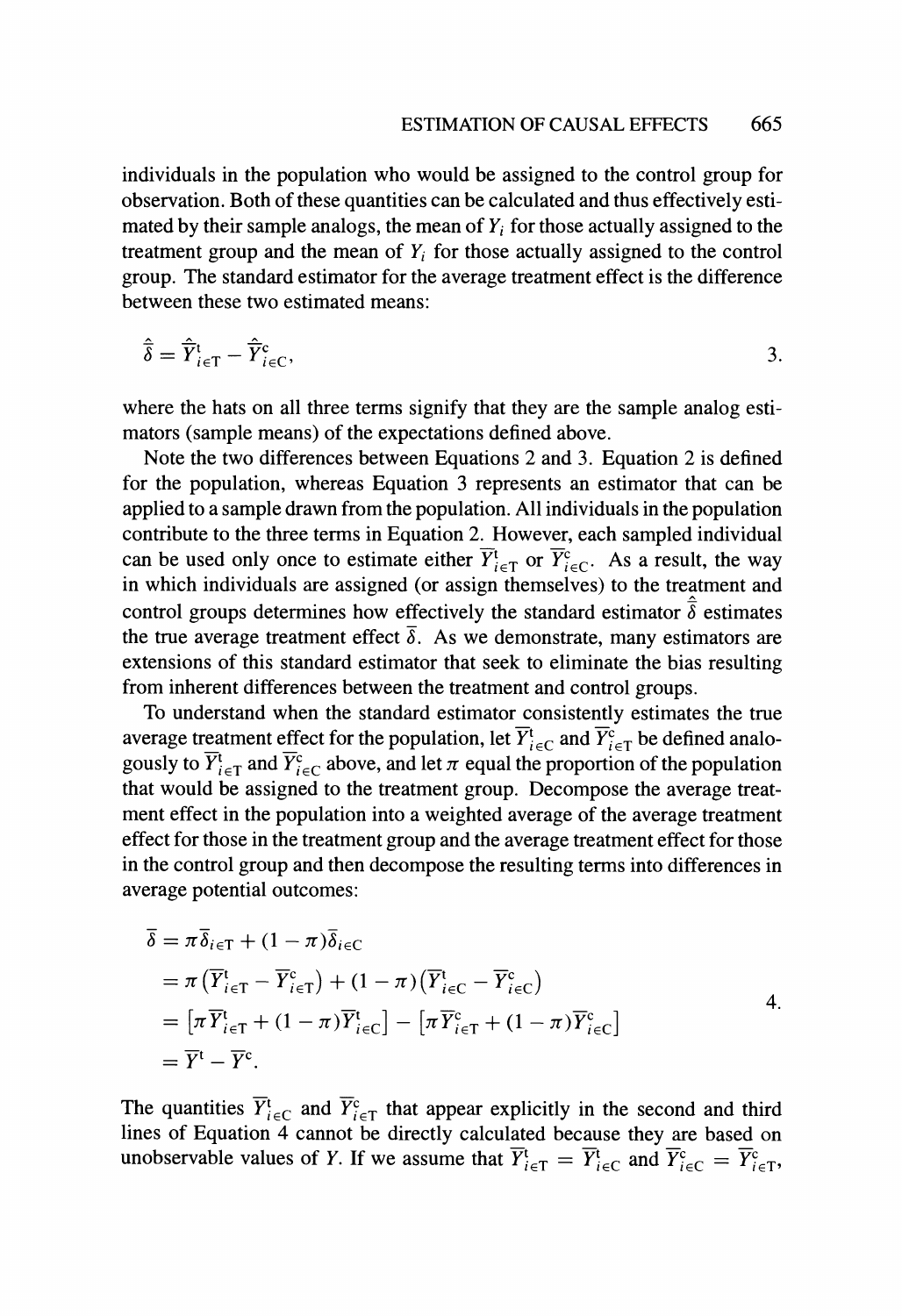**then through substitution starting in the third line of (4):** 

$$
\overline{\delta} = [\pi \overline{Y}_{i\in\Upsilon}^t + (1 - \pi) \overline{Y}_{i\in\Upsilon}^t] - [\pi \overline{Y}_{i\in\Upsilon}^c + (1 - \pi) \overline{Y}_{i\in\Upsilon}^c]
$$
  
\n
$$
= [\pi \overline{Y}_{i\in\Upsilon}^t + (1 - \pi) \overline{Y}_{i\in\Upsilon}^t] - [\pi \overline{Y}_{i\in\Upsilon}^c + (1 - \pi) \overline{Y}_{i\in\Upsilon}^c]
$$
  
\n
$$
= \overline{Y}_{i\in\Upsilon}^t - \overline{Y}_{i\in\Upsilon}^c.
$$

**Thus, a sufficient condition for the standard estimator to consistently estimate**  the true average treatment effect in the population is that  $\overline{Y}_{i \in \mathcal{T}}^t = \overline{Y}_{i \in \mathcal{C}}^t$  and  $\overline{Y}_{i\in C}^c = \overline{Y}_{i\in T}^c$ . In this situation, the average outcome under the treatment and **the average outcome under the control do not differ between the treatment and control groups. In order to satisfy these equality conditions, a sufficient condi**tion is that treatment assignment  $T_i$  be uncorrelated with the potential outcome distributions of  $Y_i^t$  and  $Y_i^c$ . The principal way to achieve this uncorrelatedness **is through random assignment to the treatment.** 

**By definition, observational data are data that have not been generated by an explicit randomization scheme. In most cases, treatment assignment will be correlated with the potential outcome variables. As a result, the standard estimator will usually yield inconsistent estimates of the true average treatment effect in the population when applied to observational data.** 

An important caveat is that the average treatment effect  $\overline{\delta}$  is not always the **quantity of theoretical interest. Heckman (1992, 1996, 1997) and Heckman et al. (1997b) have argued that in a variety of policy contexts, it is the average treatment effect for the treated that is of substantive interest. The essence of their argument is that in deciding whether a policy is beneficial, our interest is not whether on average the program is beneficial for all individuals but whether it is beneficial for those individuals who are either assigned or who would assign themselves to the treatment.** 

**For example, if we are interested in determining whether a particular vocational education program in a high school is beneficial, it makes little sense to ask whether its effect is positive for all high school students. For college-bound students, the effects of the program may be negative. Even for non-collegebound students, the program may have positive effects only for some students. To the degree that students can estimate their likely benefit of enrolling in the program before actually doing so, we would expect that those students for whom the expected benefits are positive will be more likely to enroll in the program. The appropriate policy question is whether the program effects for this group of "self-selecting" students are positive and sufficiently large to justify the program costs. The policy-relevant piece of information in need of estimation is the size of the treatment effect for the treated. The average treatment effect for all students in the school is of little or no policy relevance.**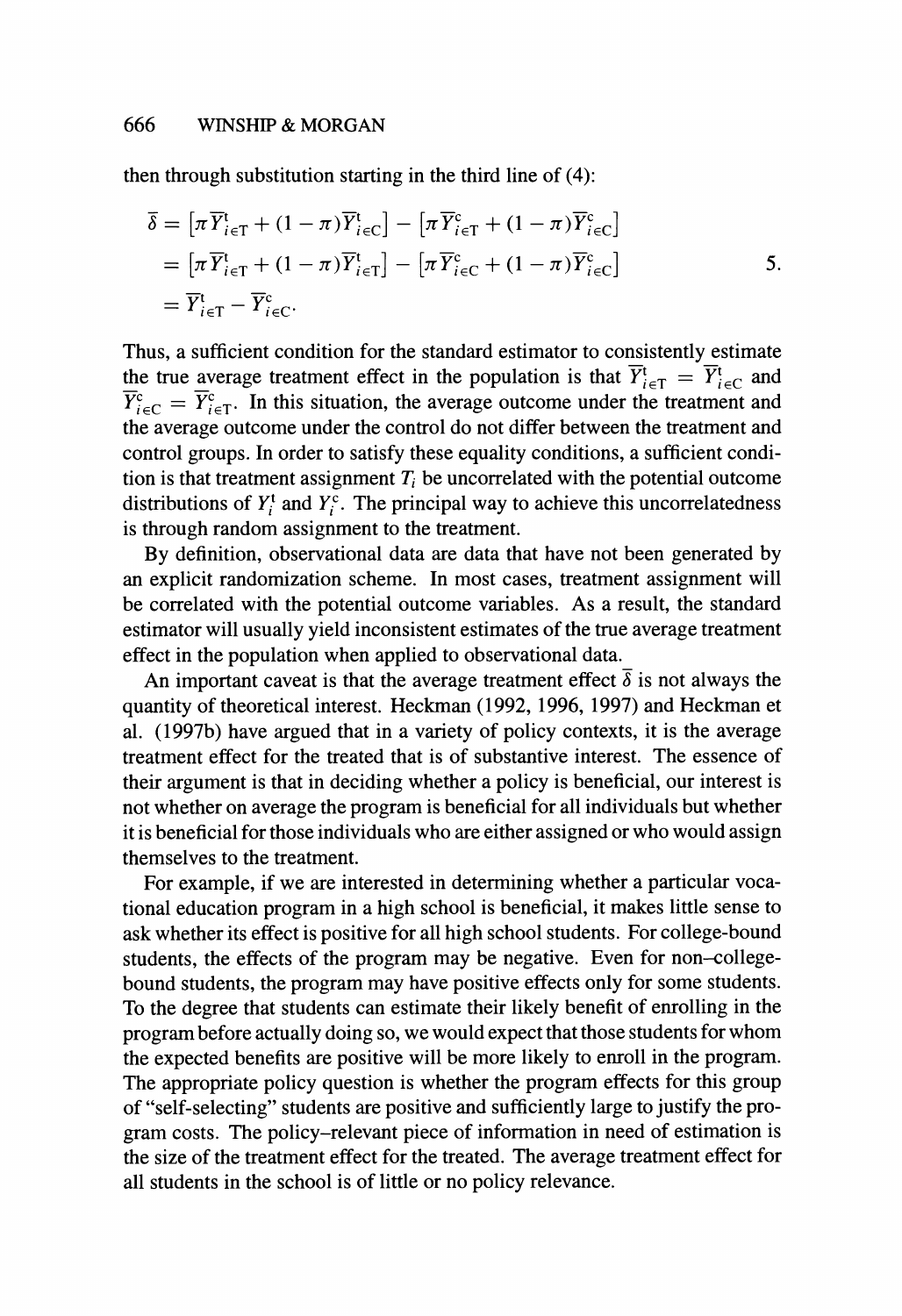**As discussed below, it is also the case that in many contexts the average treatment effect is not identified separately from the average treatment effect for the treated. In most circumstances, there is simply no information available on how those in the control group would have reacted if they had instead received the treatment. This is the basis for an important insight into the potential biases of the standard estimator.** 

**Define the baseline difference between the treatment and control groups as**   $(\overline{Y}_{i\in\mathcal{T}}^{\mathcal{C}} - \overline{Y}_{i\in\mathcal{C}}^{\mathcal{C}})$ . This quantity can be thought of as the difference in outcomes **between the treatment and control groups in the absence of treatment. With a lit**tle algebra, it can be shown that Standard estimator  $=$  True average treatment effect + (Difference in baseline Y) +  $(1 - \pi)$  (Difference in the average treat**ment effect for the treatment and control groups), or in mathematical notation:** 

$$
\overline{Y}_{i\in\mathcal{T}}^{\mathfrak{t}} - \overline{Y}_{i\in\mathcal{C}}^{\mathfrak{c}} = \overline{\delta} + (\overline{Y}_{i\in\mathcal{T}}^{\mathfrak{c}} - \overline{Y}_{i\in\mathcal{C}}^{\mathfrak{c}}) + (1 - \pi)(\overline{\delta}_{i\in\mathcal{T}} - \overline{\delta}_{i\in\mathcal{C}}).
$$
6.

**Equation 6 shows the two possible sources of bias in the standard estimator.**  The baseline difference,  $(\overline{Y}_{i\in\Gamma}^c - \overline{Y}_{i\in\Gamma}^c)$ , is equal to the difference between the **treatment and control groups in the absence of treatment. The second source of**  bias  $(\overline{\delta}_{i\in\mathcal{T}} - \overline{\delta}_{i\in\mathcal{C}})$ , the difference in the treatment effect for those in the treat**ment and control groups, is often not considered, even though it is likely to be present when there are recognized incentives for individuals (or their agents) to select into the treatment group. Instead, many researchers (or, more accurately, the methods that they use) simply assume that the treatment effect is constant in the population, even when common sense dictates that the assumption is clearly implausible (Heckman 1997, Heckman et al. 1997b, Heckman & Robb 1985, 1986, 1988; JJ Heckman, unpublished paper).** 

To clarify this decomposition, consider a substantive example—the effect **of education on an individual's mental ability. Assume that the treatment is college attendance. After administering a test to a group of young adults, we find that individuals who have attended college score higher than individuals who have not attended college. There are three possible reasons that we might observe this finding. First, attending college might make individuals smarter**  on average. This effect is the average treatment effect, represented by  $\overline{\delta}$  in **Equation 6. Second, individuals who attend college might have been smarter in the first place. This source of bias is the baseline difference represented by**   $(\overline{Y}_{i\in\mathcal{T}}^c - \overline{Y}_{i\in\mathcal{C}}^c)$  in Equation 6. Third, the mental ability of those who attend college **may increase more than would the mental ability of those who did not attend college had they in fact attended college. This source of bias is the differential**  effect of treatment, represented by  $(\overline{\delta}_{i \in T} - \overline{\delta}_{i \in C})$  in Equation 6.

**To further clarify this last term in the decomposition, assume that those who have attended college and those who have not attended college had the same (average) initial mental ability. Assume further that only those who then**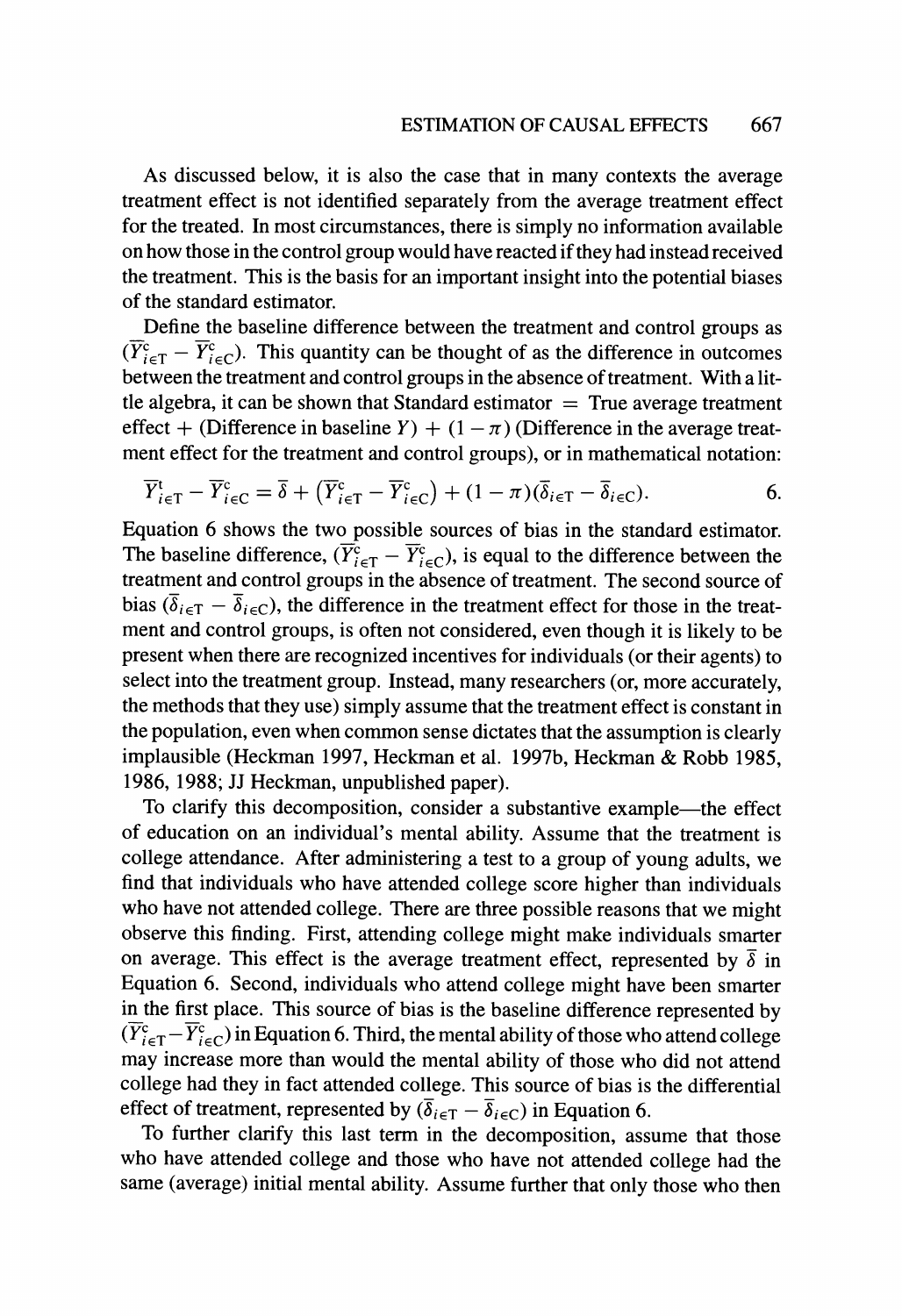**attended college would have benefitted from doing so. If the treatment and control groups are of equal size, the standard estimator would overestimate the true average treatment effect by a factor of two. In this example, and in many other situations, the standard estimator yields a consistent estimate of the average treatment effect for the treated, not the average treatment effect for the entire population.** 

**Equation 6 specifies the two sources of bias that need to be eliminated from estimates of causal effects from observational data. The remainder of the paper examines how this goal can be accomplished. Most of the discussion focuses**  on the elimination of the baseline difference  $(\overline{Y}_{i \in \Gamma}^{\rm c} - \overline{Y}_{i \in \Gamma}^{\rm c})$ . Fewer techniques **are available to adjust for the differential treatment effects component of the bias**  $(\overline{\delta}_{i\in\mathcal{T}} - \overline{\delta}_{i\in\mathcal{C}})$ .

## **Treatment Assignment Model**

**To proceed further, we need to develop a basic model for the assignment mechanism that generates the treatment and control groups. Our presentation of the assignment model follows Heckman & Robb (1985, 1986, 1988). Above, we**  specified that each individual has two potential outcomes,  $Y_i^t$  and  $Y_i^c$ , corre**sponding to potential exposure to the treatment and control. We noted that, in general, for any one individual only one of these two potential outcomes can be observed.** 

To develop an assignment model, we first write the potential outcomes  $Y_i^t$ and  $Y_i^c$  as deviations from their means:

$$
Y_i^{\rm c} = \overline{Y}^{\rm c} + u_i^{\rm c},
$$
  

$$
Y_i^{\rm t} = \overline{Y}^{\rm t} + u_i^{\rm t}.
$$

**Combining these two expressions with the observation rule given by the defi**nition of the treatment assignment dummy variable  $T_i$ , the equation for any  $Y_i$ **is** 

$$
Y_i = \overline{Y}^c + T_i(\overline{Y}^t - \overline{Y}^c) + u_i^c + T_i(u_i^t - u_i^c)
$$
  
=  $\overline{Y}^c + T_i\overline{\delta} + u_i,$  (1)

where  $u_i = u_i^c + T_i(u_i^t - u_i^c)$ . Equation 7 is known as the structural equa**tion. This equation provides another way of thinking about the problem of consistently estimating the treatment effect. For the standard estimator-which**  is equivalent to the coefficient on  $T_i$  when Equation 7 is estimated by ordinary least squares (OLS)—to be a consistent estimate of the true average treatment effect,  $T_i$  and  $u_i$  must be uncorrelated.

**Consider a supplemental equation, known as the assignment or selection**  equation, that determines  $T_i$  and is written in what is known as an index structure.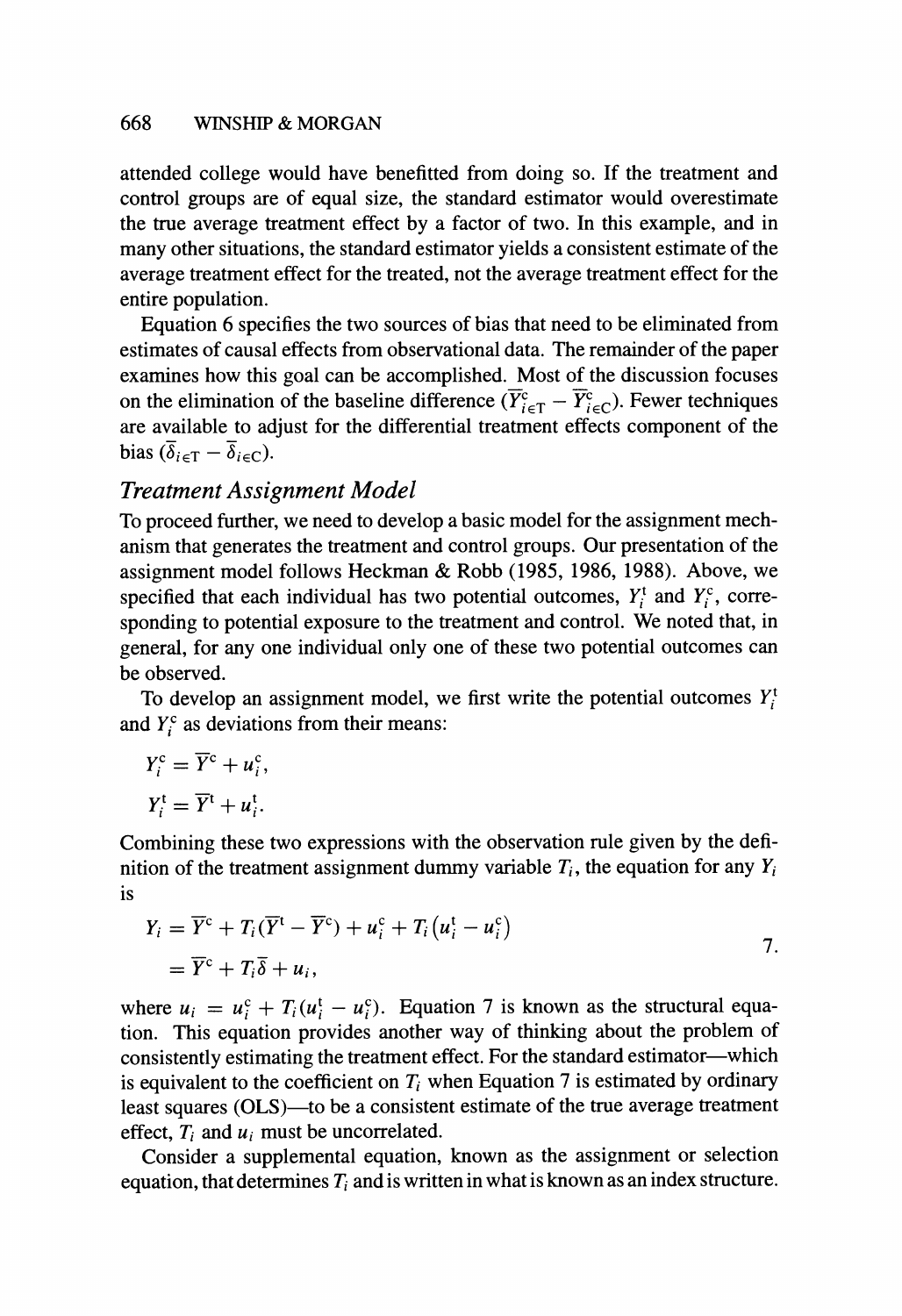Let  $T_i^*$  be a latent continuous variable:

$$
T_i^* = Z_i a + v_i, \qquad \qquad 8.
$$

where  $T_i = 1$  if  $T_i^* \ge 0$  and  $T_i = 0$  if  $T_i^* < 0$ , and where  $Z_i$  is a row vector **of values on various exogenous observed variables that affect the assignment**  process,  $\alpha$  is a vector of parameters that typically needs to be estimated, and  $v_i$ **is an error term that captures unobserved factors that affect assignment.** 

Equations 7 and 8 are general. Additional covariates  $X_i$  can be included in **Equation 7, as shown below in Equation 10, and**  $X_i$  **and**  $Z_i$  **may have variables in** common. Both  $Z_i$  and  $v_i$  may be functions of an individual's potential outcome after exposure to the treatment  $(Y_i^t)$ , an individual's potential outcome after exposure to the control  $(Y_i^c)$ , or any function of the two potential outcomes, such as their difference  $(Y_i^t - Y_i^c)$ .

We can distinguish between two different ways that  $T_i$  and the error term in Equation 7,  $u_i$ , can be correlated (Heckman & Robb 1986, 1988; Heckman & Hotz 1989). When  $Z_i$  and  $u_i$  are correlated, but  $u_i$  and  $v_i$  are uncorrelated, **we have "selection on the observables." In this case, some observed set of**  factors in  $Z_i$  is related to  $Y_i^c$  and/or  $Y_i^t$ . This form of selection results in data **that are sometimes characterized as having ignorable treatment assignmentthe probability of being assigned to the treatment condition is only a function of the observed variables (Rosenbaum & Rubin 1983, Rosenbaum 1984a,b).**  The second case is where  $u_i$  is correlated with  $v_i$ , resulting in "selection on the **unobservables." Known as nonignorable treatment assignment, in this case the probability of assignment is a function of unobserved variables (and possibly observed variables as well). In the following sections, we examine methods that attempt to deal with both types of selection bias. Not surprisingly, remedies for bias from selection on the observables are easier to implement than are remedies for selection on the unobservables.** 

## **CROSS-SECTIONAL METHODS**

## **Bounds For Treatment Effects**

**In a series of articles that have culminated in a book, Manski has investigated the bounds that are consistent with the data when weak assumptions alone are maintained (Manski 1995; see also Robins 1989). In this section, we point to the fact that in some circumstances the data, without any auxiliary assumptions, provide some information on the size of the treatment effect. Our discussion follows Manski (1994, 1995).** 

**To see that the data can potentially bound a treatment effect, consider a case**  with a dichotomous zero-one outcome. The average treatment effect,  $\overline{\delta}$ , cannot exceed 1. The maximum treatment effect occurs when  $\overline{Y}_{i\in\mathcal{T}}^t = \overline{Y}_{i\in\mathcal{C}}^t = 1$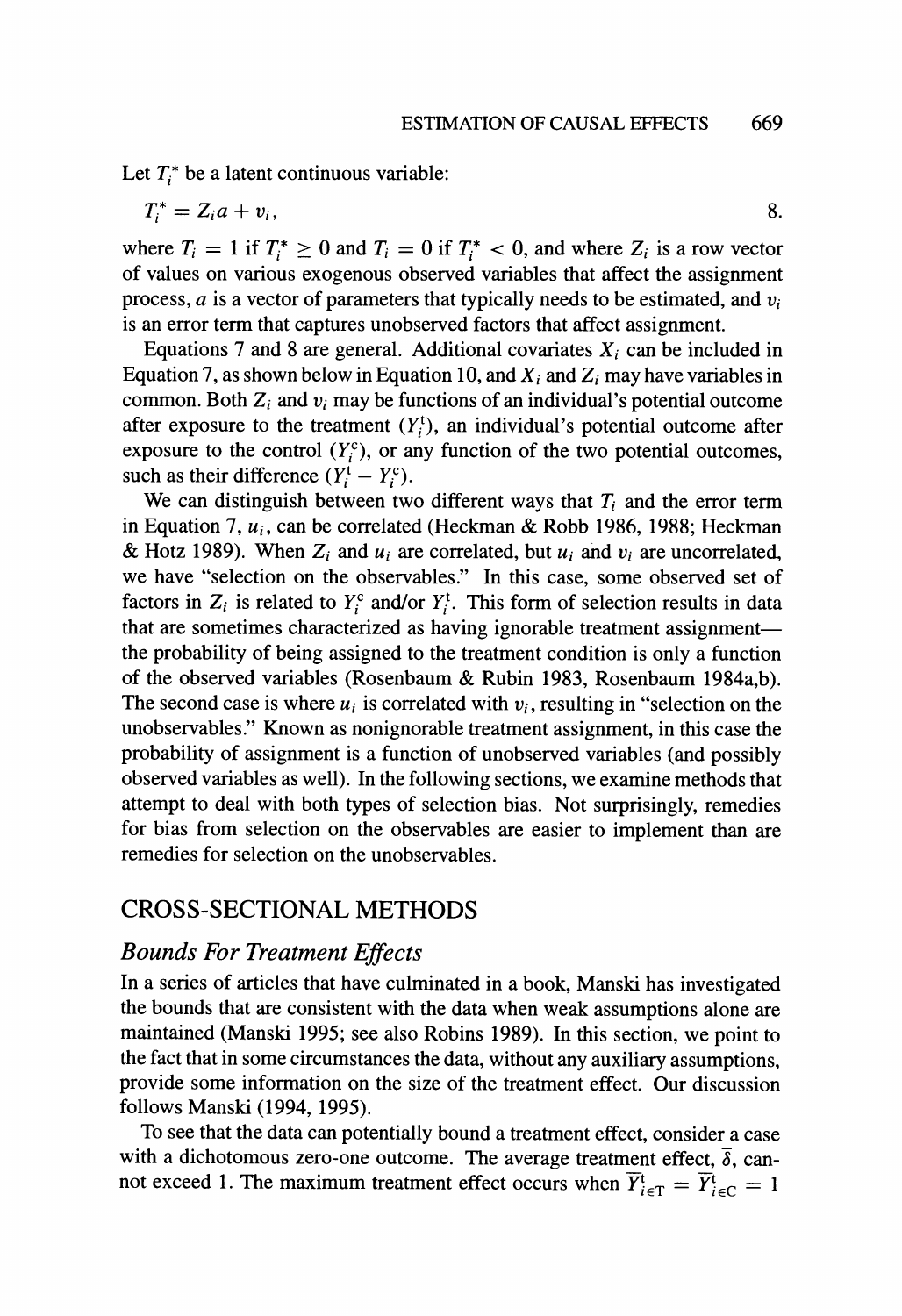| Groups                                                    | <b>Mean Outcome</b>                                                                                                |                                              |
|-----------------------------------------------------------|--------------------------------------------------------------------------------------------------------------------|----------------------------------------------|
|                                                           | Y.                                                                                                                 | Y!                                           |
| Observed mean outcomes <sup>a</sup>                       |                                                                                                                    |                                              |
| Control                                                   | $\overline{Y}_{i\in\text{C}}^{\text{c}}=0.3$ $\overline{Y}_{i\in\text{C}}^{\text{t}}=?$                            |                                              |
| Treatment                                                 | $\overline{Y}_{i\epsilon\mathbf{T}}^{\mathsf{c}} = ? \qquad \overline{Y}_{i\epsilon\mathbf{T}}^{\mathsf{t}} = 0.7$ |                                              |
| Largest possible treatment effect <sup>b</sup><br>Control | $\overline{Y}_{i\in\text{C}}^{\text{c}}=0.3$ $\overline{Y}_{i\in\text{C}}^{\text{t}}=1$                            |                                              |
| Treatment                                                 | $\overline{Y}_{i\epsilon\mathbf{T}}^{\mathsf{c}}=0$                                                                | $\overline{Y}_{i\epsilon T}^t = 0.7$         |
| Small possible treatment effect <sup>c</sup>              |                                                                                                                    |                                              |
| Control                                                   | $\overline{Y}_{i\in\mathbb{C}}^{\mathsf{c}}=0.3\qquad \overline{Y}_{i\in\mathbb{C}}^{\mathsf{t}}=0$                |                                              |
| Treatment                                                 | $\overline{Y}_{i\in\mathcal{T}}^{\mathsf{c}}=1$                                                                    | $\overline{Y}_{i\in\text{T}}^{\text{t}}=0.7$ |

**Table 1 Hypothetical example illustrating the calculation of bounds on treatment effects** 

**aStandard estimator of treatment effect is 0.4.** 

**bImplied upper bound of average treatment effect is 0.7.** 

<sup>c</sup>Implied lower bound of average treatment effect is  $-0.3$ .

and  $Y_{i \in \mathcal{T}}^c = Y_{i \in \mathcal{C}}^c = 0$ . Similarly, the average treatment effect cannot be less **than**  $-1$ . The minimum treatment effect occurs when  $Y_{i \in \mathcal{T}}^t = Y_{i \in \mathcal{C}}^t = 0$  and  $Y_{i\in\mathbb{C}}^{\mathbb{C}} = 1$ . Thus,  $\delta$  is contained in an interval of length 2; more specifically,  $\overline{\delta} \in [-1, 1]$ .

Now assume that  $\overline{Y}_{i\in\Gamma}^t = 0.7$  and  $\overline{Y}_{i\in\Gamma}^c = 0.3$ , as is shown in the hypothetical **example in Table 1. Both quantities could be estimated from the data, and we do not consider the problem of sampling error. The standard estimator for the**  treatment effect in this case is  $\overline{Y}_{i\in\text{T}}^t - Y_{i\in\text{C}}^c = 0.4$ . The largest possible treat**ment effect (Table 1) indicates the values of**  $Y_{i\in\mathbb{C}}^{\mathsf{t}}$  **and**  $Y_{i\in\mathbb{T}}^{\mathsf{c}}$  **that would produce** the largest estimate of  $\overline{\delta}$ , 0.7. The smallest possible treatment effect (Table 1) indicates the values that would produce the smallest estimate of  $\overline{\delta}$ , -0.3. Thus, the constraints implied by the data guarantee that  $\overline{\delta} \in [-0.3, 0.7]$ , an interval **of length 1, which is half the length of the maximum interval calculated before**  values for  $\overline{Y}_{i\in\Gamma}^t$  and  $\overline{Y}_{i\in\Gamma}^c$  were obtained from the data. Manski calls this interval **the no-assumptions bound. Although this bound is still wide, it has substan**tially reduced our uncertainly about the range of  $\overline{\delta}$ . Manski (1995) shows that **with a zero-one outcome variable, the no-assumptions bound will always be of length 1.** 

**In general (see Manski 1994), the treatment effect will only be bounded when the outcome variable itself is bounded or when one is analyzing a function of**  the distribution of the dependent variable that is bounded. Because  $\overline{Y}_{i}^t$  and  $\overline{Y}_{i\in\mathbb{T}}^{c}$  are both unobserved, in the absence of any restriction they can take on any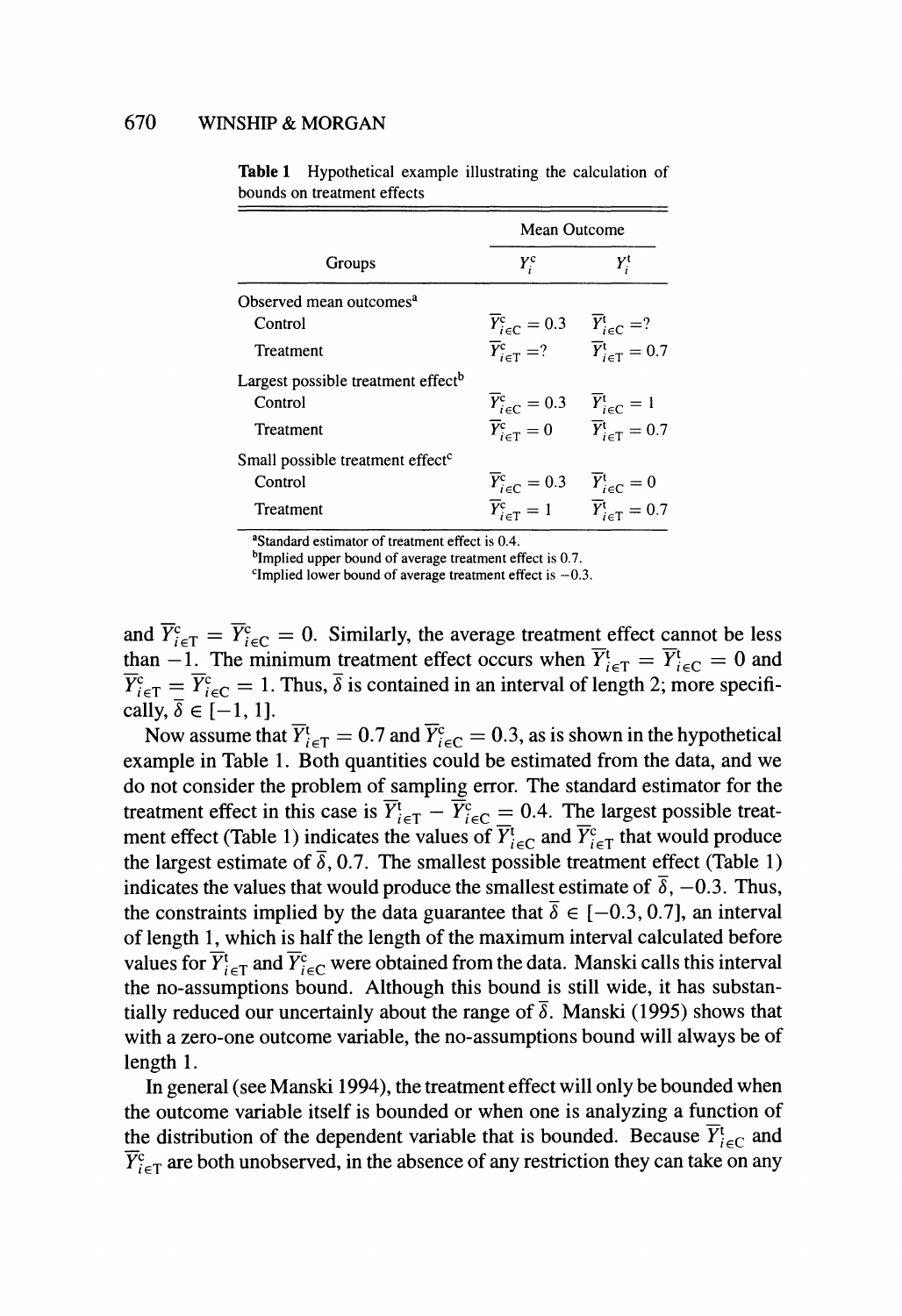**value from minus infinity to plus infinity. Thus, in the absence of any known restriction on**  $\overline{Y}_{i\in\mathbb{C}}^{\mathsf{t}}$  **and**  $\overline{Y}_{i\in\mathbb{T}}^{\mathsf{c}}$ **,**  $\overline{\delta}$  **can take on any value from minus infinity to plus infinity.** 

**The goal of Manski's research is to analyze how additional assumptions narrow the bound for the estimated treatment effect while recognizing that the more assumptions an analysis entails, the less credible it is. He argues that researchers should first attempt to learn as much as possible about a treatment effect maintaining the weakest possible assumptions. Manski shows that weak and often plausible assumptions can substantially narrow the no-assumptions bound. For example, in many situations it may be reasonable to assume that the treatment effect cannot be negative (or alternatively positive) for any individual. Manski (1997) labels this assumption the monotone treatment response assumption. Under this assumption, the lower bound for the treatment effect is 0. Thus, for the example presented in Table 1, the bound for the treatment effect would be [0, 0.7].** 

**Another possible assumption is that those who actually receive the treatment have higher average outcomes under potential exposure to both the treatment**  and control (i.e.  $\overline{Y}_{i \in \mathcal{T}}^t \geq \overline{Y}_{i \in \mathcal{C}}^t$  and  $\overline{Y}_{i \in \mathcal{T}}^c \geq \overline{Y}_{i \in \mathcal{C}}^c$ ). Manski & Pepper (1998) **present this monotone treatment selection assumption with the example of the effect of education on wages. This case is equivalent to assuming that individuals with higher educational attainments would on average receive higher wages than would individuals with lower educational attainments, even if counterfactually the two groups had the same levels of educational attainment. For the example presented in Table 1, the monotone treatment selection assumption implies that the standard estimator would be an upper bound for the average treatment effect. Therefore, if we invoke the monotone treatment response and selection assumptions together, the bound on the treatment effect is [0, 0.4], which is considerably more narrow than the no-assumptions bound. Applications of Manski's approach can be found in Manski & Nagin (1998) and in Manski et al. (1992). We discuss Manski's work further below.** 

## **Regression Methods**

**The basic strategy behind regression analysis and related methods is to find a set of control variables that can be included in the regression equation in order to remove the correlation between the treatment variable and the error term. In order to understand the relationship between regression and other cross-sectional methods, it is worth formalizing this idea. Assume that we are interested in estimating Equation 8 above and that we believe the treatment**  indicator,  $T_i$ , is correlated with the error term,  $u_i$ , because treatment assignment **is not random. We could attempt to deal with this problem by controlling for**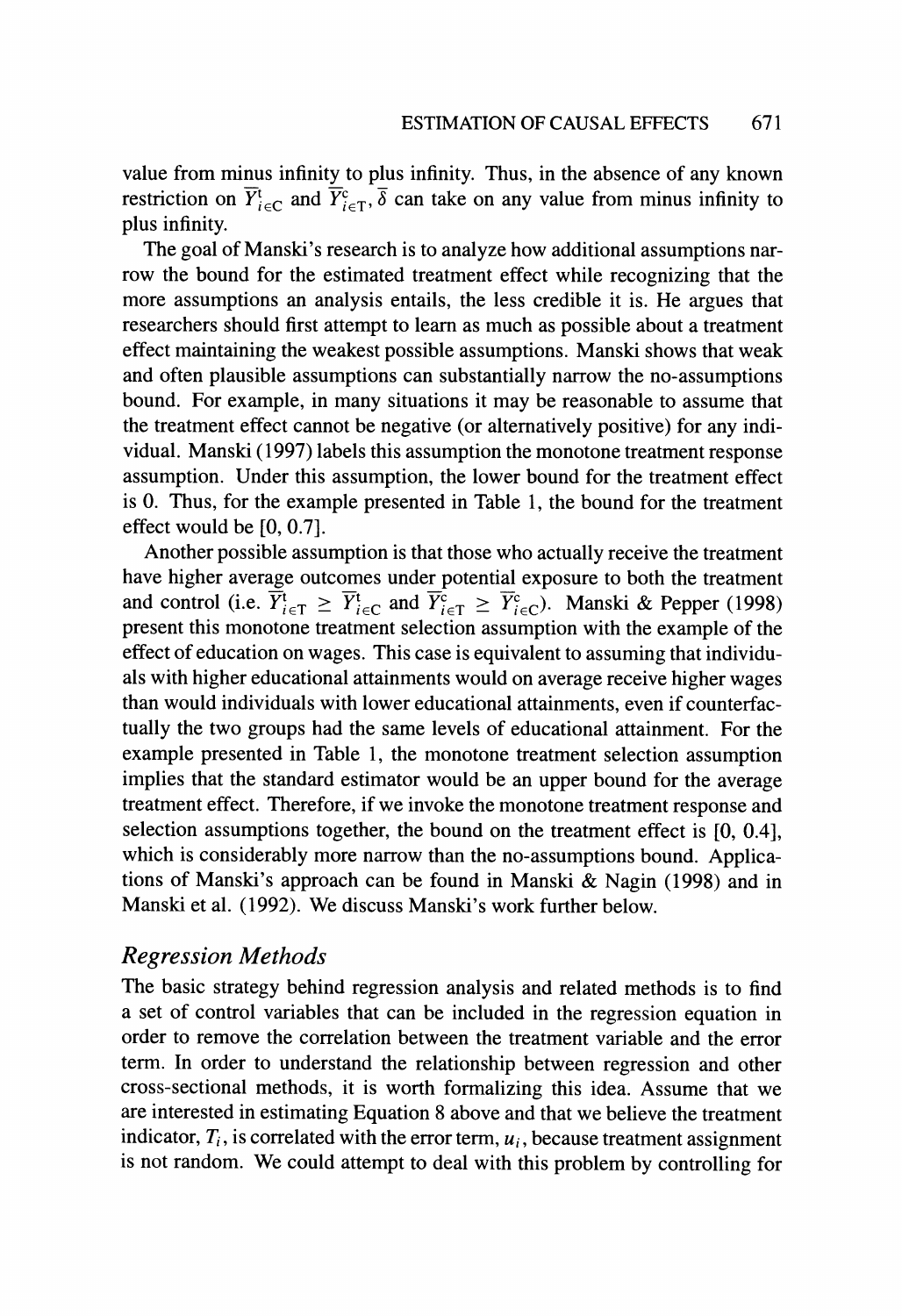**various observed Xs, estimating a regression equation of the form** 

$$
Y_i = b_0 + T_i \overline{\delta} + X_i b + w_i.
$$

**Estimating Equation 9 by OLS is equivalent to following the double residual regression procedure (Malinvaud 1970, Goldberger 1991): (a) Regress**  $Y_i$  **on**  $X_i$  and calculate  $Y_i^* = Y_i - \hat{Y}_i$ ; (b) regress  $T_i$  on  $X_i$  and calculate  $T_i^* = T_i - \hat{T}_i$ ; and (c) estimate  $Y_i^* = T_i^* \overline{\delta} + w_i^*$ , where  $w_i^* = w_i - X_i b$ . This three step procedure will yield the same estimate of  $\overline{\delta}$  as OLS on Equation 9. Thus, OLS **regression is equivalent to estimating the relationship between residualized**  versions of  $Y_i$  and  $T_i$  from which their common dependence on other variables **has been subtracted out.** 

**A number of techniques, all falling under what Heckman & Robb (1985) label control function estimators, can be understood as variants of this strategy. We discuss only a few such methods where a control function (i.e. some function of one or more variables) is entered into a regression equation in an attempt to eliminate the correlation between the treatment indicator variable and the error term. As is discussed below, instrumental variable techniques are based on a strategy that is the mirror image of the control function approach.** 

**ANALYSIS OF COVARIANCE AND MATCHING The analysis of covariance is probably the most common technique used to adjust for possible differences between treatment and control groups. Although it was originally developed to adjust for chance differences in observed Xs across treatment and control groups in randomized designs, it is now routinely used to attempt to control for differences between treatment and control groups in observational studies. Technically, the analysis of covariance is just a specific application of regression analysis. We consider a model somewhat more general than the standard model.** 

If we had a large data set and believed that either  $Y_i^c$  or  $\delta_i$  varied as a function **of the Xs, then one approach would be to stratify the sample on the Xs and carry out the analysis separately within each stratum. We could then estimate**  separate average treatment effects,  $\overline{\delta}_x$ , for each stratum. If a single treatment **effect estimate was desired, we could then average these estimated effects across the strata, weighting each estimated treatment effect by the relative size of its stratum.** 

**An analogous set of analyses could be mounted in a regression framework.**  Let the potential outcomes  $Y_i^t$  and  $Y_i^c$  depend on some set of variables  $X_i$ :

$$
Y_i^c = b_0^c + X_i b + e_i^c
$$
 10a.

**and** 

$$
Y_i^t = b_0^t + X_i(b + c) + e_i^t.
$$
 10b.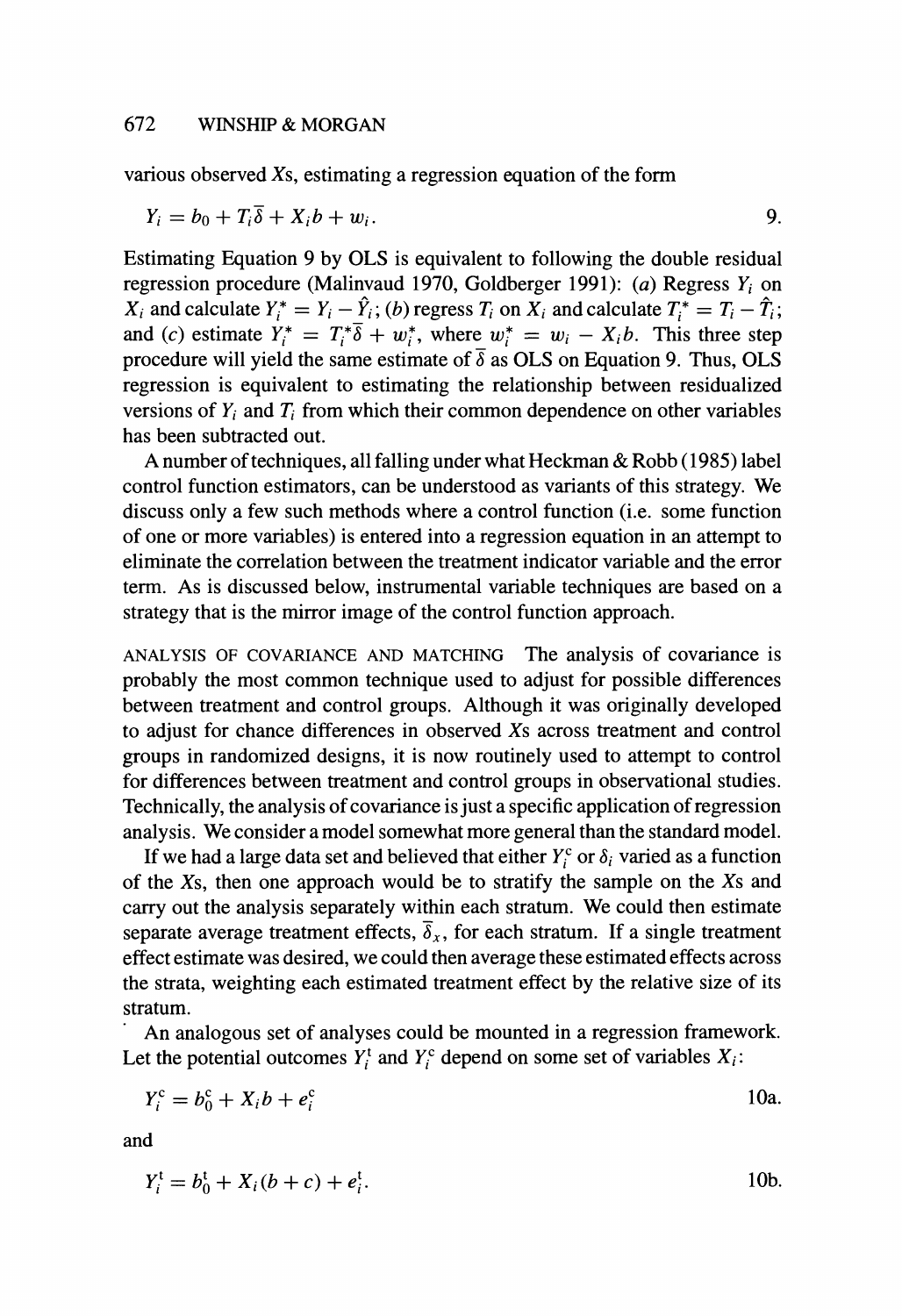**The observed data can be written as a combination of these two equations:** 

$$
Y_i = b_0^c + T_i(b_0^t - b_0^c) + X_i b + T_i(X_i c) + e_i.
$$

For individuals for whom  $X_i = 0$ , the treatment effect in Equation 11 is equal to  $(b_0^t - b_0^c)$ . The  $X_i b$  term represents how the baseline level of  $Y_i$ , the  $Y_i^c$ , varies with the observed  $X_i$ . The hope is that by including the  $X_i$  b term, we eliminate the baseline difference between the treatment and control groups,  $(\overline{Y}_{i\in\Gamma}^c - \overline{Y}_{i\in\Gamma}^c)$ .

The  $X_i$ c term represents how the treatment effect,  $\delta_i$ , varies with  $X_i$ . This **term is not typically included in a standard analysis of covariance model. The**  hope is that by including the  $X_i$ c term, we eliminate the difference in the **treatment effects between the treatment and control groups,**  $(\overline{\delta}_{i \in T} - \overline{\delta}_{i \in C})$ **. This may often be an unrealistic assumption, because it implies that the researcher can forecast an individual's treatment effect just as accurately as the individual himself can. If individuals have pertinent information that is unavailable to the researcher (i.e. information that is not contained in the Xs), then it is likely that there will be differences in the treatment effects between the treatment and control groups that are not captured by observed Xs (Heckman 1989, 1992,**  1996, 1997). Note that the treatment effect in Equation 11 is equal to  $(b_0^t$  $b_0^c$  +  $X_i$ *c*. Obviously, this is not the treatment effect for the entire population but rather for individuals with characteristics  $X_i$ .

**One problem with the regression approach is that it imposes a linearity constraint. Nonlinear terms can be added, but it is often difficult to know how the nonlinearity should be approximated. As White (1981) has shown, polynomial and related expansions may inadequately model nonlinearity and lead to biased estimates.** 

**An alternative technique that avoids this problem is matching. Common in biomedical research but not in social scientific research, matching is closely related to the stratification procedure described above. Smith (1997) provides an excellent introduction for social scientists. Matching has several advantages. First, it makes no assumption about the functional form of the dependence between the outcome of interest and the other Xs. Second, matching ensures that only those portions of the distribution of the Xs in the observed data that contain individuals in both the treatment and control groups enter the estimation of the treatment effect.5 Third, because fewer parameters are estimated than** 

<sup>5</sup>In two important empirical papers, Heckman et al (1997, 1998a) show that the bias due to **selection on the unobservables, although significant and large relative to the size of the treatment effect, is small relative to the bias that results from having different ranges of Xs for the treatment and control groups and different distributions of the Xs across their common range. Matching solves both of the latter problems, although the average effect is not for the total population but only for that portion of the population where the treatment and control groups have common X values.**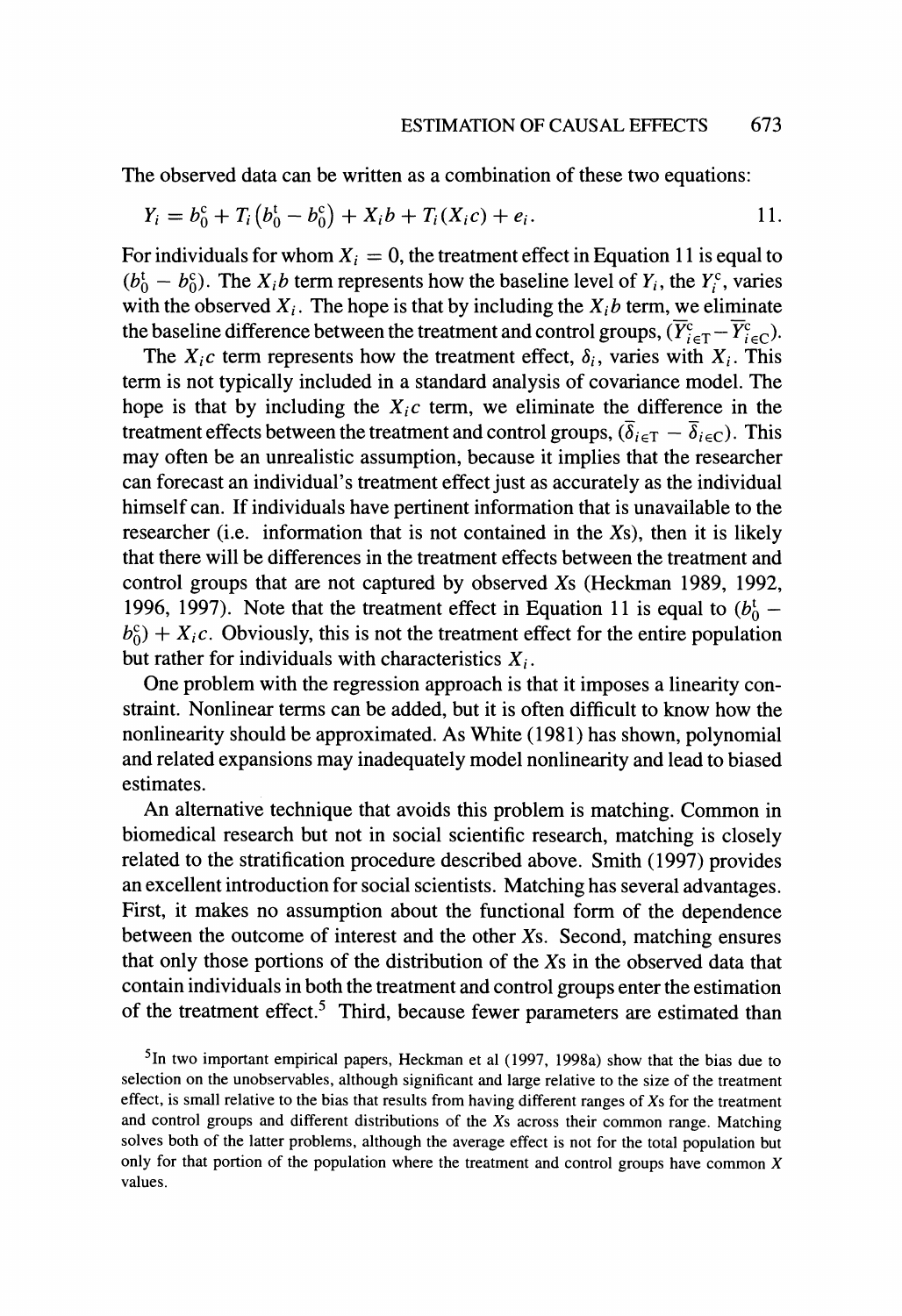**in a regression model, matching is more efficient. Efficiency can be important with small samples. A major problem with the traditional matching approach is that unless an enormous sample of data is available and there are more than a few Xs, it may be difficult to find both treatment and control cases that match. [See below for the ingenious solution to this problem developed by Rosenbaum & Rubin (1983)].** 

**REGRESSION DISCONTINUITY DESIGN A key limitation of the analysis of covariance and related designs is that they do not directly conceptualize how the Xs are related to the likelihood of being assigned to the treatment group. Rather,**  the approach is to model the determinants of  $Y_i$ , thereby including  $X_s$  that are **believed to affect the outcome and that may also be associated with assign**ment to the treatment group. By including many determinants of  $Y_i$ , one hopes **to eliminate all differences between the treatment and control groups that are related to the outcome but that are not due to the treatment itself.** 

**The philosophy behind regression discontinuity designs and propensity score methods is quite different from the strategy behind analysis of covariance.**  The strategy is to attempt to control for observed variables,  $Z_i$ , that affect **whether an individual is assigned to the treatment group or the control group. By controlling for Zs that affect the treatment assignment, one hopes to eliminate**  any correlation between  $T_i$  and  $u_i$  in Equation 7.

**The regression discontinuity design (Cook & Campbell 1979, Judd & Kenny 1981, Marcantonio & Cook 1994) is the simplest way of relating an observed**  variable,  $Z_i$ , to the assignment to a treatment group. The basic strategy is to find  $a Z_i$  that is related to the assignment of treatment in a sharply discontinuous way, **as in Figure 1. The jump on the vertical axis at the point of treatment on the horizontal axis is the estimate of the main treatment effect. In Figure 1, the treatment effect is even more complex. The treatment also affects the slope of the relationship between Z and Y. Thus, the size of the treatment effect varies with Z.** 

**The strength of the regression discontinuity design is determined by the accuracy of the estimate of the conditional relationship between Y and Z in the absence of treatment over the range of Z that receives the treatment. If the relationship between Z and Y is nonlinear, this can be highly problematic. Figure 2 provides an example. As can be seen from Figure 2, if we poorly estimate the values of Y that would be observed in the absence of treatment, we poorly estimate the effect of the treatment. The problem here is directly related to matching. One of the strengths of matching is that it ensures that we have both control and treatment cases over the range of Z that is relevant to the analysis. In the regression discontinuity design, the opposite is the case. There are no values of Z that contain both treatment and control cases. The power of the design hinges solely on the ability to extrapolate accurately.**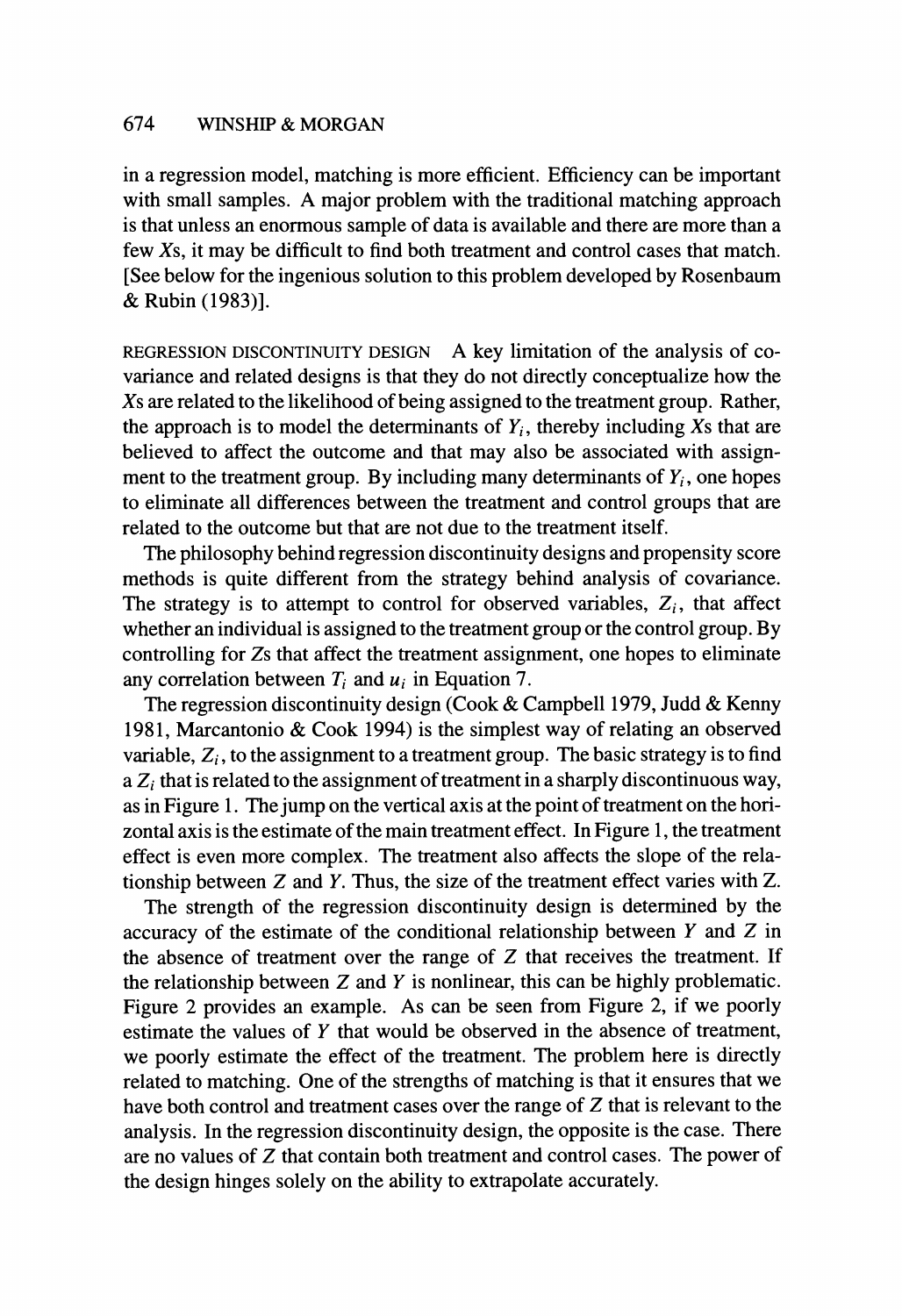

Figure 1 The regression discontinuity design. Note: If  $Z \ge k$ , the individual receives the treatment. If  $Z < k$ , the individual does not receive the treatment. (Solid line) Observed outcome; **(dashed line) the assumed outcome in the absence of treatment.** 



**Figure 2 The regression discontinuity design with unrecognized nonlinearity.**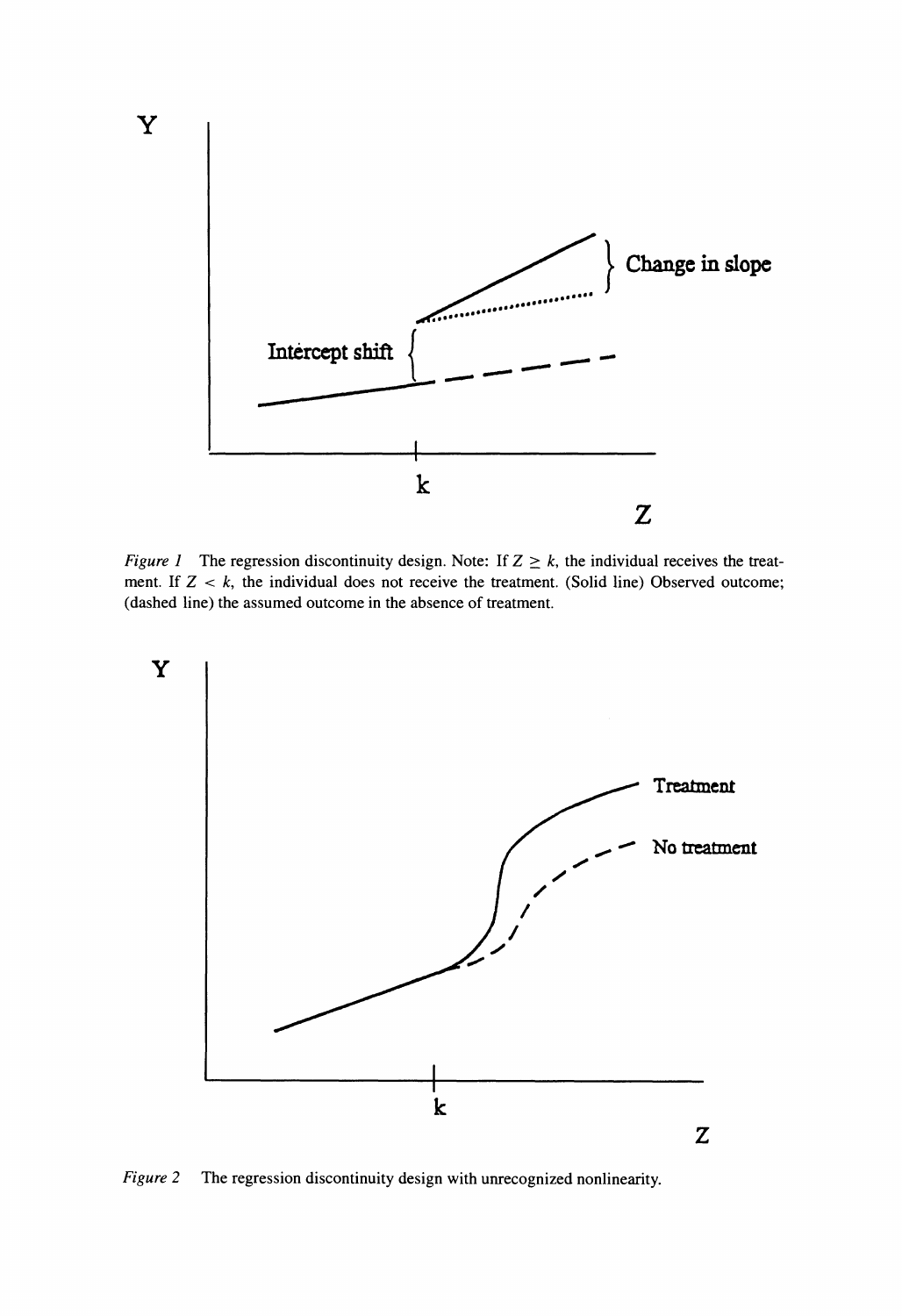**PROPENSITY SCORES The essence of the regression discontinuity design is the direct tie between the treatment assignment and an observed variable Z. The propensity score method (Rosenbaum & Rubin 1983, 1984, 1985; Rosenbaum 1984a,b, 1995; Rubin 1991; Rubin & Thomas 1996) provides a much more general approach that is nonetheless based on the same strategy as the regression discontinuity design. The propensity score for an individual is simply the prob**ability that an individual, with a set of observed characteristics  $Z_i$ , is assigned **to the treatment group instead of the control group, or** 

$$
P(Z_i) = \text{Prob}(T = 1 | Z_i). \tag{12}
$$

**If treatment assignment is purely a function of the observed Zs (or in the language used above, selection is only on the observables), then conditional on the Zs, assignment is random with respect to the outcomes.6 The importance of this result is that the analysis can then safely proceed after either matching**  or stratifying on the propensity score,  $P(Z_i)$ . In general, the propensity score **will not be known but can be estimated using standard methods such as a logit or probit model.** 

**Rosenbaum & Rubin (1983) show that there is nothing to be gained by matching (or stratifying) in a more refined way on the variables in Z than on just the propensity scores alone that are a function of the variables in Z. The propensity score contains all the information that is needed to create a balanced design-a design where the treatment and control groups do not differ with**  respect to  $Z$  in any way that is also related to treatment assignment  $T_i$ . This **fact is of enormous importance because it means that matching can be done on a single dimension. As a result, even when there are many variables in Z that determine treatment assignment, matching is still feasible. Stratification on the propensity score is typically feasible only with large data sets.** 

**A variety of matching schemes are possible. Nearest available matching on the estimated propensity score is the most common and one of the simplest (see Rosenbaum & Rubin 1985). First, the propensity scores for all individuals are estimated with a standard logit or probit model. Individuals in the treatment are then listed in random order.7 The first treatment case is selected, and its propensity score is noted, and then matched to the control case with the closest propensity score. Both cases are then removed from their respective lists,** 

**6See Rosenbaum & Rubin (1983) for a proof. Heckman et al (1997, 1998b) point out that this proof involves the true propensity score and that in most applications the propensity score needs to be estimated. It is unclear whether this is consequential.** 

**7In most empirical applications of matching techniques, the treatment group is considerably smaller than the control group. This need not be the case in all applications, and if the reverse is true, the nearest available matching scheme described here runs in the opposite direction. Treatment cases would be matched to the smaller subset of control cases.**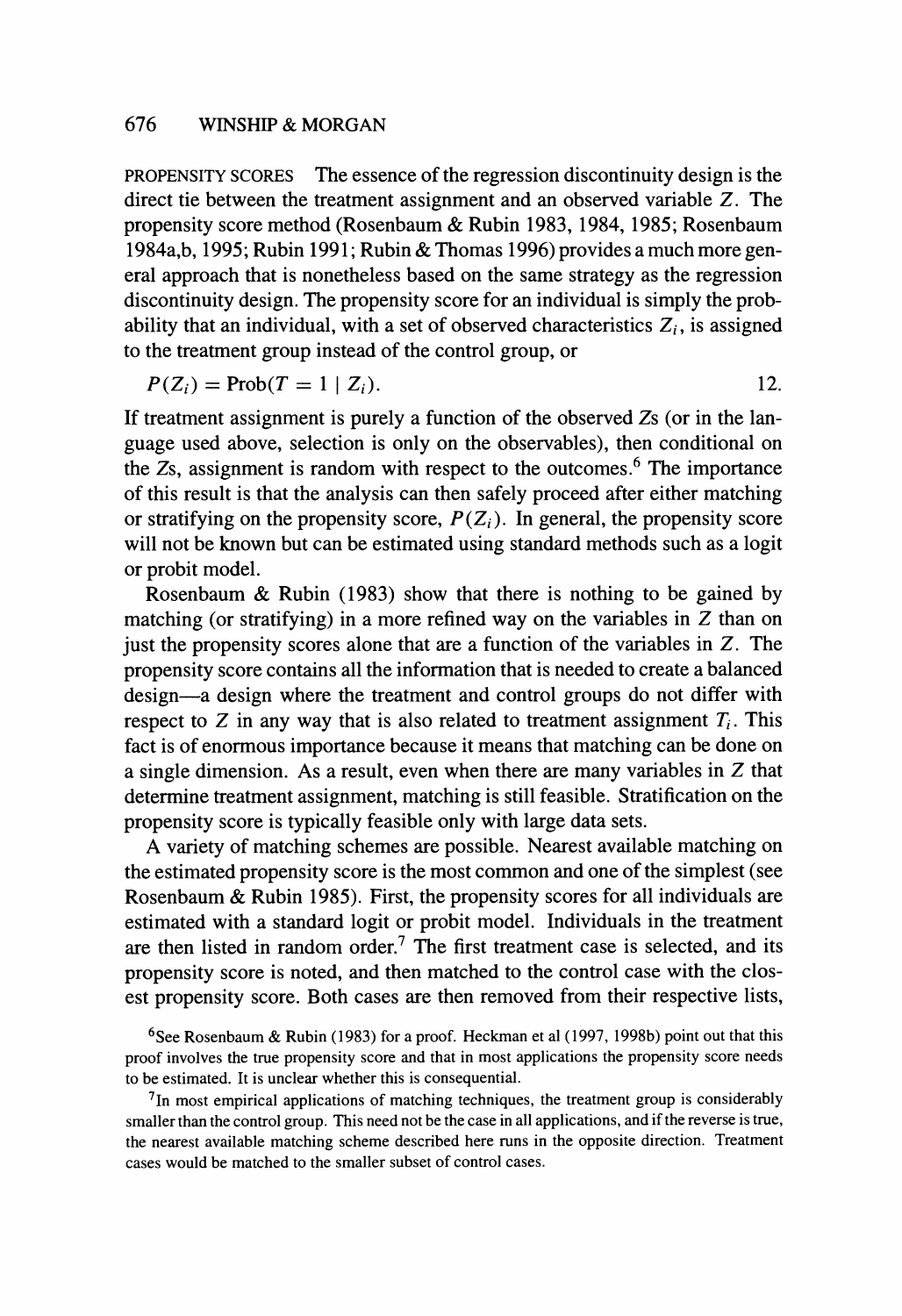**the second treatment case is matched to the remaining control case with the closest propensity score, and so on, until all treatment cases have received a matched control case. Other matching techniques that use propensity scores are implemented by (a) using different methods and different sets of Zs to estimate propensity scores, (b) matching on some important Zs first and then on propensity scores second, (c) defining the closeness of propensity scores and Zs in different ways, and/or (d) matching multiple control cases to each treatment case (see Rosenbaum 1995, Rubin & Thomas 1996, Smith 1997).** 

**In principle, the propensity score can also be entered as a control variable in**  a regression model in a fashion similar to the inclusion of  $X_i$  in Equation 9 or **11. Rubin & Rosenbaum have advocated matching because it implicitly deals with the problem of nonlinearity and uses fewer degrees of freedom, making it more efficient. To better understand the propensity-score method, it is useful, however, to consider the approach within a regression framework.** 

**Consider Equations 7 and 8 again. The assumption behind these two equations is that Zi directly affects treatment assignment but does not directly affect**  either  $Y_i^t$  or  $Y_i^c$ .  $Z_i$ , however, is potentially correlated with  $u_i$ , which may include both observed and unobserved components. In some cases, the  $Z_i$  may overlap with observed components of  $u_i$ . However, we do not think of either the  $Z_i$  or the propensity score  $P(Z_i)$  as being determinants of the outcome. Thus,  $Z_i$  does not belong in the structural Equation 7.  $Z_i$  determines assignment, not the outcome.

**What are we doing if we enter the propensity score, or some nonlinear transformation of it, into Equation like 9 or 10, as if it were an X? Heckman & Robb (1986, 1988) have pointed out that Rosenbaum and Rubin's propensity-score method is one example of a control function. As discussed above, the goal when a control variable, in this case the propensity score, is entered into Equation 7 as a regressor is to make the treatment assignment variable uncorrelated with the new error term. Above, we noted that conditional on the propensity score, assignment to the treatment group is random by construction. This means that by entering the propensity score, or some nonlinear transformation of it, into regression Equation 9, for example, we are "subtracting out" of**  $Y_i$  **and**  $T_i$  **that component of their correlation that is due to the assignment process.** 

**To understand what we are doing further, consider Figure 3 where we are**  interested in estimating the effect of  $T_i$  on  $Y_i$ , but we are concerned that  $T_i$  and  $u_i$  might be correlated. There are two reasons they might be correlated. First,  $u_i$ and  $T_i$  might be correlated because the  $Z_i$  or equivalently the propensity score,  $P(Z_i)$ , and  $T_i$  are correlated. This is selection on the observables. Second, there is a possibility that  $T_i$  and  $u_i$  are correlated because  $u_i$  and  $v_i$  are corre**lated. This is selection on the unobservables. The propensity-score method, however, assumes that all the selection is on the observables. Thus there is no**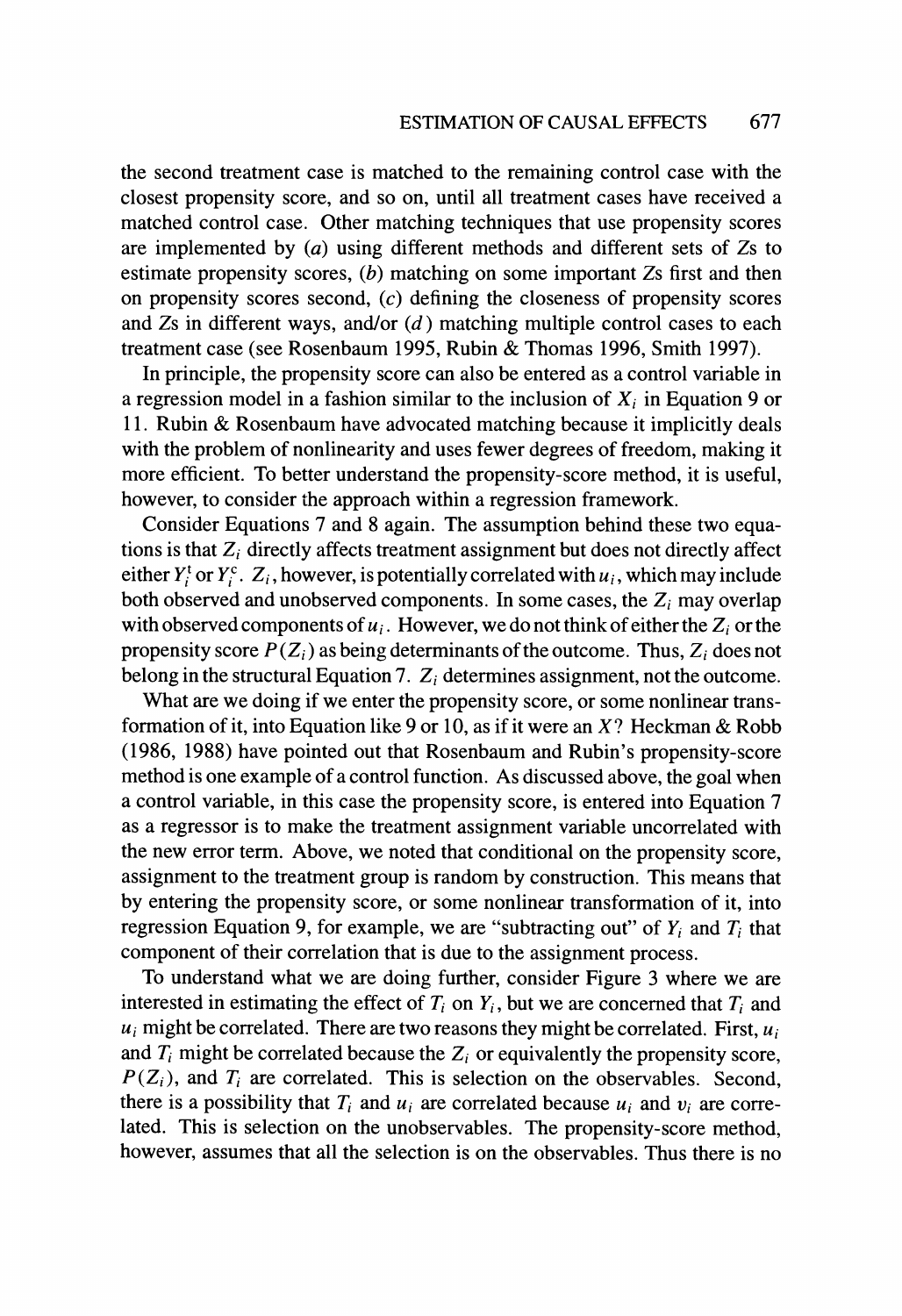

Figure 3 The propensity score strategy for the estimation of a treatment effect when selection is **nonrandom.** 

arrow connecting  $u_i$  and  $v_i$  in Figure 3. This is a very strong assumption. It **implies that there are no common omitted variables that determine both treatment assignment and the outcome. Estimation of the propensity-score model**  amounts to estimating the effect of  $T_i$  on  $Y_i$  where both variables have been residualized with respect to  $P(Z_i)$ . As Figure 3 indicates, conditional on  $Z_i$ , or equivalently the propensity score  $P(Z_i)$ ,  $T_i$  and  $u_i$  are assumed to be uncorrelated. As a result, estimation by OLS using residualized  $Y_i$  and  $T_i$  consistently **estimates the treatment effect.** 

**SELECTION MODELS Heckman's early work in the late 1970s on selection bias, particularly his lambda method, has received some attention in sociology. Since that time, considerable new research has appeared, primarily in the econometrics literature. Winship & Mare (1992) provide a review of much of this literature. Heckman's closely related work on dummy endogenous variables, pursued at the same time as his well-known selection-bias research, has received less attention (Heckman 1978). Although his terminology is different, his work also addresses the estimation of treatment effects when assignment is nonrandom.** 

**The selection and nonrandom assignment problems are intimately connected. In essence, the nonrandom assignment problem is two selection problems in**  one. If the focus is only on  $Y_i^c$ , we have a selection problem because  $Y_i^c$  is only **observed for individuals who are exposed to the control. Similarly, we have**  a selection problem if we focus solely on  $Y_i^t$  because it is only observed for **individuals who are exposed to the treatment. In both cases, we are concerned that individuals have selected (or been selected) on the dependent variable and**  thus that treatment exposure is a function of  $Y_i^t$ ,  $Y_i^c$ , or some function of the **two. When this occurs, standard regression techniques yield an inconsistent estimate of the treatment effect.** 

**Although completed prior to most of Rubin's and Rosenbaum's work on propensity scores, Heckman's work on the dummy endogenous variable**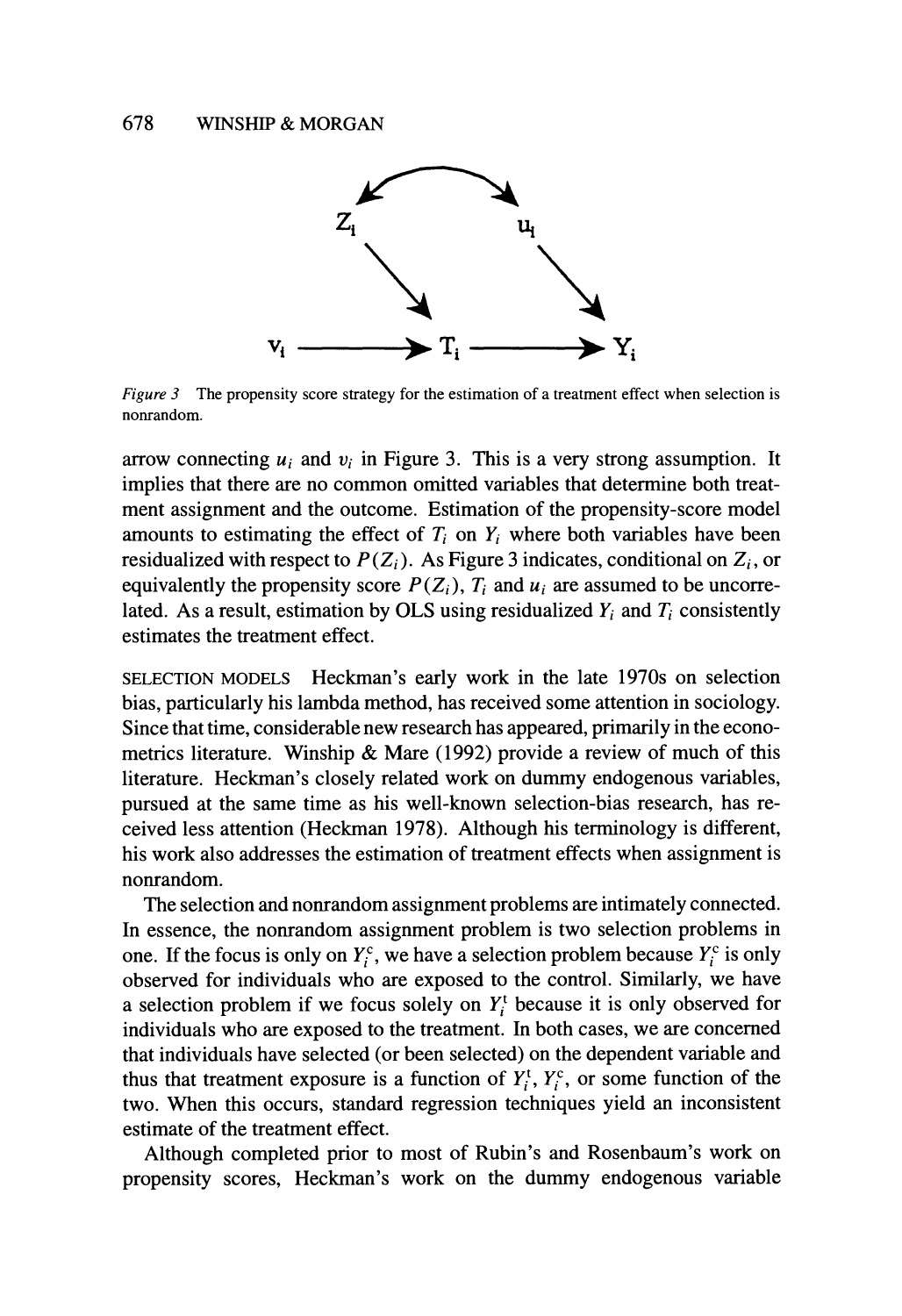**problem can be understood as a generalization of the propensity-score approach. It is also another example of a control function estimator.8 As with Rosenbaum's and Rubin's propensity score method, Heckman focuses on the selection Equation 9. Heckman, however, is interested in the conditional mean**  of  $T_i^*$ , the latent continuous variable, rather than the probability that  $T_i = 1$ . **Specifically, using the linearity of Equation 8, he is interested in** 

$$
E[T_i^* \mid Z_i a, T_i] = Z_i a + E[v_i \mid Z_i a, T_i].
$$

Note that the expected value here of  $T_i^*$  is a function of both  $Z_i a$  and  $T_i$ . This **allows Heckman to take account of selection that may be a function of both the**  observables  $Z_i$  and the unobservables  $v_i$ . As shown in Figure 3, we now assume that  $u_i$  and  $v_i$  may be correlated. This correlation would occur if respondents **know more about their potential outcomes under the treatment and control than the researcher and use their private information when "selecting" themselves into the treatment or control group.** 

If  $v_i$  is only correlated with observed components of  $u_i$  (i.e. the Xs in our nota**tion), then the selection problem is easily solved. We can adjust for nonrandom assignment by simply controlling for these Xs when estimating Equation 8, as in the analysis of covariance and its extensions that are discussed above. How**ever, if  $v_i$  is correlated with unobserved components of  $u_i$ , a more complicated **solution is required.** 

If we could observe  $v_i$ , we could enter it into Equation 7 or 11 as a con**trol variable, adopting a strategy similar in spirit to Rosenbaum's and Rubin's propensity score method. In so doing, we would control for a function of the**  assignment process in order to create residualized  $Y_i$  and  $T_i$  so that the residualized  $T_i$  would no longer be correlated with the new error term. The brilliance **of Heckman's research was his recognition that although one could not ob**serve  $v_i$  directly, one could calculate its expected value from Equation 13 and that this expected value of  $v_i$  could be used as a control variable (function) to **consistently estimate Equation 7.** 

In order to calculate the expected value of  $v_i$  in Equation 13, one needs to make an assumption about the distribution of  $v_i$ . Typically, the distribution is assumed to be normal. If  $f(.)$  is the normal density function and  $F(.)$  is the **corresponding cumulative distribution function, then** 

$$
E[v_i | Z_i a, T_i] = \frac{f(Z_i a)}{[1 - F(Z_i a)]} \text{ when } T_i = 1
$$
 14a.

**8The general selection model considered by Heckman (1979) can also be estimated by maximum likelihood or nonlinear least squares, although this involves stronger distributional assumptions than does the lambda method discussed here (see Winship & Mare 1992 for a brief discussion).**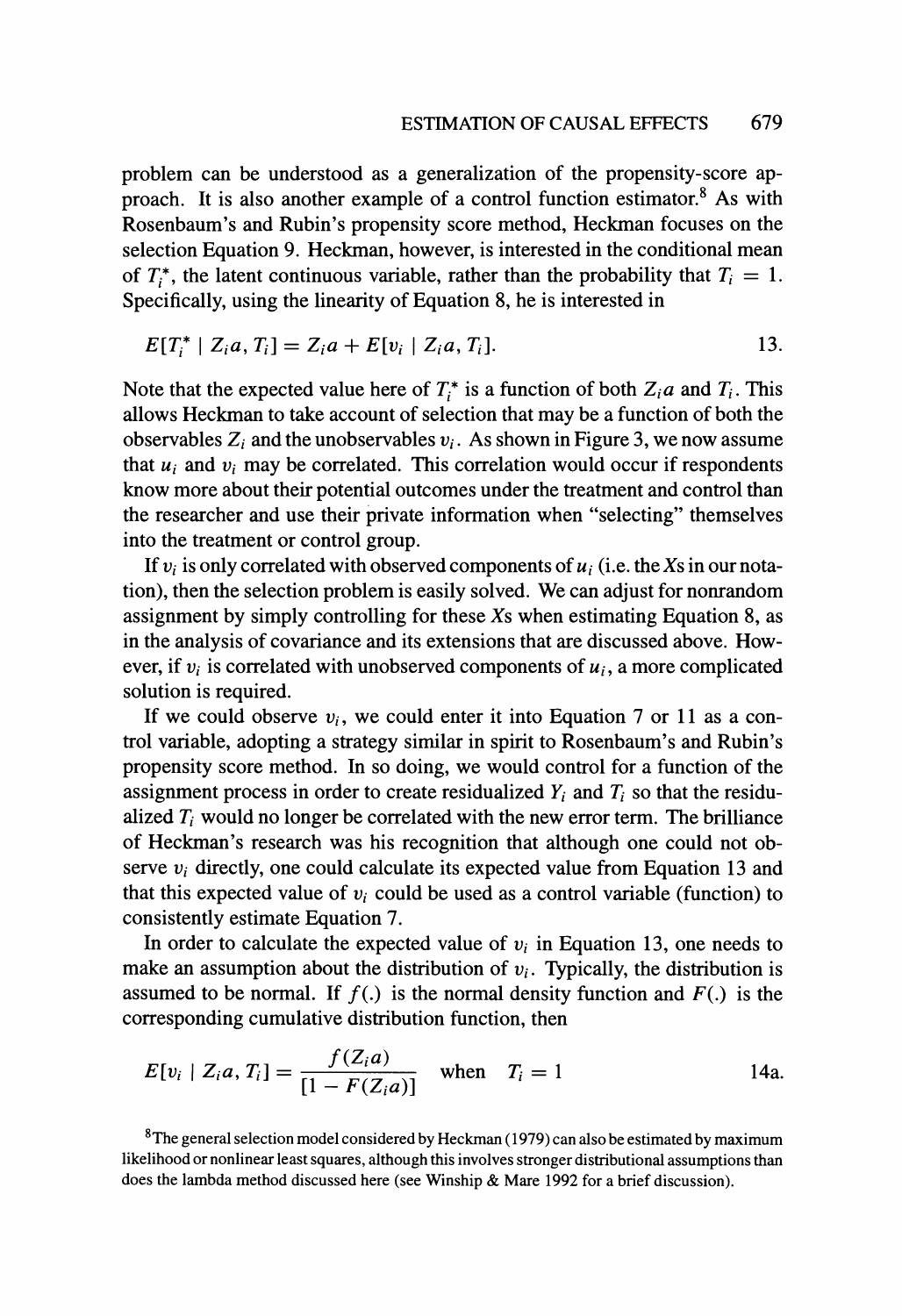**and** 

$$
E[v_i \mid Z_i a, T_i] = \frac{-f(Z_i a)}{F(Z_i a)} \quad \text{when} \quad T_i = 0. \tag{14b.}
$$

**Equation 14a simply gives the formula for lambda in a standard sample selection problem. In the treatment context, one would calculate a lambda for those in**  the treatment condition  $(T<sub>i</sub> = 1)$  using Equation 14a and a lambda for those in **the control equation using Equation 14b. These lambdas would then be entered into Equation 7 or, similarly, Equation 11 as controls, analogous to the inclusion of two more Xs. Thus, the procedure here is identical to Heckman's lambda method for correcting for selection bias, except that two distinct lambdas, one for the treatment and one for the control group, are utilized.** 

**As Heckman and many others have come to recognize, estimates from his**  method can be sensitive to assumptions about the distribution of  $v_i$ . This issue **is discussed in Winship & Mare (1992). Typically, if one is estimating, for example, Equation 11, there should be Zs in the selection equation that are not also Xs. Recently, Heckman and his colleagues (1998a) have suggested that one might, in the spirit of Rubin's and Rosenbaum's propensity score method, match on lambda. This strategy is similar to methods proposed by Powell (1987) and Honore & Powell (1994) for dealing with sample selection.** 

#### **Instrumental Variables**

**When an independent variable in a regression model is endogenous (i.e. correlated with the error term), the traditional approach in econometrics is to use instrumental variables. In our context, if there is some variable (or set of variables) that affects assignment but does not affect the outcome, then this variable (or set of variables) can be used as an instrument to deal with the possibility that assignment to treatment is nonrandom. The power of the instrumental variable approach is derived solely from the assumption that the instrument only affects the outcome indirectly through the independent variables in the model. In general, this assumption cannot be tested.** 

**Instrumental variable techniques were first developed by economists to estimate simultaneous equation models with jointly determined supply and demand equations from a set of competitive markets (Hood & Koopmans 1953). For**  any one market, only one point is observed—the competitive equilibrium price **and quantity at the intersection of the supply and demand curves. In order to estimate the demand curve, a variable is needed that shifts the supply curve. One can then observe different points of intersection between the demand curve and the shifted supply curve. Similarly, in order to estimate the supply curve, a second variable is needed that shifts the demand curve so that one can observe**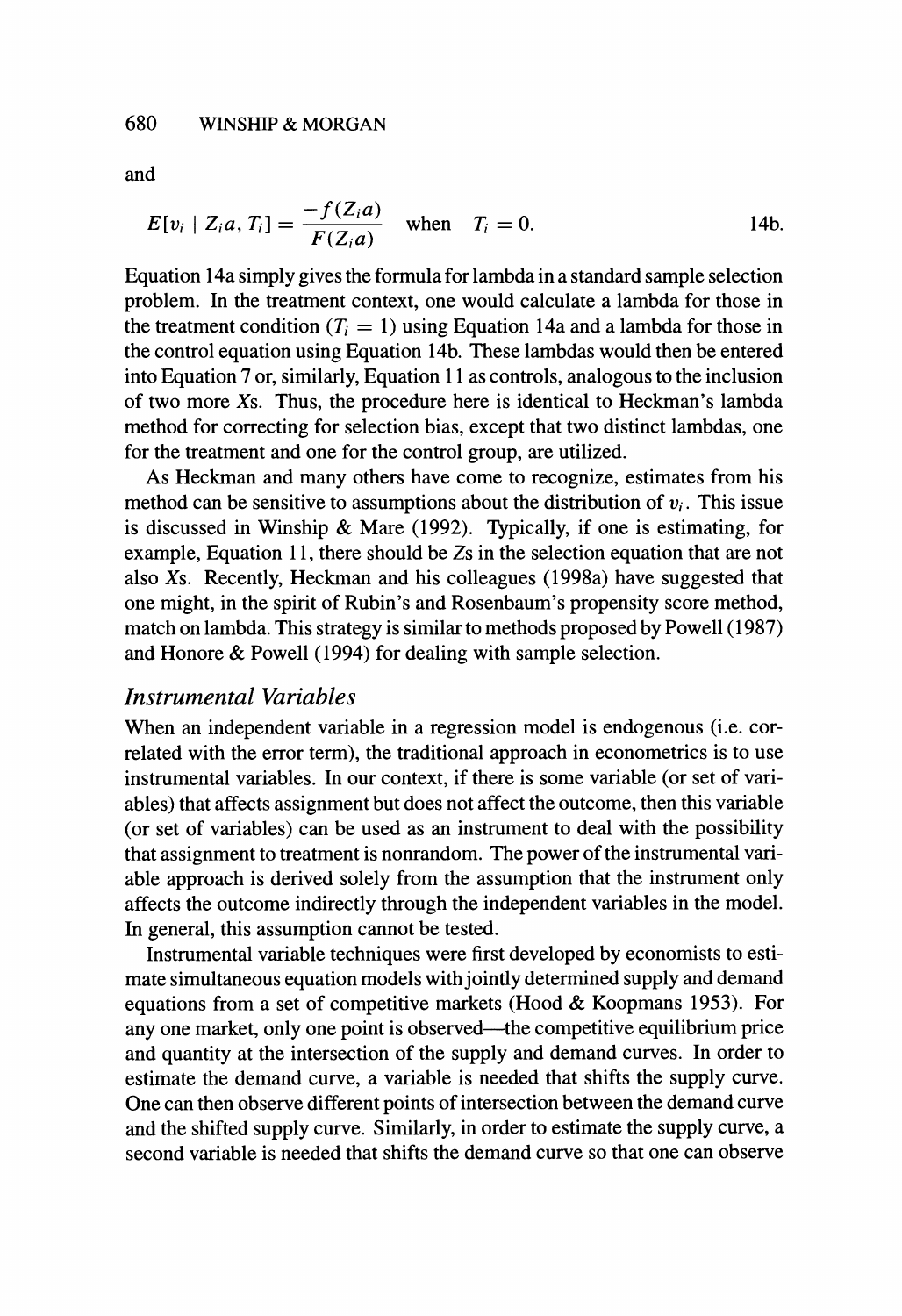

**Figure 4 The instrumental variable strategy for the estimation of a treatment effect when selection is nonrandom.** 

**different points of intersection between the supply curve and the shifted demand curve. Variables that fulfill these functions are instrumental variables for quantity supplied and quantity demanded, respectively.** 

**TRADITIONAL INSTRUMENTAL VARIABLES In the counterfactual causality framework outlined above, an instrument is a variable that affects assignment**  but does not directly affect either  $Y_i^t$  or  $Y_j^c$ . Consider the simple path model in Figure 4, analogous to Figure 3, for the observed  $Y_i$ . In order to simplify the discussion, assume that  $u_i$  only contains unobserved determinants of  $Y_i$  (i.e. **there are no Xs). Equivalently, assume that the effects of any Xs have already**  been conditioned out. In Figure 4, the potential instrument  $Z_i^*$  is assumed to be uncorrelated with  $u_i$ . Contrast this with Figure 3, where  $Z_i$  or more accurately the propensity score,  $P(Z_i)$ , is assumed to be (strongly) correlated with  $u_i$ . In Figure 3, the strength of the correlation between  $Z_i$  and  $u_i$  is sufficiently strong so that  $u_i$  and  $v_i$ , and thus  $u_i$  and  $T_i$ , are assumed to be uncorrelated. Figures 3 and 4 show that  $Z_i$  and  $Z_i^*$  relate to  $u_i$  in totally opposite ways.

**Ignoring scale factors, or similarly assuming that all variables have been**  standardized, we can see that in Figure 4 the covariance between  $Z_i^*$  and  $Y_i$ is  $\delta$  a if the covariance between  $Z_i^*$  and  $T_i$  is a and  $\delta$  is the direct effect of  $T_i$ on  $Y_i$  (i.e. the effect of  $T_i$  on  $Y_i$  not including its indirect effect through  $u_i$ ). Thus, we can estimate the treatment effect as  $\hat{\delta} = \text{Cov}(Y_i, Z_i^*) / \text{Cov}(T_i, Z_i^*)$ .

**One way of understanding instrumental variables is in terms of an exclusion restriction-the instrumental variable only affects the outcome indirectly through the treatment variable. In the previous section, we discussed the use of**  control functions—residualizing  $Y_i$  and  $T_i$  with respect to some  $X_i$  and  $Z_i$  (or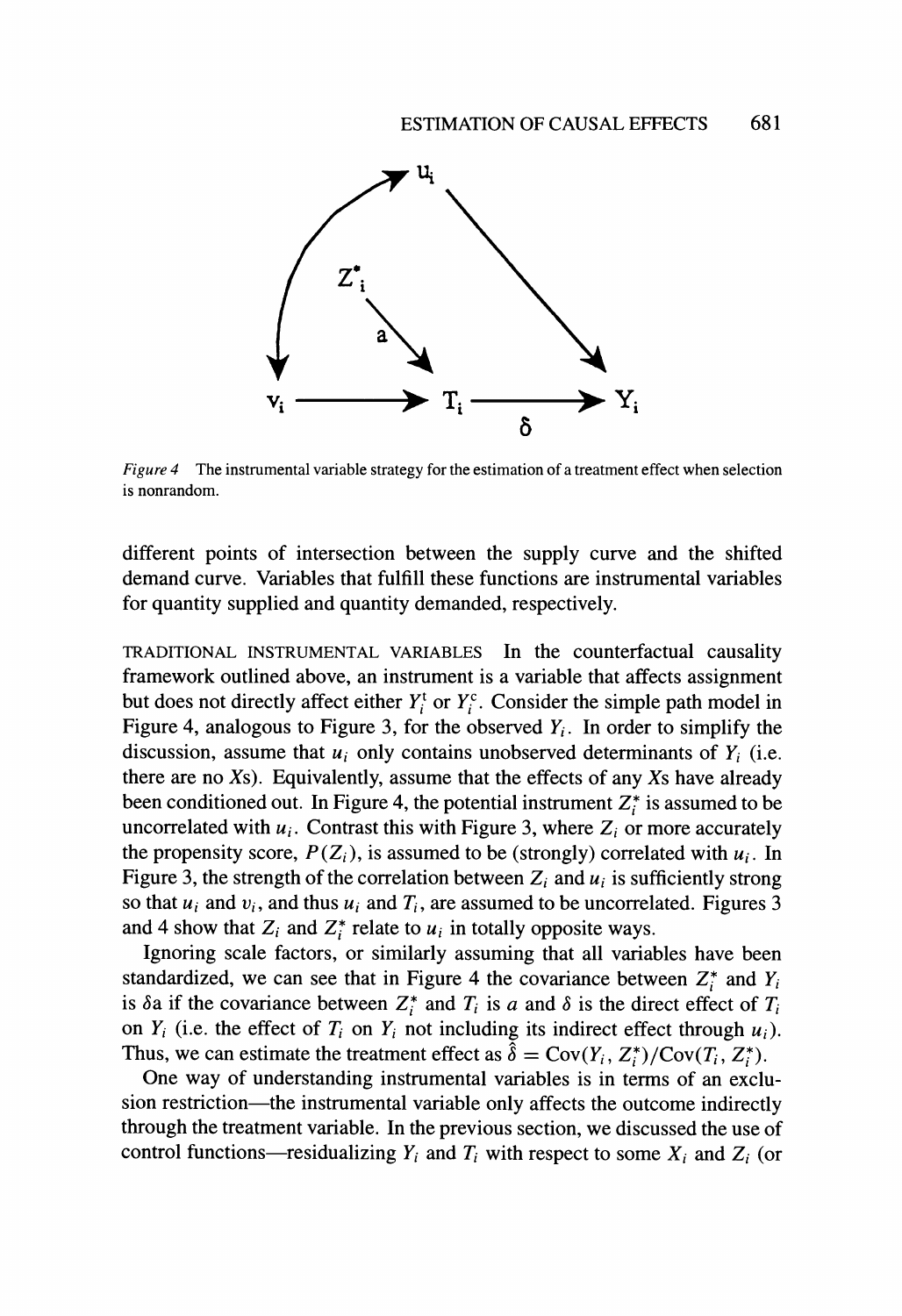set of Xs and Zs) such that the residualized  $T_i$  is no longer correlated with the **resulting error term. Instrumental variable techniques attempt to achieve the**  same goal of creating a new  $T_i$  that is uncorrelated with the resulting error term **but do so in the opposite way. Instead of constructing residualized variables,**  instrumental variables construct predicted  $Y_i$  and  $T_i$  where the predicted  $T_i$  is **uncorrelated with the resulting error term. Analogous to steps (a) through (c) above, instrumental variable estimates can be obtained by the following two**stage procedure: (a) Regress  $Y_i$  on  $Z_i^*$  and calculate  $\hat{Y}_i$ ; (b) regress  $T_i$  on  $Z_i^*$ and calculate  $\hat{T}_i$ ; and (c) estimate  $\hat{Y}_i = \hat{T}_i \overline{\delta} + w_i$ . This three-step procedure **illustrates another way of thinking about instrumental variables. We express**  both our dependent variable  $Y_i$  and independent variable  $T_i$  as functions of a third variable  $Z_i^*$  that is uncorrelated with the error term. Because  $Z_i^*$  is uncorrelated with the error term, the new predicted  $T_i$ ,  $\hat{T}_i$ , is uncorrelated with the error term. We can then regress the new predicted  $Y_i$ ,  $\hat{Y}_i$ , on  $\hat{T}_i$  to obtain a **consistent estimate of the treatment effect.** 

**A comparison of alternative strategies based on instrumental variables and control functions is instructive. When using a propensity score, or more generally a control function strategy, we look for control variables, as in Figure 3, that are highly correlated with the error term in the structural equation so that after conditioning on these variables, the treatment indicator variable is no longer correlated with any portion of the error term that remains. When using an instrumental variables strategy, we look for a variable or set of variables, as in Figure 4, that is uncorrelated with the error term. If we can then express the outcome and treatment variables as functions of this variable or set of variables, we can calculate the treatment effect with a simple regression using the new variables that have been predicted from the instrument(s).** 

**A third way of thinking about instrumental variables is as naturally occurring randomization (Angrist et al. 1996, Heckman 1996). This perspective is easiest to appreciate when the instrument is binary, because the standard instrumental variable estimator takes the simple form** 

$$
\hat{\beta}_{IV} = \frac{(\overline{Y}_i \mid Z_i^* = 1) - (\overline{Y}_i \mid Z_i^* = 0)}{(\overline{T}_i \mid Z_i^* = 1) - (\overline{T}_i \mid Z_i^* = 0)}.
$$
 15.

**known in econometrics as the Wald estimator. The numerator is the standard**  estimator for the treatment effect of  $Z_i^*$  on  $Y_i$ , and the denominator is the standard estimator for the treatment effect of  $Z_i^*$  on  $T_i$ . If  $Z_i^*$  is randomly assigned, as in **the case of a natural experiment, then both estimates are consistent. Because**  we assume that  $Z_i^*$  only affects  $Y_i$  through  $T_i$ , the ratio of these two effects consistently estimates the effect of  $T_i$  on  $Y_i$ .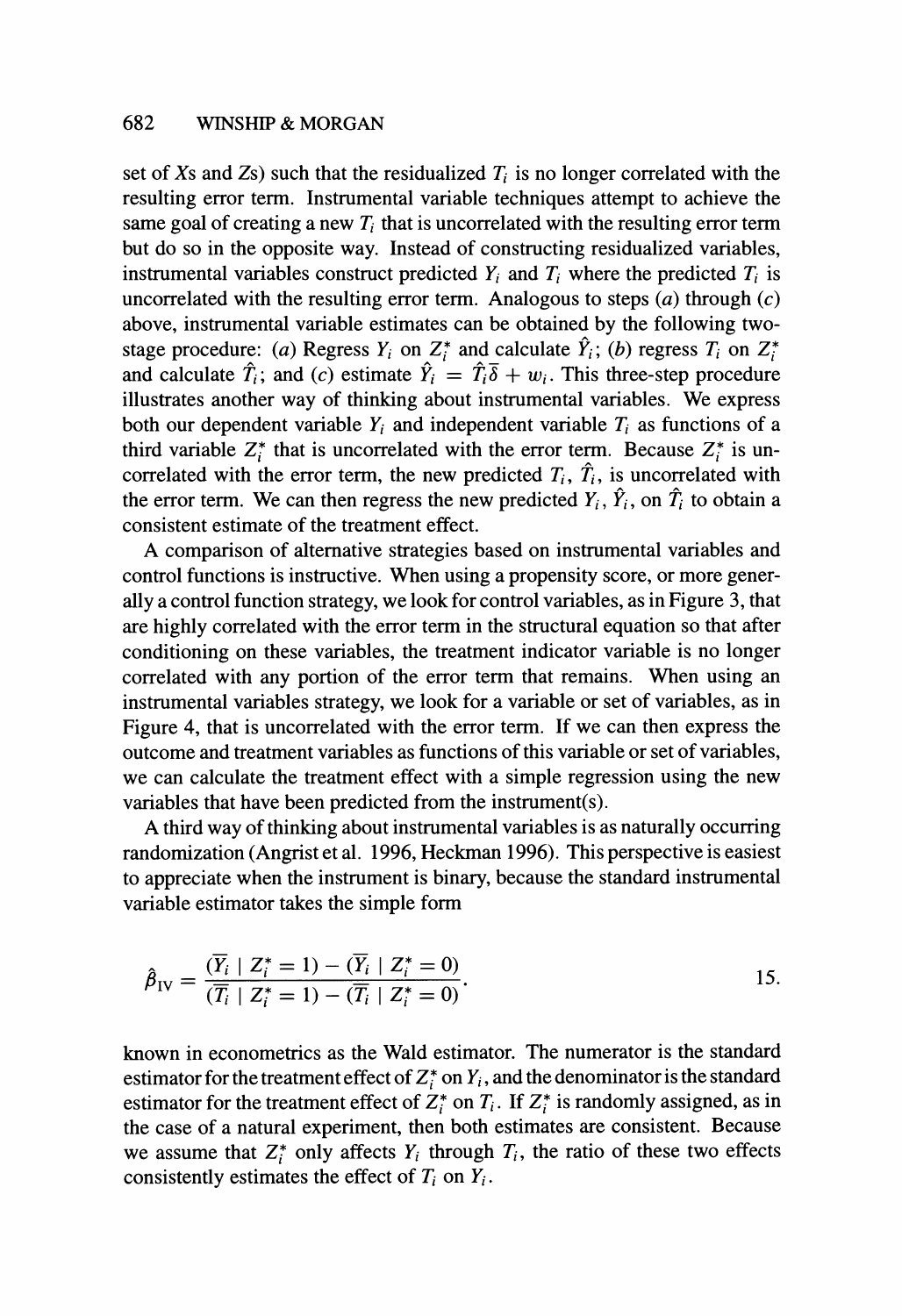WEAKNESSES OF CONVENTIONAL IV TECHNIQUES Instrumental variable (IV) **techniques have three main weaknesses (see Heckman 1997 for a detailed discussion). First, assumptions that exclusion restrictions are valid are generally untestable and sometimes unbelievable. Second, the standard errors of IV estimates can be large if the instrument is weak or the sample size is not large. Third, IVs only consistently estimate the true average treatment effect when the treatment effect is constant for all individuals, an assumption that is often unreasonable. We discuss each of these problems in turn.** 

**Even within economics, the assumed validity of an exclusion restriction is often controversial. Consider one of the most celebrated example of IVsthe draft lottery number as an instrument for veteran status in estimating the effect of military service on earnings (Angrist 1990). The case for excluding lottery number from the earnings equation that is the primary interest of the study is the randomization of the draft lottery (numbers assigned by day of birth). However, differential mortality patterns may lead to sample selection that spoils the randomization (Moffitt 1996). In addition, employers may behave differently with respect to individuals with different lottery numbers, investing more heavily in individuals who are less likely to be drafted. As a result, lottery number may be a direct, though probably weak, determinant of future earnings (Heckman 1995, 1997).** 

**IV point estimates of treatment effects are often accompanied by wide confidence intervals.9 The variance of the IV estimator for a bivariate regression with a single instrument is** 

$$
\text{Var}(\hat{\beta}_{\text{IV}}) = \frac{\sigma_e^2 \text{ Var}(Z_i^*)}{n \text{Cov}(T_i, Z_i^*)^2},\tag{16}
$$

where *n* is the sample size and  $\sigma_e^2$  is the variance of the error term. The standard **error of an IV estimate is inversely proportional to both the covariance between**   $T_i$  and  $Z_i^*$  and the sample size. To obtain precise estimates, either the sample size must be unusually large and/or  $T_i$  and  $Z_i^*$  must be strongly correlated. **The latter case has led researchers to describe the perfect instrument as an apparent contradiction. A valid instrument must be uncorrelated with the error**  term but highly correlated with the treatment variable  $T_i$ . However, because  $T_i$ **is correlated with the error term, motivating the use of instrumental variables**  in the first place, any variable that is highly correlated with  $T_i$  is likely also to **be correlated with the error term, even though this is not necessarily so.** 

**Angrist & Krueger (1991, 1992) have capitalized on the large size of census datasets, using quarter of birth as an instrument for education when estimating** 

**<sup>9</sup>IV estimates always have larger variance than OLS estimates. Thus, even if it is known that OLS estimates are biased, they may be preferred to apparently unbiased IV estimates if the mean-squared error of OLS estimates is smaller.**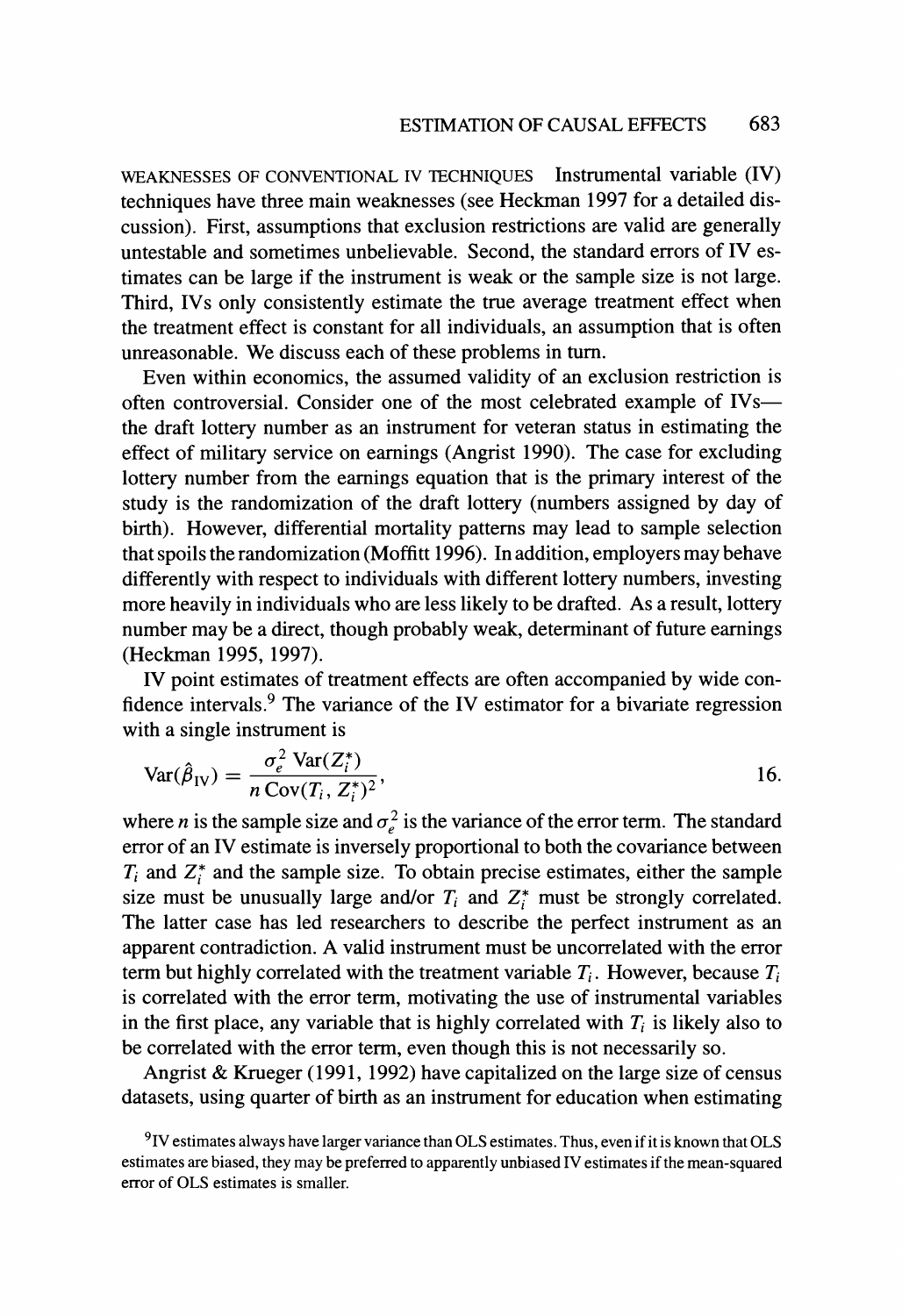**the effect of education on earnings. Because of education laws regarding minimum ages for school entry and later voluntary dropping out, individuals born just before and just after specific cutoff dates (e.g. January 1) are likely to differ in their levels of educational attainment. Angrist & Krueger (1991, 1992) find that quarter of birth is indeed (weakly) correlated with educational attainment and assume that it has no direct effect on earnings. Because of the large size of the census samples they utilize, they are able to obtain precise IV estimates of the effect of education on earnings. Their work, however, has received considerable criticism (Bound et al. 1995; also see Winship 1998). All these critics point out that the covariance of earnings with quarter of birth and the covariance of educational attainment with quarter of birth are both weak. In this case, the instrumental variable estimator is essentially the ratio of two very small numbers, the covariance between quarter of birth and education and the covariance between quarter of birth and earnings. As a result, the IV estimate may potentially be unstable. Even if the direct effect of quarter of birth on earnings is small, it will make a substantial contribution to the covariance between these two variables. As a result, large biases in the IV estimate will occur. Bound et al (1995) discuss a variety of reasons that quarter of birth might have a small but non-zero direct effect on earnings. If this direct effect is non-zero, as they argue, then Angrist's and Krueger's IV estimates are likely to be substantially biased.** 

**As already noted, the instrumental variable estimator only estimates the average treatment effect when the treatment effect is constant. What does it estimate when the treatment effect is heterogenous? Recent work by Imbens & Angrist (1994), Angrist & Imbens (1995), Angrist et al (1996), and Imbens & Rubin (1997) investigates this issue by extending the potential outcome framework discussed at the beginning of this paper. This extension is accomplished by assuming that treatment assignment is a function of an exogenous instru**ment  $Z_i^*$ .

**For simplicity, assume that both the treatment and the instrument are binary,**  and that the instrument  $Z_i^*$  is a randomly assigned incentive to enroll in the **treatment program (e.g. a cash subsidy). When both the treatment and incentive are binary, individuals eligible to receive the treatment can be categorized into four mutually exclusive groups. Individuals who would only enroll in the program if offered the incentive and thus who would not enroll in the program if not offered the incentive are labeled compliers [i.e. individuals for whom**   $T_i(Z_i^* = 0) = 0$  and  $T_i(Z_i^* = 1) = 1$ . Likewise, individuals who would only **enroll in the program if not offered the incentive are called defiers [i.e. individu**als for whom  $T_i(Z_i^* = 0) = 1$  and  $T_i(Z_i^* = 1) = 0$ . Individuals who would al**ways enroll in the program, regardless of the incentive, are called always-takers**  [i.e. individuals for whom  $T_i(Z_i^* = 0) = T_i(Z_i^* = 1) = 1$ ]. Finally, individ**uals who would never enroll in the program, regardless of the incentive, are**  called never-takers [i.e. individuals for whom  $T_i(Z_i^* = 0) = T_i(Z_i^* = 1) = 0$ ].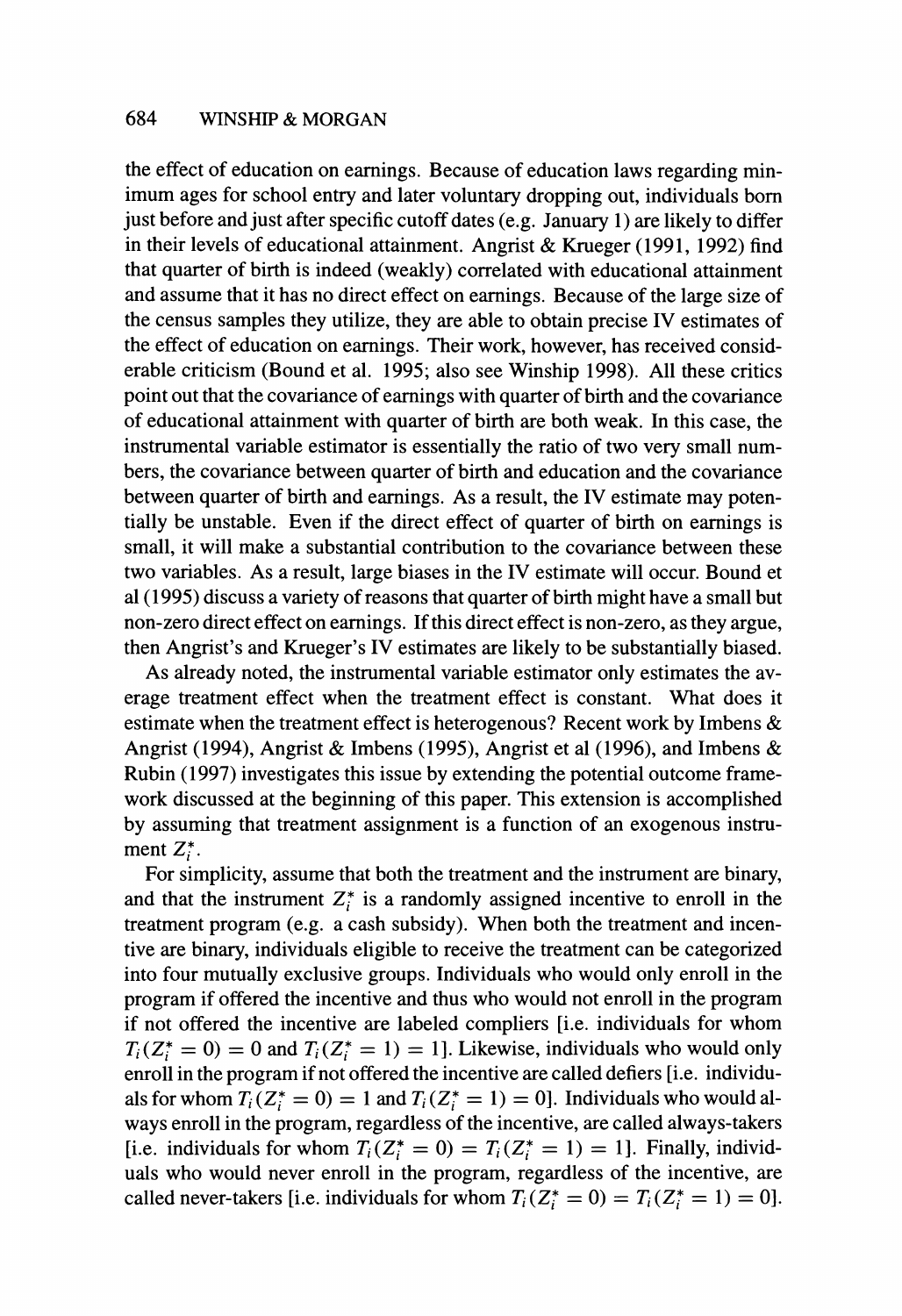**Based on the potential treatment assignment function, Imbens & Angrist (1994) define a monotonicity condition. In the binary-treatment-binary-instru**ment case, their condition requires that either  $T_i (Z_i^* = 1) \geq T_i (Z_i^* = 0)$  or  $T_i(Z_i^* = 1) \leq T_i(Z_i^* = 0)$  for all i. In words, the instrument must affect **the treatment assignment of all individuals in the same direction and thus in a monotone fashion. For all individuals, an increase (decrease) in their Z\* must either leave their treatment condition the same or, among individuals who change, change them in the same way. There may be either defiers or compliers but not both among those eligible to receive the treatment. Conventional IV methods make no assumptions about the coexistence of compliers and defiers.'0** 

**When an exclusion restriction is satisfied and when the treatment assignment process satisfies the monotonicity condition, the conventional IV estimate is an estimate of what is known as the local average treatment effect (LATE), the average treatment effect for either compliers alone or for defiers alone, depending**  on which group exists in the population.<sup>11</sup> LATE is the average effect for the **subset of the population whose treatment assignment is affected by the instrument. The individual-level treatment effects of always-takers and never-takers are excluded in the calculation of LATE. When the monotonicity condition is not satisfied and treatment effect heterogeneity seems likely, the conventional IV estimator yields a parameter estimate that has no clear interpretation.** 

LATE has three problems: (*a*) It is defined by the instrument, and thus dif**ferent instruments define different average treatment effects for the same group of individuals eligible to receive the treatment; (b) it is an average treatment effect for a subset of individuals that is inherently unobservable no matter what the instrument; (c) it is hard to interpret when the instrument measures something other than an incentive to which individuals can consciously respond by complying or defying.** 

**BOUNDS WITH INSTRUMENTAL VARIABLES If IV techniques generally do not provide an estimate of the average treatment effect when there is treatment effect heterogeneity, then can IVs tell us anything at all about the average treatment effect? In a recent paper, Manski & Pepper (1998) investigate this question in some depth showing what can be learned when standard and when weaker IV assumptions are maintained.** 

<sup>10</sup>Note that when an instrument is valid, there must be at least some compliers or some defiers, **otherwise the sample would be composed of only always-takers and never-takers. In this case, Z\* would not be a valid instrument because it would be uncorrelated with treatment assignment.** 

<sup>11</sup> The exclusion restriction that defines LATE is stronger than the conventional exclusion re**striction that the instrument be mean-independent of the error term. Instead, Imbens & Angrist (1994) require that the instrument be fully independent of the error term. Imbens & Rubin (1997) argue that the strong independence restriction is more realistic because it continues to hold under transformations of the outcome variable. An assumption about the distribution of the outcome is thereby avoided.**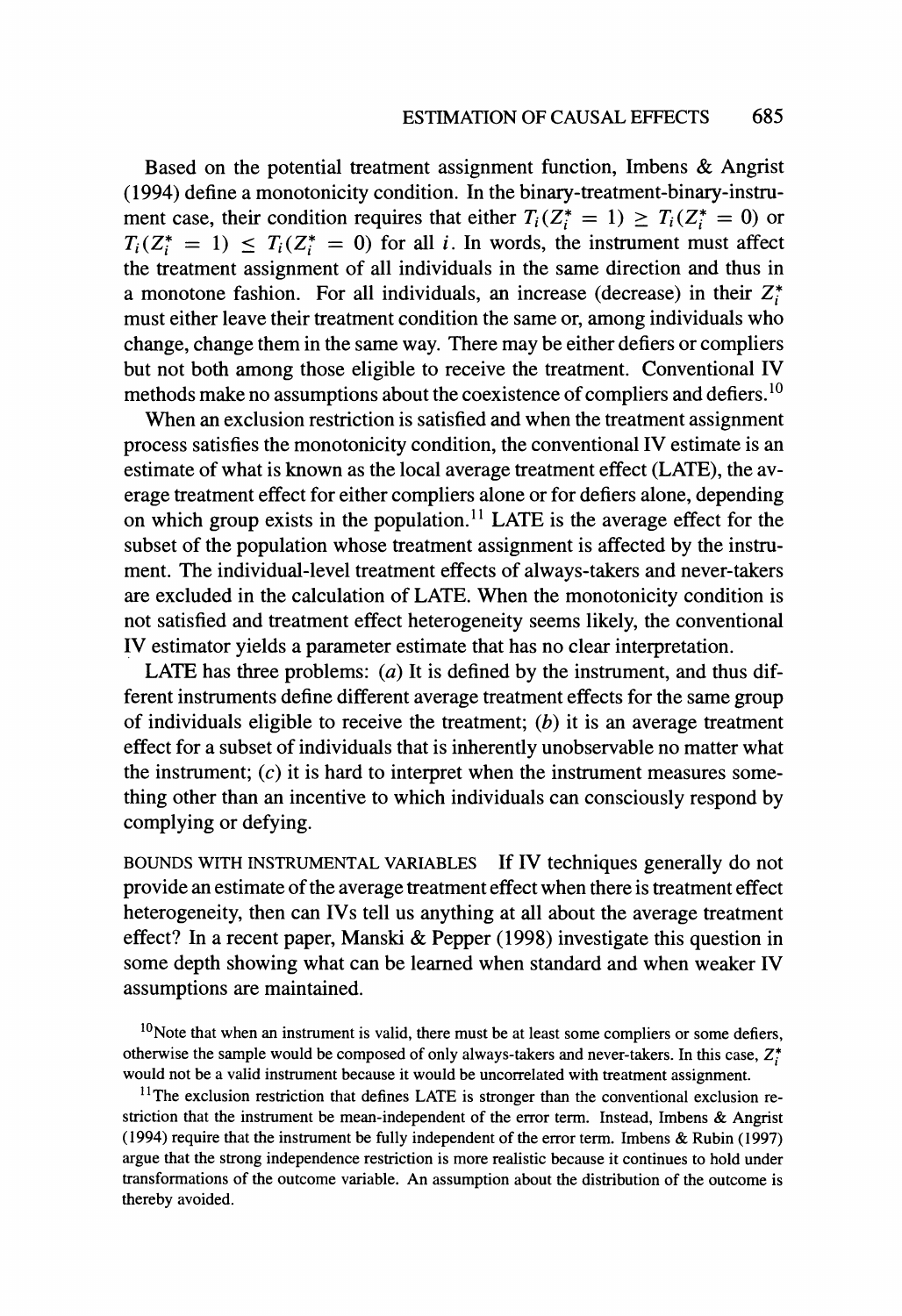**Manski & Pepper (1998) define the traditional IV assumption in terms of mean independence. Specifically, in our notation, for arbitrary values s and s'** 

$$
E[Y_i^t \mid X, Z_i^* = s] = E[Y_i^t \mid X, Z_i^* = s'] \qquad \qquad 17a.
$$

**and** 

$$
E[Y_i^c \mid X, Z_i^* = s] = E[Y_i^c \mid X, Z_i^* = s'].
$$
 17b.

**In words, Equations 17a and 17b require that the mean values of the outcomes**  in each subpopulation defined by values of  $Z_i^*$  be equivalent to those in the **population as a whole. The implication of this assumption is that the bounds assumption analysis, discussed earlier, and the monotone treatment response**  assumption alone also apply within each subpopulation defined by  $Z_i^*$ . As a **result, the bound on the treatment effect can be defined as the intersection**  of the bounds across subpopulations defined by  $Z_i^*$  (see Manski 1994,1995; **Manski & Pepper 1998). The common bound can only be narrowed with the aid of an IV if the bounds differ across subpopulations. Because the monotone treatment selection assumption, discussed briefly above, is an assumption about how treatment is assigned, it may or may not make sense to assume that it holds within subpopulations defined by the instrument.** 

**As we and many others have noted, the standard IV assumption is a strong condition. Manski & Pepper consider a weaker assumption, the monotone IV**  assumption (MIV). It states that for  $s \geq s'$ ,

$$
E[Y_i^{\mathrm{t}} \mid X, Z_i^* = s] \geq E[Y_i^{\mathrm{t}} \mid X, Z_i^* = s'] \qquad \qquad 18a.
$$

**and** 

$$
E[Y_i^c \mid X, Z_i^* = s] \ge E[Y_i^c \mid X, Z_i^* = s']
$$

**Thus, in Equations 18a and 18b, the mean values of both potential outcomes**  are weakly increasing functions in  $Z_i^*$ .

**It is easier to demonstrate how the MIV condition bounds the mean of each outcome than it is to demonstrate directly how the MIV condition bounds the average treatment effect that is a function of these means. Without loss**  of generality, consider the mean of  $Y_i^t$  in the population. Under the standard **IV assumption, the upper bound for this mean will be equal to the smallest upper bound across the different subpopulations defined by the instrument. Under the MIV assumption, the upper bound of the conditional mean within the subpopulation defined by a particular value, s', of the instrument will be equal to the smallest upper bound for all subpopulations defined by values of the instrument greater than or equal to s'. The upper bound for the overall mean**  of  $Y_i^t$  will simply be the weighted average of the subpopulation upper bounds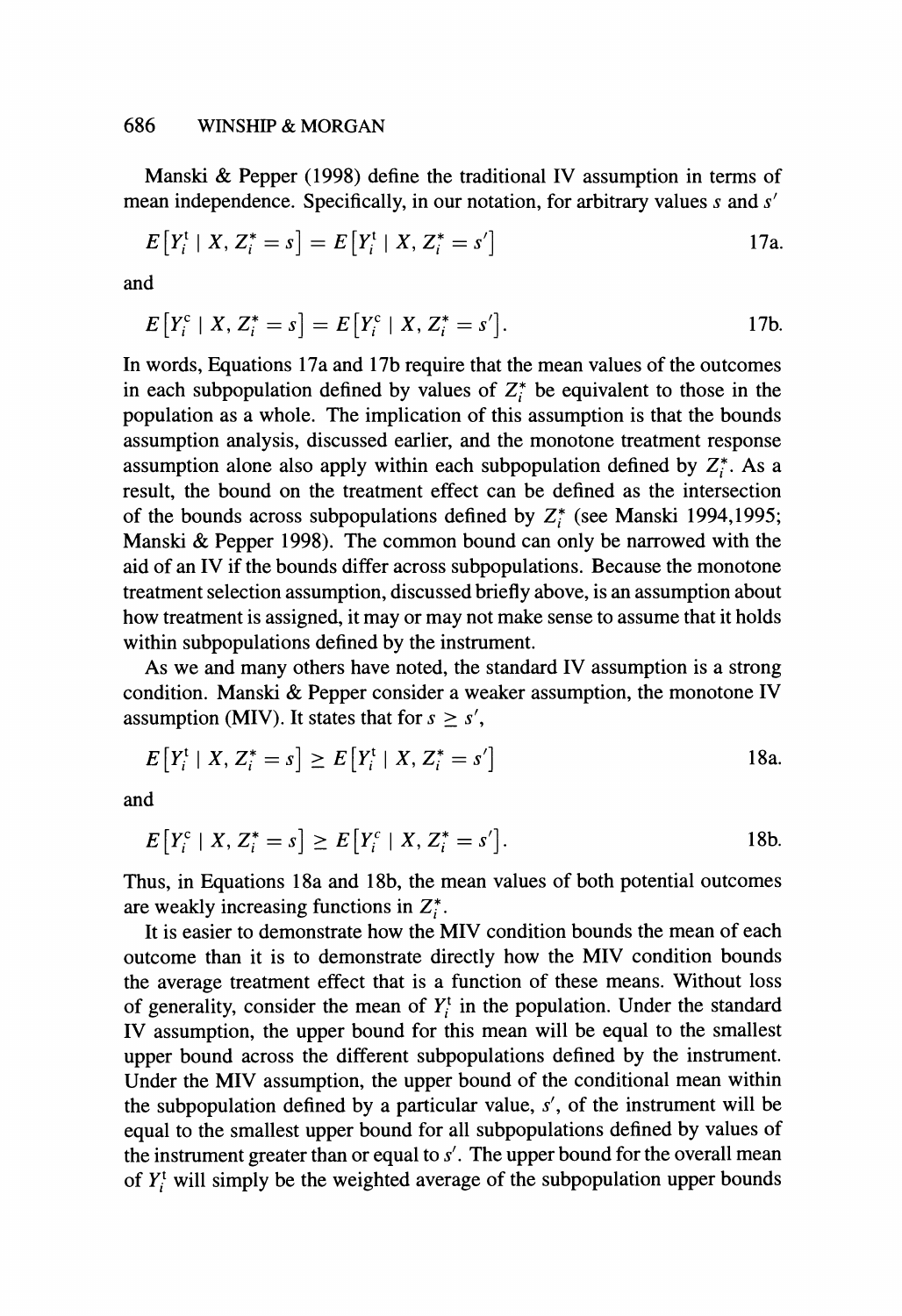**where the weights are equal to the proportions of the sample in the various**  subpopulations defined by  $Z_i^*$ . The determination of the analysis for the lower bound of  $Y_i^t$  is analogous, as are the determination of the bounds on  $Y_i^c$ .

**Manski & Pepper (1998) use the assumptions of monotone treatment response, monotone treatment selection, and MIV to determine the bounds on the effect of education on the logged wages of respondents to the National Longitudinal Survey of Youth. When they invoke monotone treatment response and selection assumptions, they find that the bound for the effect of a twelfth year of schooling is [0, 0.199], that the bound for the effect of a fifteenth year of schooling is [0, 0.255], and that the bound for the effect of a sixteenth year of schooling is [0, 0.256]. When they use the Armed Forces Qualifying Test as a monotone instrumental variable while still maintaining the monotone treatment response and selection assumptions, they obtain narrower bounds respectively of [0, 0.126], [0, 0.162], and [0, 0.167]. Although these bounds are somewhat broader than one might wish, they are consistent with the range of estimates typically found in the literature.** 

## **LONGITUDINAL METHODS**

**The use of longitudinal data to estimate treatment effects has a long history. Longitudinal data are useful because they allow individuals to serve as their own controls. The treatment effect for an individual can then be estimated as the change in the pretest and the posttest measurements of their outcome. Of course, any such estimator implicitly assumes that the outcome would have remained unchanged in the absence of treatment. As this is often an unrealistic assumption, we need to be able to estimate for those individuals in the treatment group how their outcomes would have evolved in the absence of treatment.** 

**There are two possible sources of information for constructing this counterfactual trajectory. First, if there are multiple pretest observations, it may be possible to extrapolate from these observations and estimate what the outcome would have been in the absence of treatment, assuming that the future is similar to the past. Second, if there is a control group, then the evolution of its outcome may be used to model what the outcome would have been in the absence of treatment, assuming that the treatment and control groups are similar in key respects.** 

**In the past two decades, many new techniques have been developed to utilize longitudinal data to estimate causal effects. Five important insights have**  emerged from this research: (*a*) in many circumstances, aggregate cohort**level data contain sufficient information to consistently estimate a causal effect (Heckman & Robb 1985, 1986, 1988); (b) whenever possible, the data should be used to test the appropriateness of alternative models; (c) multiple measurements of the outcome before and after the treatment are essential**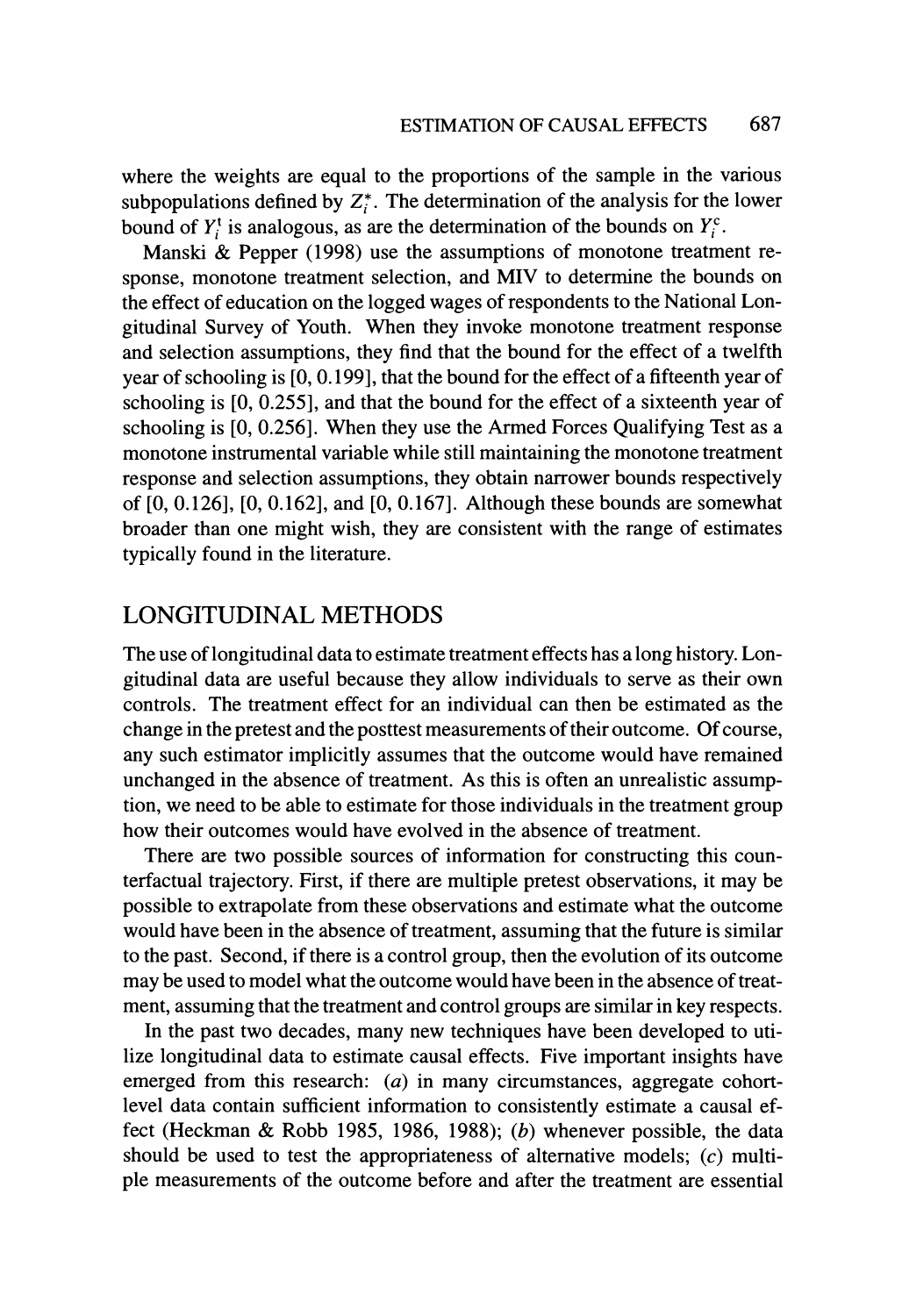**both for estimating sophisticated models and for testing the appropriateness of alternative specifications; (d) understanding the underlying behavior that generates assignment to the treatment and control groups is critical to the proper**  modeling of suspected unobservable effects; and (*e*) it is only possible to es**timate the average treatment effect for the treated in most longitudinal models because the average treatment effect for the entire population is typically unidentified.** 

**Heckman & Robb (1985, 1986, 1988) provide an extensive, although challenging, review of alternative methods for estimating causal effects using longitudinal (as well as cross-sectional) data. Space does not permit us to provide a similar review here. Moreover, we are confident that many readers would find a full exposition of the technical details of these models more overwhelming than illuminating. Our aim in this section, rather, is to provide an overview of commonly used methods, both old and new, and an assessment of their utility. In so doing, we hope to provide insight into the types of information that are available in longitudinal data to aid in the estimation of a causal effect. We discuss five basic models: interrupted time series models, fixed effect models, differential linear growth rate models, analysis of covariance models, and covariance stationary models.** 

## **Interrupted Time Series Design**

**Perhaps the simplest data structure for estimating causal effects, the interrupted time series (ITS) design uses standard time series methods on multiple observations over time for a single unit in order to estimate a causal effect of a variable. The core of the method involves the specification and estimation of the error structure (i.e. the nature of the interdependence of the period-specific error terms over time). A variety of textbooks provide comprehensive treatments of time series methods (e.g. Harvey 1990, Hamilton 1994, Judge et al 1985). We do not review them here.** 

**The logic of the ITS design parallels that of the regression discontinuity design discussed earlier. In an ITS analysis, time plays the role of Z, and there are now multiple measures over time for a single unit of analysis. The unit might be a country, city, cohort of individuals, or a single person. It is assumed that the treatment is introduced at a specific time and has an immediate impact. The goal is then to estimate how the dependent variable would evolve over time in both the presence and absence of a treatment effect.** 

We now change notation slightly. Let  $Y_t$  be the outcome at time  $t$ . For an ITS **analysis we do not need an "i" subscript because we are only analyzing data for a single unit of analysis. We continue to denote treatment by the dummy variable T.**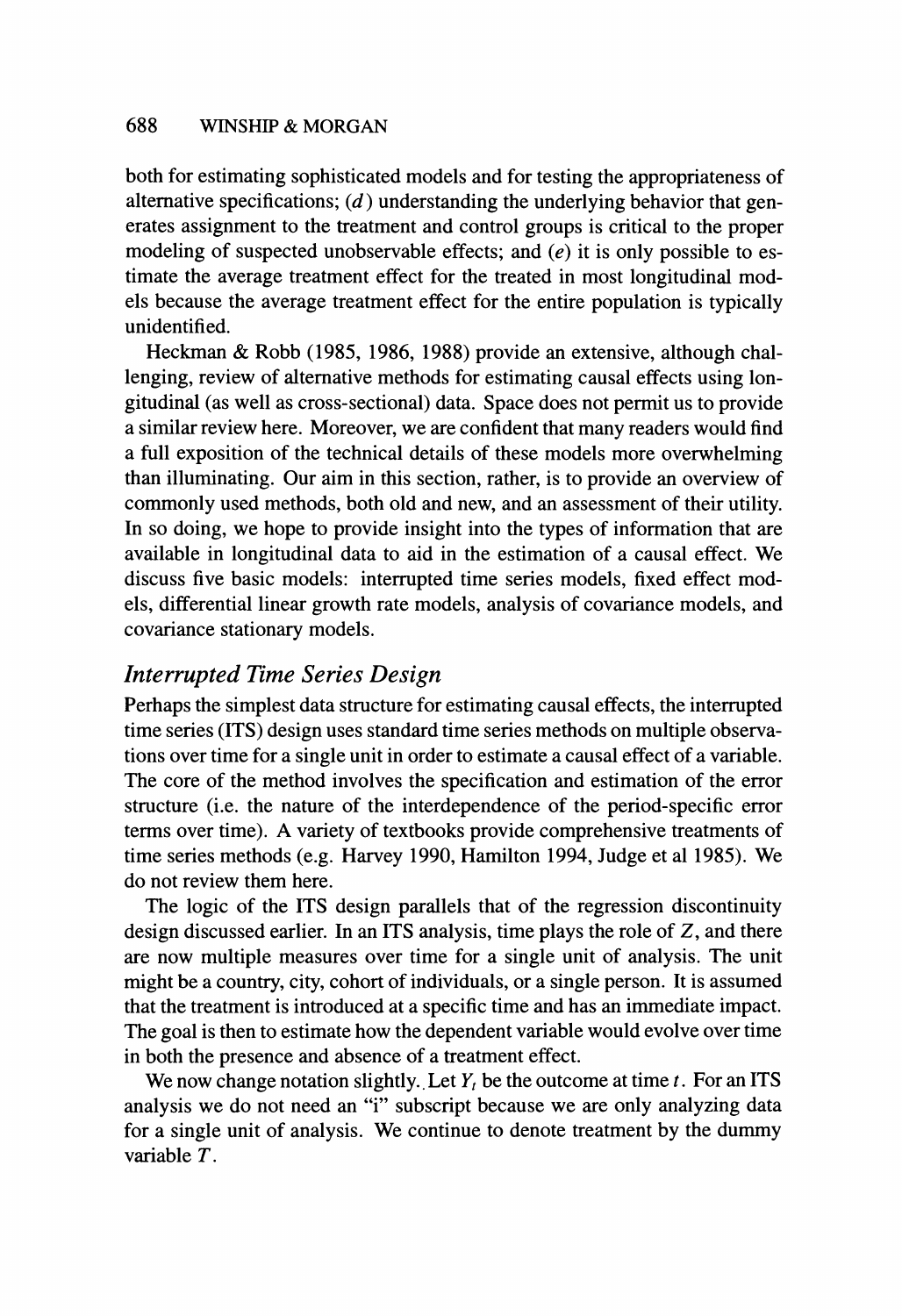**We can formally represent the ITS model as** 

$$
Y_t = b_{0_t} + T_t b_{1_t} + e_t.
$$

Note that both the intercept,  $b_0$ , and the treatment effect,  $b_1$ , potentially **vary over time. This model is not identified without imposing further structure on how these two parameters are related to time. Return to Figure 1, which presents the basic intuition behind both the regression discontinuity design and**  the ITS design. For the ITS model, this figure assumes that  $Y_t$ , under both **treatment and control conditions, grows linearly with time. This implies that**  for all t, the differences  $b_{0_{t+1}} - b_{0_t}$  and  $b_{1_{t+1}} - b_{1_t}$  are constants. The dashed line shows the predicted evolution for  $Y_t$  in the absence of the treatment. As **shown in Figure 1, in this particular example, the treatment has caused a shift**  in  $Y_t$  and a change in the slope.

Equation 19 could be augmented by the inclusion of covariates,  $X_t$ . A fre**quent problem with time series analyses (unlike most cross-sectional analyses) is that the number of parameters in the model may be large relative to the number of observations. As a result, the amount of information available to estimate the parameters may be small. This problem can be especially acute when there**  is strong dependence among the period-specific error terms,  $e_t$ .

**The ITS design has the same potential problems as the regression discontinuity design. An ITS analysis assumes that the future is sufficiently like the**  past that the past can be used to estimate how  $Y_t$  would have evolved in the **absence of treatment. As with the regression discontinuity design, Figure 2 illustrates the bias in the estimate of the treatment effect that can result when this assumption does not hold.** 

**At the beginning of this section, we noted that the availability of aggregated cohort-level data alone is sometimes sufficient for estimating a treatment effect. This conclusion can be presented in the framework of an ITS model where we**  assume that  $Y_t$  measures the average value for a cohort of individuals on some **dependent variable (e.g. wages). Equation 19 is consistent with a specification**  in which all individuals receive the treatment. In this case,  $b<sub>1</sub>$ , represents the **contemporaneous increase in wages caused by the treatment (e.g. training), and**  variation in  $b_1$  over time represents the changes in wage growth caused by the treatment. What if only some known portion of the cohort,  $\pi$ , received training? **As shown by Heckman & Robb (1985, 1986, 1988), we can still consistently estimate the average treatment effect for those who received training. In the**  situation where  $b_1$ , does not vary with time, the average treatment effect for the **treated equals**  $(b_1/\pi)$ **.** 

**The time series literature provides a host of sophisticated ways of modeling data. The core material in this literature is typically covered in a one- or even**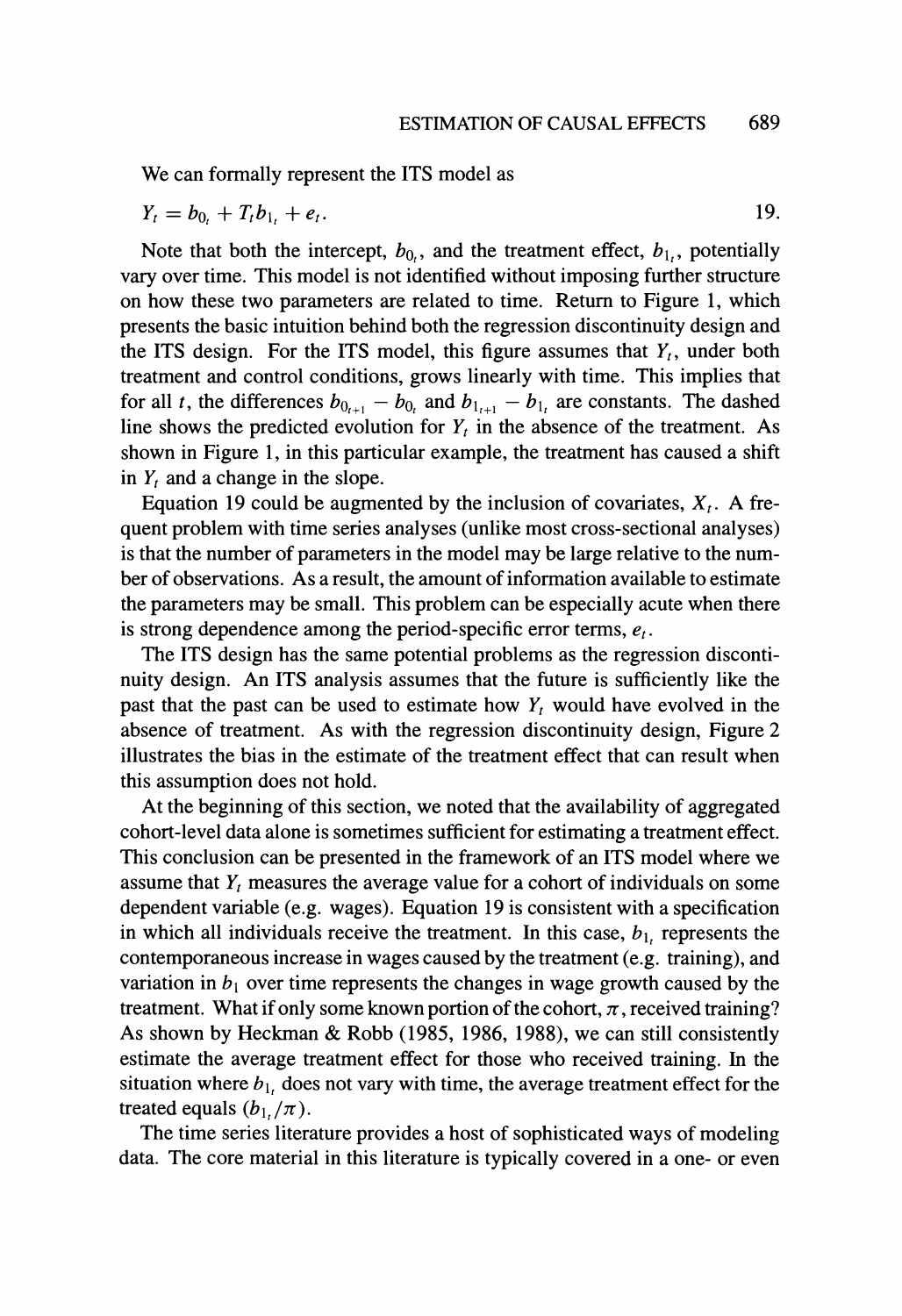**two-semester advanced graduate-level econometrics course. Time and space limitations prevent us from providing even a brief overview of these models. The time series literature also contains alternative conceptions of causality to those considered here. The key ideas are those of Granger causality and cointegration (see Harris 1995 and Hendry 1995 for definitions and further discussion; see Holland 1986 and Sobel 1995 for connections with the counterfactual framework). Robins (1986, 1987, 1997) provides a full analysis of the estimation of causal effects when a treatment may be applied repeatedly and at multiple times.** 

## **General Model Specification**

**The methods that we want to consider in the remainder of this section all assume that we have individual-level data with pretest and posttest values on the outcome for both treatment and control groups. The goal is to use the control group (as well as possible multiple pretest measures on the treatment group) to forecast what the values of the dependent variable would have been for the treatment group in the absence of treatment. This goal can only be accomplished if we know or can effectively estimate what the relationship would have been in the absence of treatment between the pretest and posttest values of the treatment and control groups.** 

**Consider the simplest but by far the most common situation, where we have a single pretest and posttest value for the two groups. As Judd & Kenny (1981) demonstrated, even in a linear world there are at least three possibilities. These are shown in Figures 5a, b, and c. In all three figures, the observed values are identical. The estimate of the treatment effect, however, differs substantially, depending on what we assume would have happened to the treatment group if they had not been exposed to the treatment.** 

**As is discussed below, Figures 5a, b, and c characterize three traditional models for estimating a causal effect with pretest and posttest data. To understand the assumptions behind each of these models, we first build a general model of which the three models are special cases. Consider the following model:** 

$$
Y_{it} = b_{0_i} + T_{it}b_1 +
$$
 (Basic structural parameters)  
\n
$$
X_{it}b_{2_i} + T_{it}X_{it}b_3 +
$$
 (Observed heterogeneity) 20.  
\n
$$
\lambda_{it} + T_{it}\alpha_i + e_{it}
$$
 (Unobserved heterogeneity),

where  $e_{it} = \rho e_{it-1} + v_{it}$ . The first term is  $b_0$ , the intercept that varies with t in order to capture the general effects of time;  $b_1$  is the treatment effect that we **assume is time invariant. This assumption is not essential. Because we want to allow for the possibility that the treatment effect may vary across individuals,**  we assume that  $b_1$  is the average treatment effect for the population of interest or the group for whom  $X_{it} = 0$ .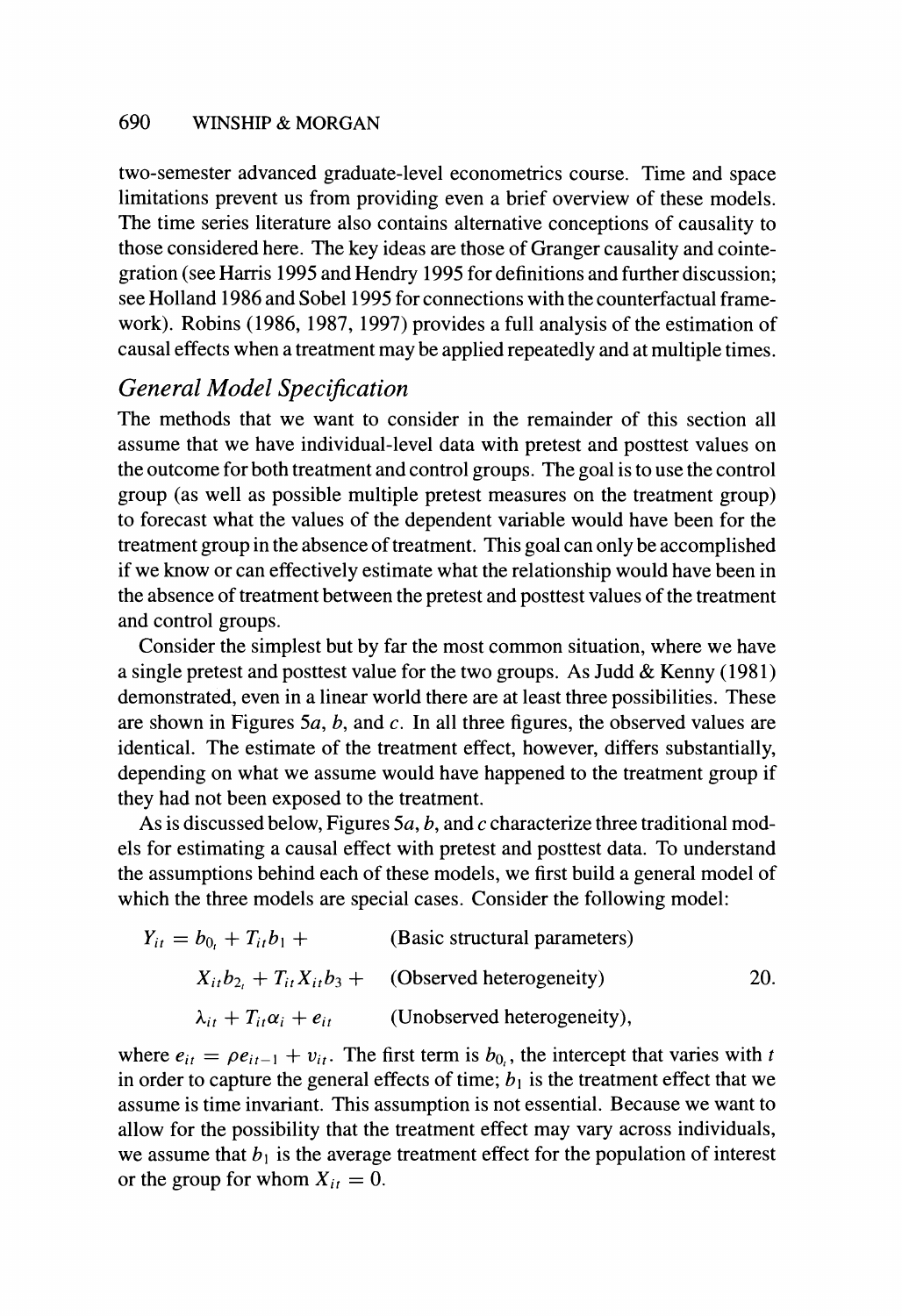

**Figure 5 The true average treatment effect when unobserved heterogeneity does not differentially affect the rate of growth for both groups.**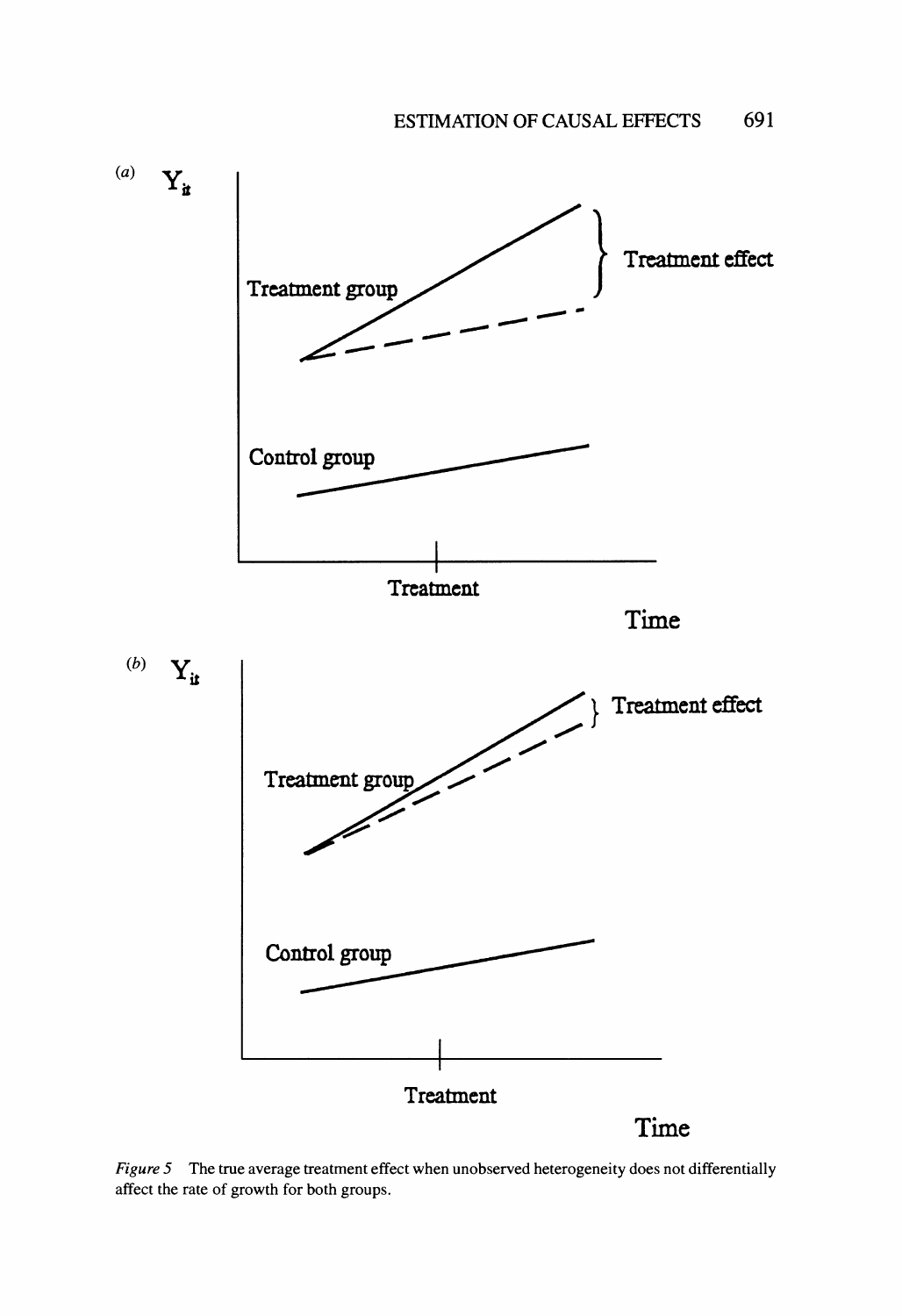

**Figure 5 (Continued)** 

 $X_{it}$  consists of the values of fixed, current, past, and future values of exoge**nous control variables that are relevant at time t. The two terms in the second line of Equation 20, which are interactions of the two terms of the first line**  with  $X_{it}$ , represent observed heterogeneity. The coefficients in  $b_2$ , represent (possibly time-varying) shifts in the intercept that are a function of  $X_{it}$ . The coefficients in  $b_3$  represent interactions between  $X_{it}$  and the treatment effect. **We assume that these interactions are time invariant, but this assumption is not essential.** 

**The next three terms constitute the different components of the error term for Equation 20. The first two terms are measures of unobserved individual heterogeneity that are analogous to the two terms for observed individual heterogeneity**  in the second line. The first term,  $\lambda_{it}$ , represents an individual specific intercept that we allow to vary with time. Thus, the components of  $\lambda_{it}$  capture both **constant (or fixed) differences between individuals as well as the possibility**  that  $Y_{it}$  may grow at different rates across individuals  $i$  in ways that are not **captured in the Xs.** 

The second term,  $T_{it} \alpha_i$ , measures the degree to which the treatment differ**entially impacts each individual i. As with the previous treatment effect terms, we assume that this treatment effect is time invariant. In general, we would expect that individuals who are most likely to benefit from the treatment (i.e.**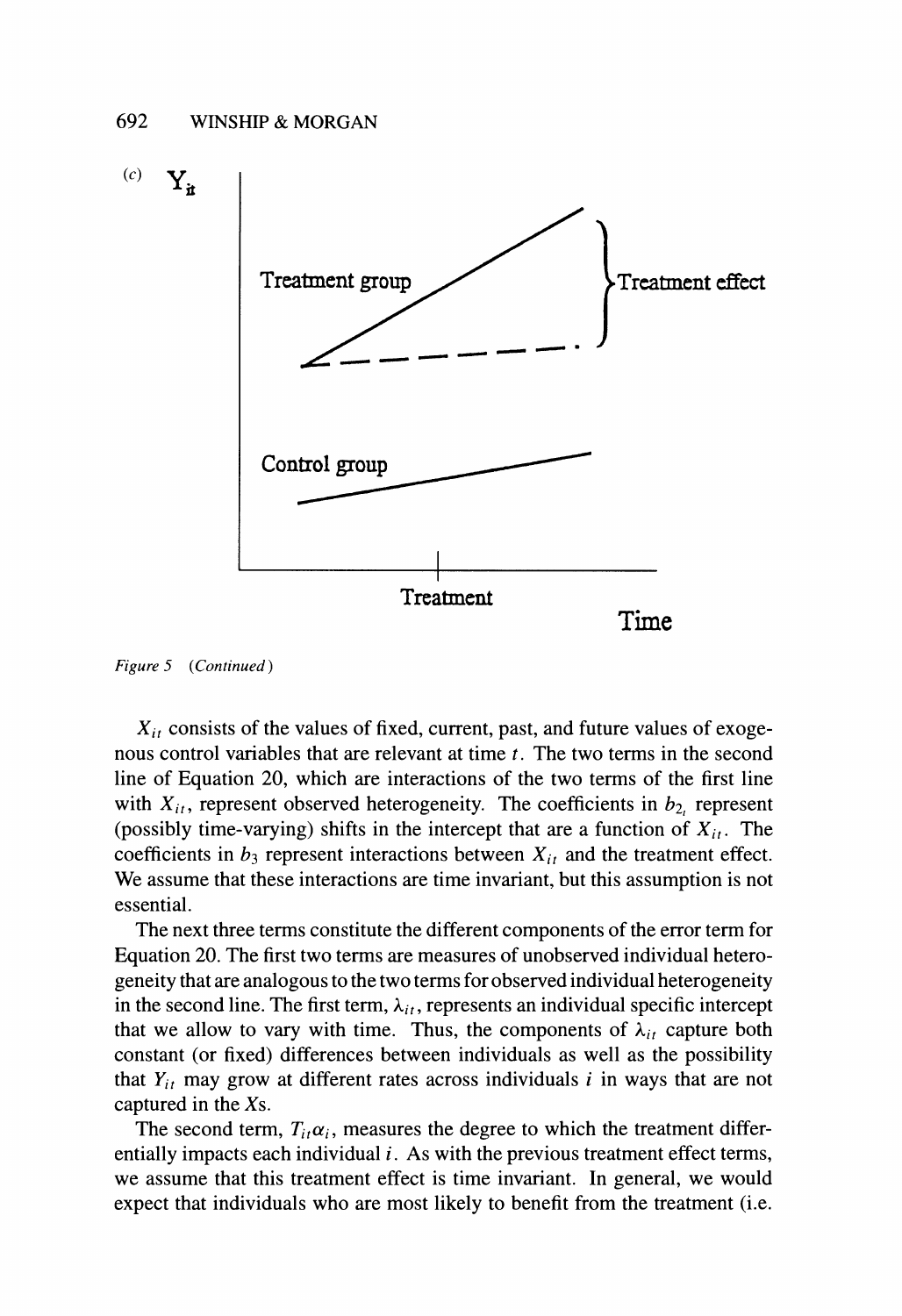individuals who have high  $\alpha_i$ s) would self-select into the treatment. Unfortu**nately, longitudinal data typically do not provide a way to control for these differences. In most cases, it is only possible to estimate the average treatment effect for the treated, not the average treatment effect for the population as a whole.** 

The final component of Equation 20,  $e_{it}$ , represents an individual-and-period**specific component of the error term. We want to allow for interdependence**  among the  $e_{it}$  over time to capture what is known in the time series literature as **transitory effects. We assume an autoregressive structure of order one (AR1),**  that is  $e_{it} = \rho e_{it-1}$  where  $\rho$  is the correlation between  $e_{it}$  and  $e_{it-1}$ . More com**plicated dependence in the form of an autoregressive moving-average structure could be assumed. These are reviewed in the standard time series textbooks cited above.** 

Finally,  $v_{i}$  is a pure time-specific error that is uncorrelated with anything else. To simplify the exposition, we assume that  $v_{it}$  has constant variance across individuals. In the time series literature,  $v_{it}$  is often referred to as the innovation **in the process. Because it is purely random, it cannot be forecast. Typically, it is assumed to be a priori unknown to both the individual and the analyst.** 

**How does Equation 20 relate to Figures 5a-c? Assume for the moment (and for most of our discussion of longitudinal methods below) that all of the heterogeneity is represented by the unobservables. Standard techniques can be used to eliminate differences that are a function of observed Xs. When estimating the treatment effect, we would like the treatment and control groups to**  be identical, at least conditional on  $X<sup>12</sup>$  Our concern is that the two groups **may also differ in terms of the unobservable components found in Equation 20 because assignment to the treatment group may be a function of unobservable characteristics. The question then is whether there are techniques that can eliminate potential differences between the treatment and control groups that are a function of the unobservable components in Equation 20. After eliminating differences due to X, can we "control out" the effects of the unobservables that are potentially related to treatment assignment?** 

**In Figure 5a, in the absence of a treatment, the parallel lines for the two**  groups indicate that the differences between  $Y_{it}$  for individuals in the treatment **and control groups (on average) remain constant over time. This case is consistent with a model in which unobserved differences between the treatment**  and control group are a function solely of a  $\lambda_i$  that is time invariant or fixed, as **would occur if we had omitted an X that was constant over time and correlated with the treatment variable. For example, if we were estimating the effects of additional schooling on wages, there might be unmeasured and thus unobserved components of family background that need to be controlled.** 

<sup>&</sup>lt;sup>12</sup>In the linear models used in our exposition, it is only necessary that the expected values of the **components on the right-hand side of Equation 20 be identical for the treatment and control groups.**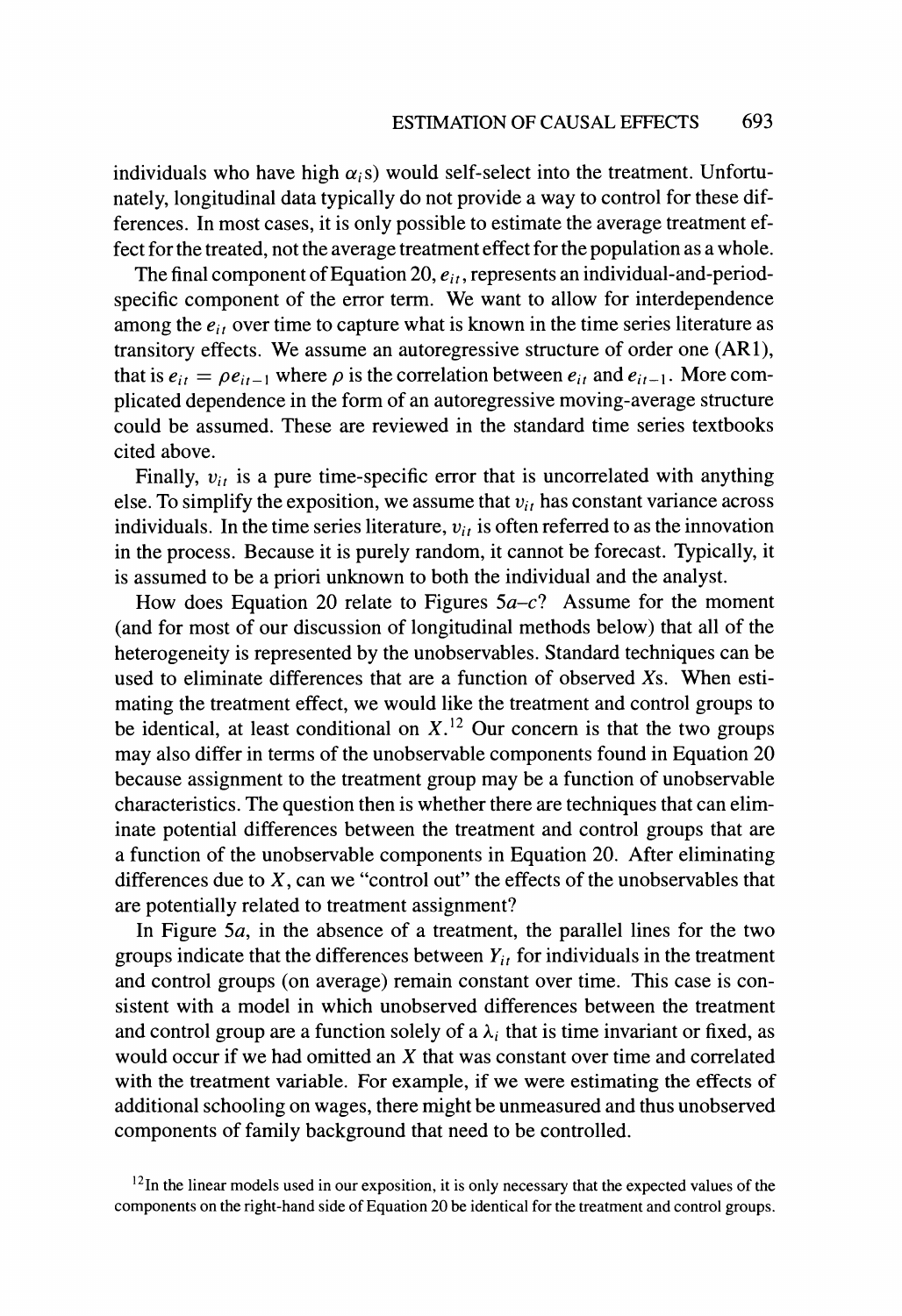**Figure 5b illustrates a situation in which, in the absence of treatment, the growth rate for Yi, differs for individuals in the treatment and the control groups. Assume that the**  $\lambda_{it}$  **change linearly with time such that**  $\lambda_{it} - \lambda_{it-1} = \tau_i$ **, where**  $\tau_i$  is a constant for each individual *i* for all *t*. In Figure 5*b* the rate of increase (in the absence of the treatment) in  $\lambda_{it}$ ,  $\tau_i$ , is higher for those in the treatment **group than for those in the control group. As an example, more intelligent individuals may be more likely to continue in school, but whether they are in school or not (that is, whether they receive the treatment or not), they may still learn faster than individuals with less intelligence.** 

**Figure 5c might result in two different ways. First, as in Figure 5b, the rate of**  increase in  $\lambda_{it}$ ,  $\tau_i$ , may differ between the treatment and control group. Here, **however, the rate of increase is greater for those in the control group than for those in the treatment groups. For example, an increase in the incidence rate of disease might be greater in a control group if willingness to take other unobservable preventive measures (unrelated to the treatment regime itself) is greater on average for those in the treatment group.** 

**A second circumstance when Equation 20 is consistent with Figure 5c is**  when  $\rho$  in Equation 20 is positive. In this case, if assignment to the treatment group instead of the control group is a function of  $e_{it}$ , then assignment is a **function of transitory components of the unobservables. If assignment is only a function of transitory components, then over-time differences between the two groups would shrink to zero in the absence of treatment.** 

**A number of empirical examples exist where assignment to the treatment group is a function of transitory components of the unobservables. The classic case, which reverses the labeling of the treatment and control groups in Figure 5c, is where individuals who are experiencing low wages in the near term are more likely to enroll in a job-training program because they experience lower opportunity costs (Ashenfelter 1978, Ashenfelter & Card 1985). Regression toward the mean in this case produces an apparent training effect because the wages of individuals who received training would have increased on average (regressed toward the mean) even in the absence of training. This case differs from the one presented in Figure 5c in that the treatment program**  is compensatory—individuals with the lower wages are in the treatment group.

**Several approaches are available to consistently estimate the treatment effect,**   $b_1$ , in Equation 20. The most obvious, but often difficult method, would be to **use panel data to fully estimate a complicated model specification such as Equation 20. If the model is properly specified, then the treatment effect**  $b_1$  **can be consistently estimated. In general, it will only be possible to estimate models of this type of complexity if one has multiple pretest and post test measures of Yi. The technical issues involved in estimating models of this type vary across different model specifications.**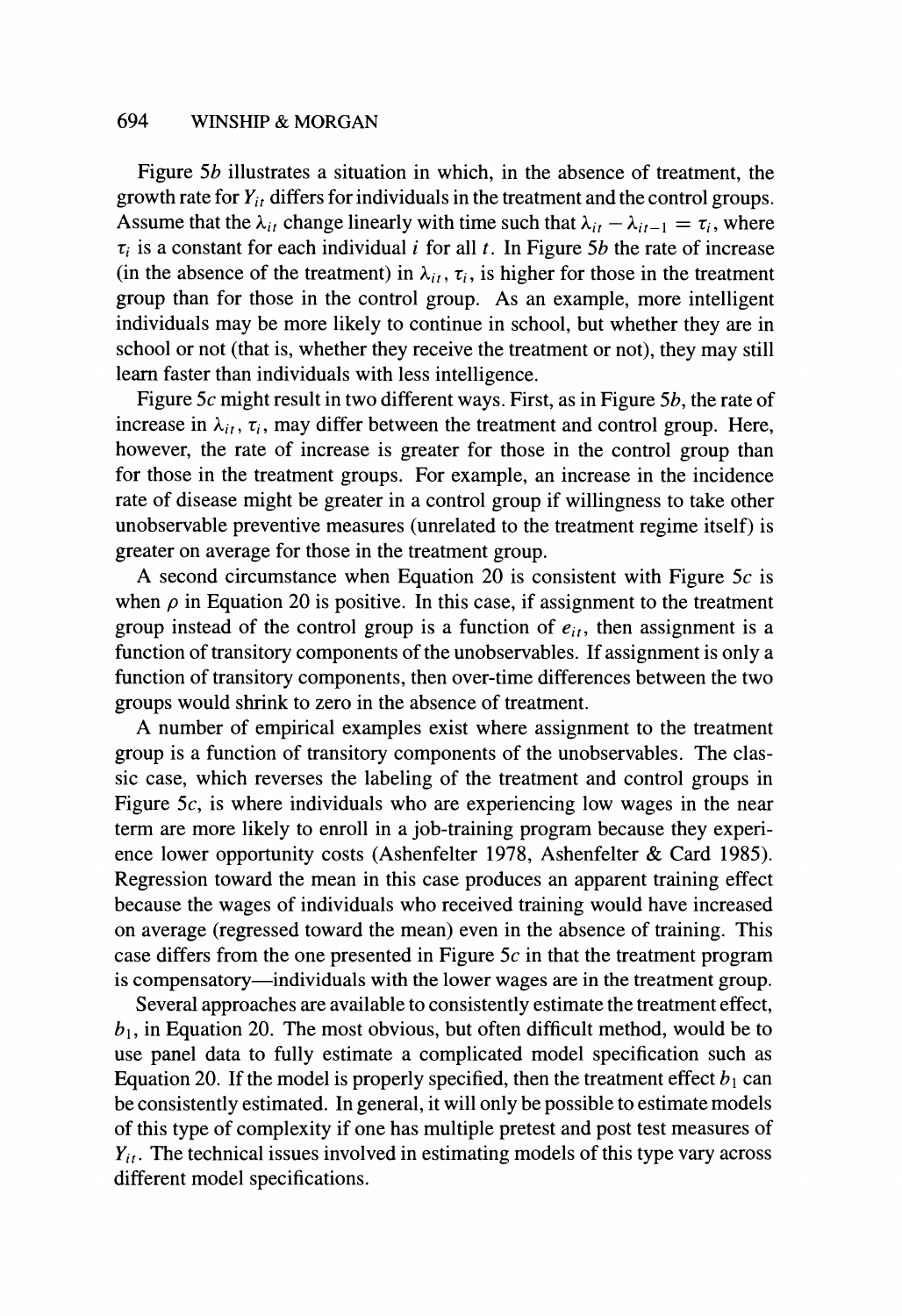## **Alternative Methods**

**Over the years, a number of simple methods for estimating treatment effects have been proposed. These include charge score analysis, the analysis of covariance, and their generalizations. We now consider these models and the con**ditions under which they give consistent estimates of the treatment effect,  $b_1$ . **An extensive literature has argued the relative merits of these different approaches (see Judd & Kenny 1981; Holland & Rubin 1983; Allison 1990).** 

**The appropriateness of a model depends on whether it provides a consistent estimate of the treatment effect in a particular context. This depends on whether the model's assumptions are congruent with the underlying process that generates the data. The appropriateness of a model for a specific situation can only be determined through theoretical and empirical analysis. No one statistical model is a panacea.** 

**The problem of whether a model is consistent with an underlying process that**  generates  $Y_{it}$  is potentially complicated. As we discuss below, if one is to have **confidence in one's results, it is essential to test the appropriateness of one's model specification. But what constitutes a proper model specification? As discussed above, one approach to consistently estimating the treatment effect in a longitudinal model is to attempt to specify and estimate a full model**  specification for  $Y_{it}$ . To accomplish this, it may be necessary to have multiple pre- and posttest observations on  $Y_{it}$ .

**Our above discussion of Rubin's and Rosenbaum's propensity score, how**ever, suggests that estimation of the full model for  $Y_{it}$  may not be necessary to **correct for the effects of assignment. We demonstrated that if we could condition on the probability of assignment (or at least on those factors that determine assignment), the treatment effect could be consistently estimated even in the presence of omitted variables.** 

**Does this mean that we can get away with not estimating the full model for**   $Y_{it}$ ? As Heckman has argued repeatedly over the years, in many situations this **is not likely to be possible. If individual choice is involved in the assignment process, it is likely that individuals will choose to be in the treatment and control**  group based on the consequences of treatment for their future  $Y_{it}$ . In this case, individuals (at least crudely) use the previous history of their  $Y_{it}$ , plus the total history of Y<sub>it</sub> for others, both pre- and posttreatment, to project the future values of their  $Y_{it}$  under both the treatment and control. If so, the assignment process **will be a function of the parameters of the model that the individual uses to**  predict future  $Y_{it}$ .

**The question then is what model is the individual using to predict their**  future  $Y_{it}$ ? If it is simpler than the full model, then it may well be possible to **condition on only those components of the model that determine assignment and consistently estimate the treatment effect. In many situations, it is unclear**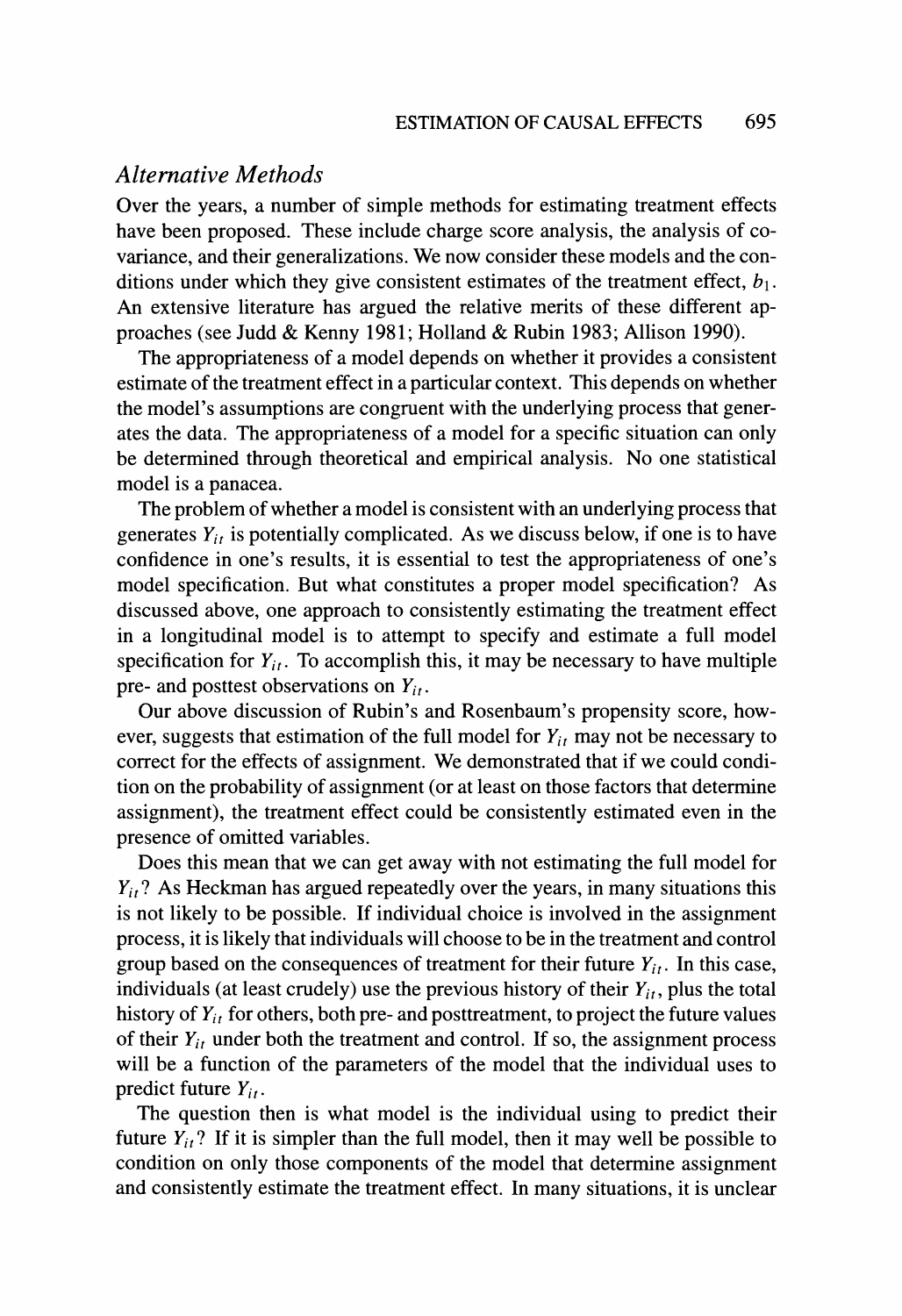**why an individual would not use something like the full model to predict future**   $Y_{it}$ . Thus, we may be stuck with having to try to specify and estimate the full model that generates  $Y_{it}$ . Of course, the greatest concern is that the individual **may be using a prediction model that is more complicated or more accurate than the one used by the analyst. This might be due to the fact that the analyst has used too simple a model and/or that the individual has access to information that the analyst has no way of incorporating into her model-either directly through observed Xs or indirectly through a particular specification of the structure of the unobservables. In this situation, it may simply be impossible to consistently estimate the treatment effect.** 

**CHANGE SCORE OR FIXED EFFECTS MODELS Change score or fixed-effect models are a common and simple method for estimating causal effects when pretest and posttest data are available for separate treatment and control groups. The basic model can be formalized in two ways. The standard change-score model is** 

$$
(Y_{it} - Y_{it-1}) = c_0 + T_i c_1 + (X_{it-1} - X_{it-1})c_2 + u_{it},
$$

where  $T_i = 1$  if the individual received the treatment (and  $T_i = 0$  otherwise),  $c_0 = b_{0<sub>i</sub>} - b_{0<sub>i-1</sub>}$ ,  $c_1 = b_1$ ,  $c_2 = b_2$ , and  $u_{it} = e_{it} - e_{it-1}$ . This model can also **be formalized as a fixed effect model making its relation to Equation 20 more transparent:** 

$$
Y_{it} = b_{0_i} + T_{it}b_1 + X_{it}b_2 + \lambda_i + e_{it},
$$

where  $\lambda_i$  is a time invariant or fixed individual specific effect and the  $e_{it}$  for **individual i and across time are assumed to be uncorrelated. The fixed-effect formulation allows for the possibility that multiple pretest and posttest outcomes may be observed on each individual. The model implies that there are permanent fixed differences between individuals in their**  $Y_{it}$ **. As a result, as the** process evolves from time  $t - 1$  to time t there will be regression toward the mean in  $Y_{it}$ , but the regression will be toward the individual specific mean of  $Y_{it}$  not the overall population mean of  $Y_{it}$ .

Because the  $\lambda_i$  terms represent all fixed, time-invariant differences between individuals, the effects of constant Xs are absorbed into  $\lambda_i$ . This is most **apparent in Equation 21, where we see that only the effects of Xs that change over time are estimated. The fixed-effect model is equivalent to a standard regression model where a separate dummy variable has been included for each individual, which is then estimated by OLS. Alternatively, Equation 21 can be estimated by OLS. Heckman & Robb (1985, 1986, 1988) show that if we know the identity of individuals who will receive the treatment, then the fixed-effect model can be estimated from cohorts based on repeated cross sections.**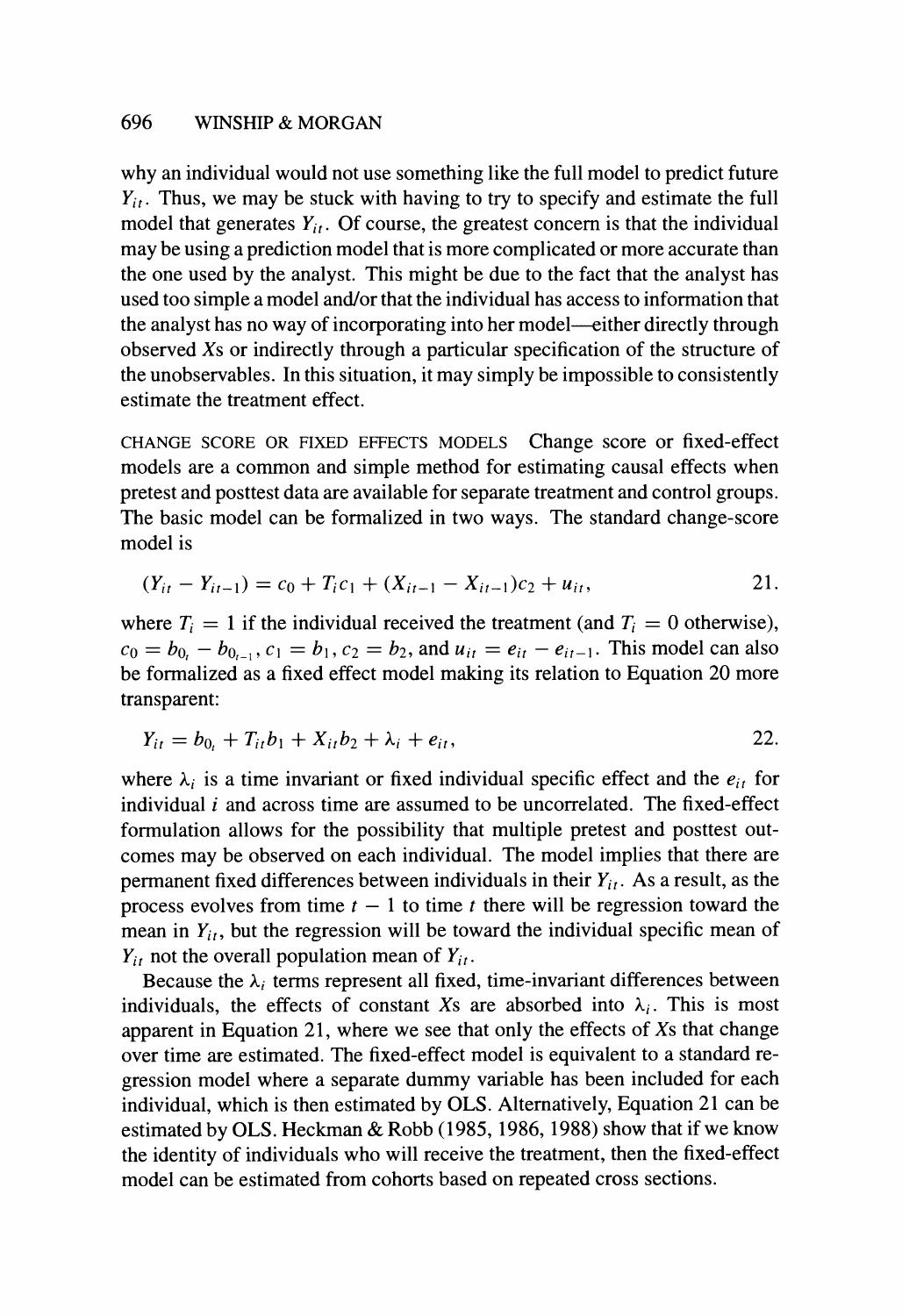**As can be seen from Equation 22, the fixed-effect model is a constrained version of the general model in Equation 20 because it assumes there is no transitory component to the error term (** $\rho = 0$ **) and the effect of the**  $X_{it}$  **are** invariant with respect to time  $(b_2, = b_2)$ . The first constraint implies that **any unobserved differences between the treatment and control groups must be constant over time, as shown in Figure 5a. As with all the longitudinal models we consider, the fixed-effects model also assumes that the effect of the treatment**  is constant across individuals ( $b_3 = \alpha_i = 0$ ). If this is not the case, then the **treatment effect estimate is a consistent estimate only of the average treatment effect for the treated, not the average treatment effect for the entire population.** 

**The fixed-effect model will only provide consistent estimates of the treatment**  effect if Equation 22 correctly models the time series structure of  $Y_{it}$  or if the fixed effects,  $\lambda_i$ , are the only unobservables that determine assignment to **the treatment group. Framed in terms of Heckman's concern above about the consequences of assignment due to individual choice, the fixed-effect model will provide consistent estimates of the treatment effect only if assignment is a function of the fixed effects in Equation 20. However, it only makes sense for an individual to make choices this way if in fact Equation 22, the pure fixed-effects**  specification, is the correct model for  $Y_{it}$ .

**DIFFERENTIAL RATE OF GROWTH MODELS In many situations it may be the**  case that not only are there fixed unobserved individual differences,  $\lambda_i$ , but that there are differences across individuals in the rate of change in  $Y_{it}$ . We allow for this possibility by permitting  $\lambda_{it}$  to vary with time. The simplest case is where we assume that the  $\lambda_{it}$  grow linearly but at different rates across individuals (i.e.  $\lambda_{it} - \lambda_{it-1} = \tau_i$ , a constant growth rate for individual *i* across all *t*). **Figures 5b and c are illustrative of this type of process. For example, consistent with Figure 5b, we might believe that some individuals learn faster than others, or that because of previous education and training some individuals' wages would grow faster than others.** 

**The differential growth rate model can be estimated as a standard regression model using OLS by including a dummy variable for each individual entered in the equation by themselves and also interacted with time. Alternatively, the model can be estimated by applying OLS to the double difference of both**  the right- and left-hand sides of Equation 20. If  $\lambda_{it}$  grows quadratically or as **a function of even a higher-order polynomial in time, this can be dealt with by differencing further.13 The differential growth rate model will consistently** 

**<sup>13</sup> In these models, the variance of the outcome or equivalently of the error term may grow without bound. As a result, these models do not have a typical autoregressive moving-average structure. We know of no methods for estimating the differential growth rate model when it includes a transitory auto-regressive component.**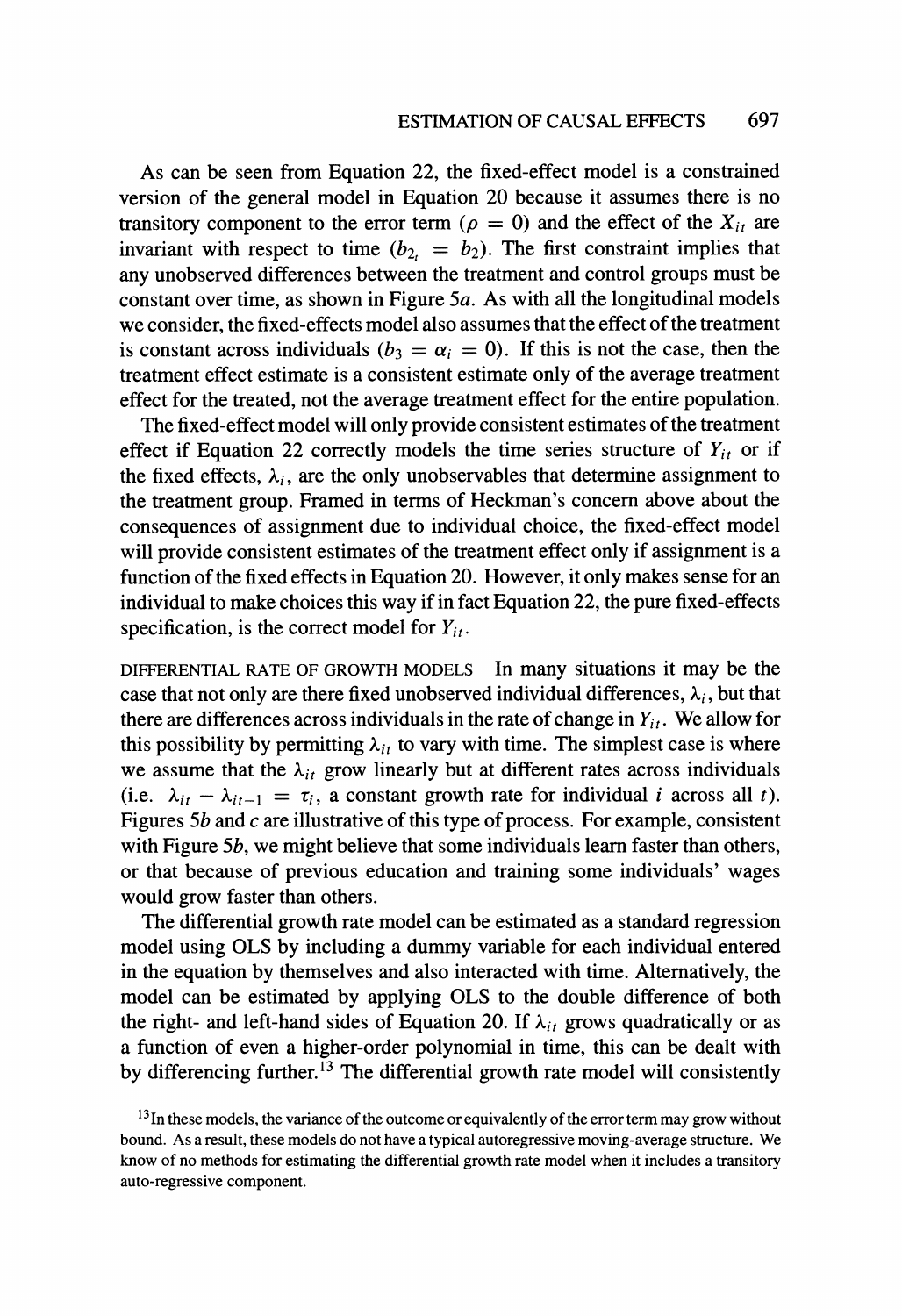**estimate the treatment effect only if it accurately models the process generating**   $Y_{it}$  or assignment is only a function of an individual's fixed effect and individual **growth parameter (Heckman & Robb 1985, 1986, 1988).** 

**ANALYSIS OF COVARIANCE MODELS The most common model used to estimate causal effects when both pretest and posttest data are available is the analysis-of-covariance model. In its simplest form, the model is** 

$$
Y_{it} = b_0 + Y_{it-1}\gamma + T_{it}b_1 + u_{it},
$$

where  $b_1$  is an estimate of the treatment effect and Equation 23 is estimated by OLS.<sup>14</sup> The coefficient  $\gamma$  is equal to the pooled within-treatment group **regression of**  $Y_{it}$  **on**  $Y_{it-1}$ **. If**  $u_{it}$  **has constant variance (which is generally** assumed and which we also assume), then in the absence of treatment,  $\gamma$  is equal to the correlation between  $Y_{it}$  and  $Y_{it-1}$ , (that is, the intracluster correlation with each individual considered a separate cluster). As a result, when  $u_{it}$  has constant variance,  $\gamma$  must be less than or equal to one. It measures the degree to which each individual's  $Y_{it}$  regresses between times  $t - 1$  and  $t$  toward the overall mean of  $Y_{it}$ . This regression toward the mean differs from that in the fixed effects model where the individual  $Y_{it}$  regress toward individual specific **means.** 

**To simplify the exposition, consider the properties of the analysis-of-covariance model in the absence of treatment for all individuals. If we generalize to allow for multiple time periods, then the analysis-of-covariance model is equivalent to an autoregressive model of degree 1:** 

$$
Y_{it} = b_{0_i} + e_{it}, \t\t 24.
$$

where  $e_{it} = \rho e_{it-1} + v_{it}$ . Here  $\rho$  is the correlation between temporally adjacent  $e_{it}$ , and  $v_{it}$  is pure random error that is assumed to be independent of everything.  $b_{0}$ , is a time-varying intercept that follows the generating equation  $b_{0_{t+1}} - b_{0_t} =$  $p(b_{0,-} - b_{0,-})$ . This model is a constrained version of Equation 20. It makes the strong assumption that all differences in  $Y_{it}$  across individuals are transitory. **There are no fixed or permanent differences or differences across individuals in**  the growth rates of their  $Y_{it}$ . Thus, Equation 24 implies that between  $Y_{it-1}$  and  $Y_{it}$  there will be regression toward the mean of a very strong form.  $Y_{it}$  across **all individuals regress toward the same grand mean.** 

**14As written, econometricians would typically interpret Equation 23 as indicating that i is deter**mined in part by its lagged value  $Y_{i,i-1}$ . Under this interpretation, Equation 23 should be estimated **using instrumental variables, because under almost any reasonable assumption about the error**  structure,  $Y_{i-1}$  will be correlated with  $u_{i}$ , invalidating OLS. Heckman & Robb (1985, 1986, 1988) point out that equations with lagged  $Y_{i}$ s can be dealt with by putting them in reduced form. **This strategy then yields equations similar in form to Equation 20 which can be dealt with by the techniques discussed here and in their papers.**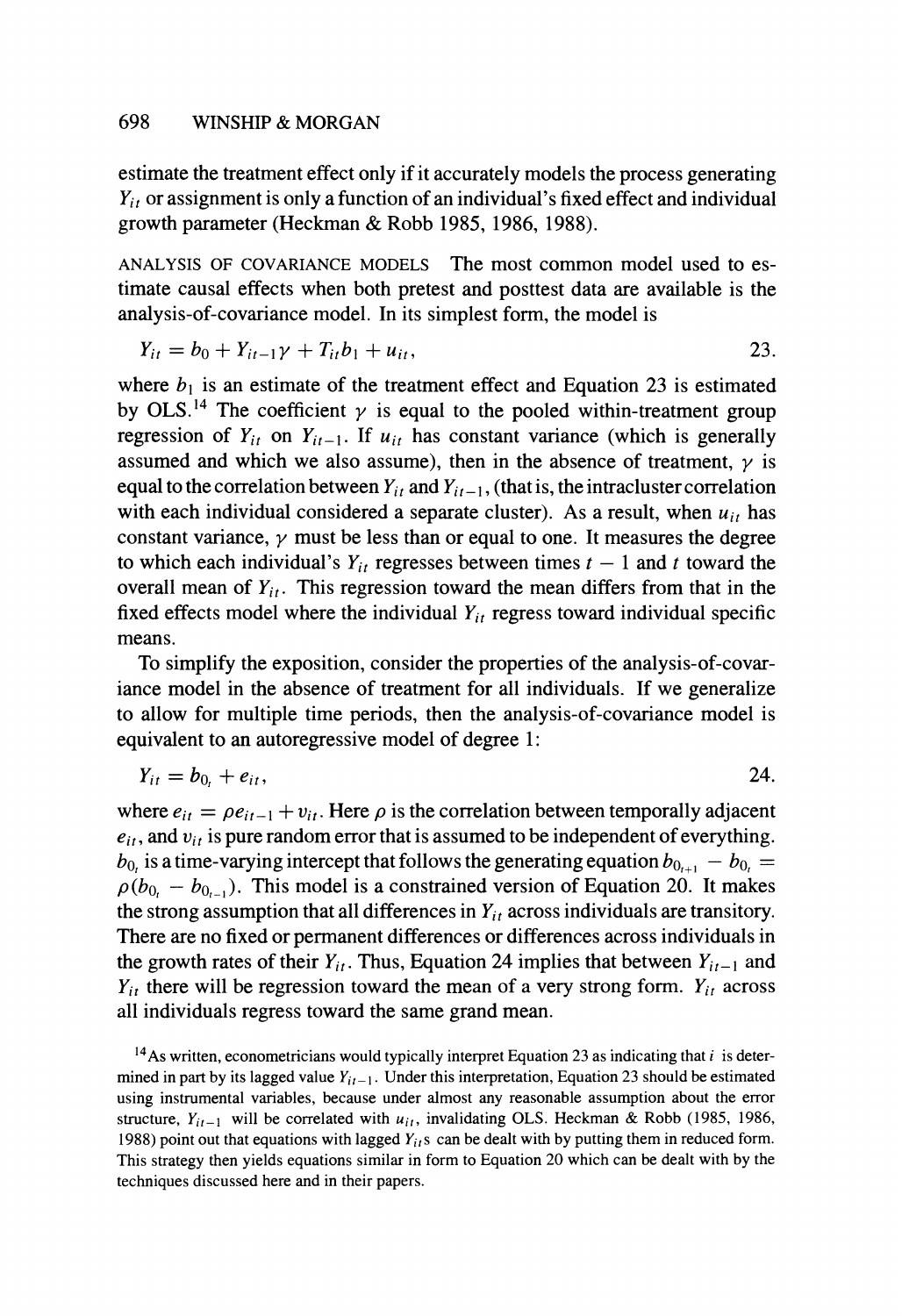If  $Y_{it}$  is in fact generated by Equation 24, then  $\rho = \gamma$ . In most situations, however, we would expect that  $Y_{it}$  would have both fixed and transitory com**ponents. A simple specification that captures this idea is** 

$$
Y_{it}=b_{0_i}+\lambda_i+e_{it}, \qquad \qquad \text{25.}
$$

where  $e_{it} = \rho e_{it-1} + v_{it}$  and where  $\rho$  and  $v_{it}$  are as in Equation 24. In this case,  $\gamma = \left[ \text{var}(\lambda_i) + \rho \text{var}(e_{it}) \right] / \left[ \text{var}(\lambda_i) + \text{var}(e_{it}) \right]$  which is necessarily greater than or equal to the correlation  $\rho$ . If there is no transitory component,  $var(e_{it}) = 0$ , and  $\gamma$  is still less than one because regression toward the mean is due to the pure random component,  $v_{it}$ . If there is no permanent component, then  $\gamma = \rho$ .

**The key to understanding the analysis-of-covariance model is to rewrite Equation 23 as** 

$$
(Y_{it} - Y_{it-1}\gamma) = b_0 + T_{it}b_1 + u_{it}.
$$

Equation 26 shows that  $\gamma$  is a measure of the degree to which  $Y_{it}$  should be adjusted by its previous pretreatment value,  $Y_{it-1}$ . Specifically,  $\gamma$  measures the degree to which the pretest difference in the treatment and control group  $Y_{it-1}$ should be used to correct the post-treatment difference in  $Y_{it}$  in estimating the **treatment effect:** 

$$
\text{Treatment effect} = b_1 = \left(\overline{Y}_{it}^{\text{t}} - \overline{Y}_{it}^{\text{c}}\right) - \gamma \left(\overline{Y}_{it-1}^{\text{t}} - \overline{Y}_{it-1}^{\text{c}}\right). \tag{27}.
$$

If  $\gamma = 0$ , then no adjustment is needed. The treatment effect is simply equal to the average difference between the treatment and control group in  $Y_{it}$ . This would be appropriate only if the  $Y_{it}$  were a function of the pure random component of the unobservables,  $v_{it}$ .

If  $\gamma = 1$ , then the  $Y_{it}$  are fully adjusted. The treatment effect is then equal to the difference in  $Y_{it}$  between the treatment and control groups net of their **initial difference. In the latter case, the analysis of covariance model is equivalent to the change-score/fixed-effect model discussed above. This would be appropriate if there is no transitory component in Equation 26.** 

Assume that Equation 25—which models  $Y_{it}$  as a function of fixed, transitory, and random effects—holds and that we estimate  $\gamma$  from the data. In this case  $1 > \hat{\gamma} > \rho$ .  $\hat{\gamma} = 1$  only if there is no transitory component or random component, that is,  $v_{it}$  in Equation 25.  $\hat{\gamma} = \rho$  only if there is no fixed effect **term in Equation 25.15** 

<sup>&</sup>lt;sup>15</sup>If there is measurement error in  $Y_{it}$ s, the measurement error will bias downward the estimate of  $\gamma$ , resulting in an underadjustment for pretreatment differences between the treatment and control **groups. This underadjustment will bias the estimate of the treatment effect.**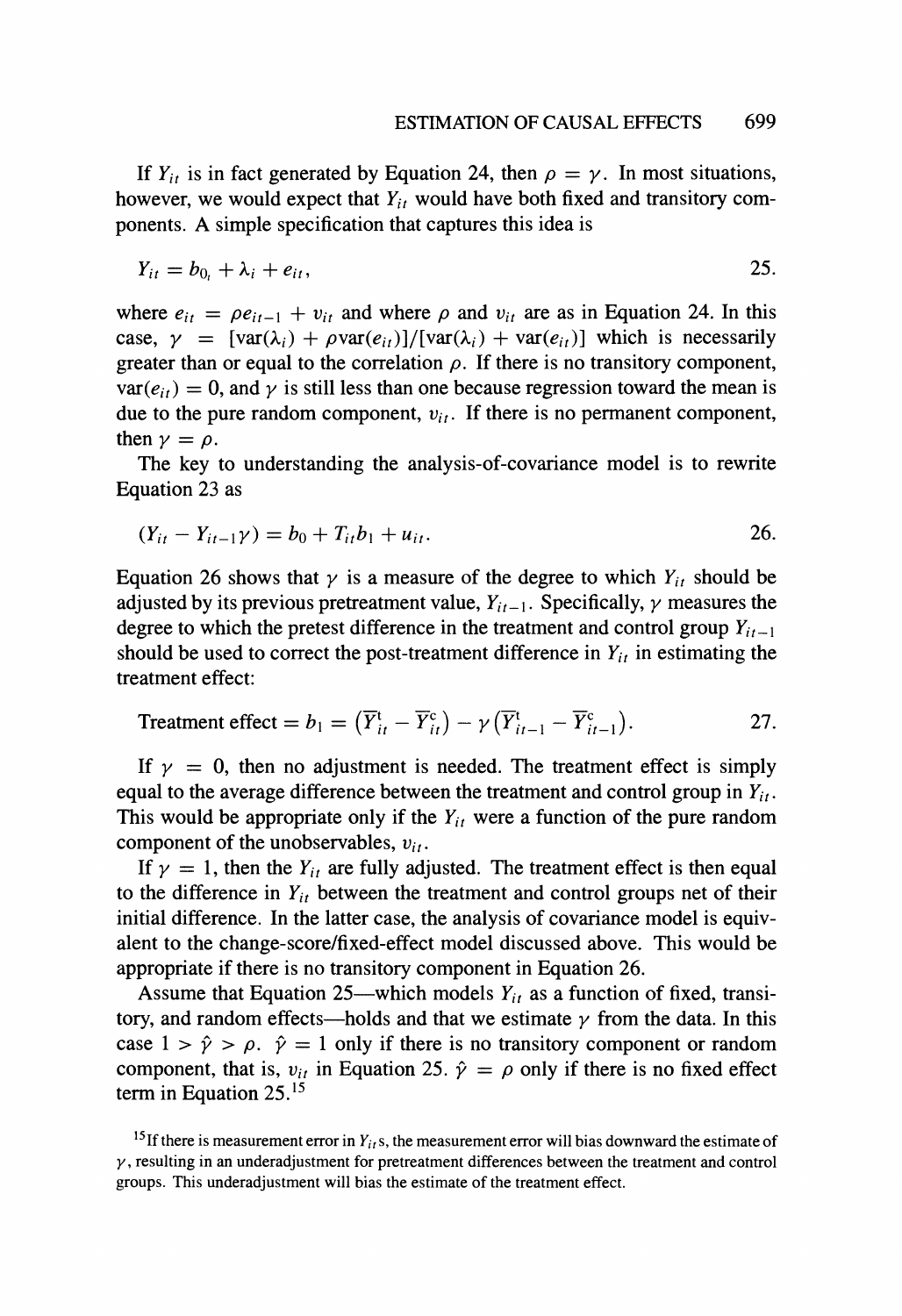**Consider the assignment of individuals to the treatment and control groups.**  If assignment is a function of the fixed effects  $\lambda_i$ , then no adjustment is needed to the pretreatment difference in  $Y_{it}$ . Using the estimated  $\gamma$  in Equation 27 will overstate the treatment effect because the correct adjustment factor is  $y = 1$ . **The analysis-of-covariance model will only give a consistent estimate of the**  treatment effect in this situation if the estimated  $\gamma = 1$ . This will occur, however, only when there is no transitory term,  $e_{it}$ , or random component,  $v_{it}$  in **Equation 25.** In this case, the prediction of  $Y_{it}$  from previous values is trivial because  $Y_{it}$  is a constant.

If assignment were a function of only the transitory component,  $e_{it}$ , and  $Y_{it}$  depends on a fixed component, using the estimated  $\gamma$  would result in an **understatement of the treatment effect because the correct adjustment factor is**   $\gamma = \rho$ , which is necessarily less than the estimated  $\gamma$ . In general, the estimated  $\gamma$  will be the correct adjustment factor only if selection is on  $Y_{it-1}$ . In this **case, in the absence of treatment, the expected shrinkage in the difference in**  the pretreatment means of  $Y_{it}$  for the treatment and control groups and their posttreatment difference is proportional to  $\gamma$ .

**But under what circumstances would it make sense for assignment to be based**  only on  $Y_{it-1}$ ? As Heckman has argued, if  $Y_{it}$  were generated according to, for **instance, Equation 25 or the even more complicated Equation 20, it would be reasonable to assume that an individual would want to use values of**  $Y_{it}$  **prior to**  $Y_{it-1}$  to predict  $Y_{it}$ . In essence, one could imagine an individual (at least crudely) **estimating their individual specific fixed effect and growth rate so that they could**  accurately predict what their  $Y_{it}$  would be in the absence of treatment. Assuming that is known, values of  $Y_{it}$  prior to  $Y_{it-1}$  could be ignored only in the situation where  $Y_{it}$  had a simple AR1 structure, i.e. where  $Y_{it}$  is generated by **Equation 24. This leads us to a strong and negative conclusion about the applicability of the analysis-of-covariance model. An analysis of covariance generally will only properly adjust for the pretreatment difference in outcomes between the treatment and control group if treatment assignment is solely a**  function of the pretreatment outcome,  $Y_{it-1}$ . In general, an individual would only choose his assignment based on  $Y_{it-1}$  if prior values of  $Y_{it}$  or other relevant information were not available or if  $Y_{it}$  followed an AR1 specification, **as in Equation 24. The latter condition is an extremely strong assumption because it implies that all unobserved differences between individuals are only transitory.** 

**COVARIANCE STATIONARY MODELS The change-score and analysis-of-covariance models (or, similarly, their specifications respectively as a pure fixedeffect model and a pure transitory-effect model) represent extreme model specifications. These two extremes make strong assumptions about how, in**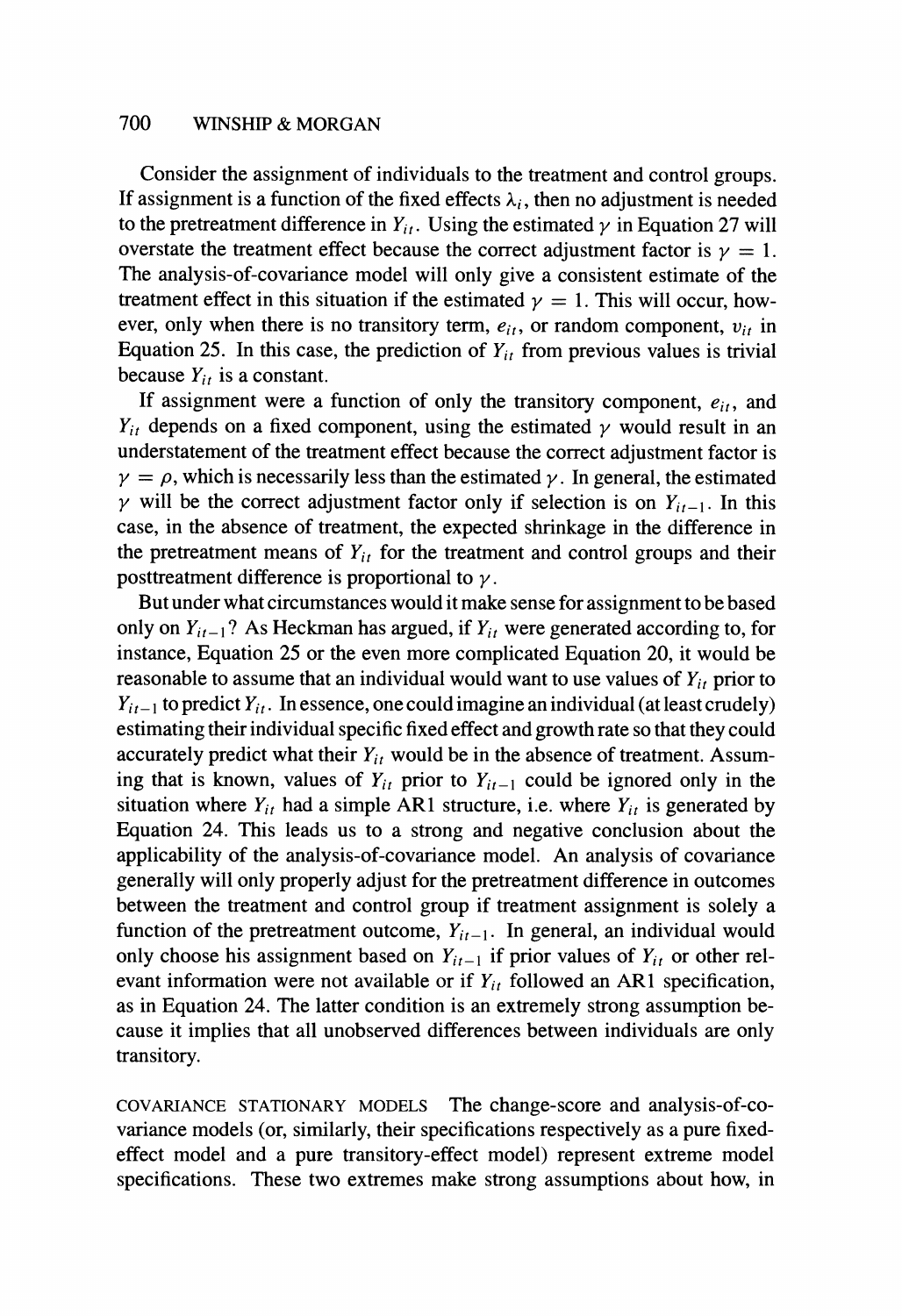the absence of treatment, the difference between the pretreatment mean  $Y_{it}$  for **the treatment and control groups will change during the posttreatment period. In the change-score model, the assumption is that there will be no change. For the analysis-of-covariance model, the assumption is that there will be shrinkage of a specific amount. In particular, the shrinkage will be equivalent to the amount of regression toward the mean observed at the individual level. Thus,**  although  $\rho$  is estimated from the data, the analysis-of-covariance model simply **assumes that this is the correct shrinkage factor.** 

**In most instances, we would like to use a method that allows for both fixed and**  transitory effects in the generation of  $Y_{it}$  or at least in the assignment process. **Equivalently, we would like to estimate how much adjustment is appropriate when estimating the treatment effect using pretreatment differences between the treatment and control groups. The change score and analysis-of-covariance models simply assume alternative levels of adjustment.** 

**Heckman & Robb (1985) show that it is possible to estimate a model that combines an individual fixed effect along with a transitory AR1 component. In fact, all that needs to be assumed is that the process is covariance stationary.16 This model is consistent with most autoregressive moving-average specifications, including the change-score/fixed effect and analysis-of-covariance models. Assume that you have at least three equally spaced (in time) measures of Yi, at least two of which occur prior to treatment. Label these times respec**tively  $t - 2$ ,  $t - 1$ , and t, with only t occurring after the treatment. Assuming **there are no relevant Xs for the moment, it is easy to show through multipli**cation and two substitutions that the covariance between  $Y_{it}$  and  $Y_{it-1}$  is equal **to** 

$$
Cov(Y_{it}, Y_{it-1}) = Cov(Y_{it-1}, T_i)b_1 + Cov(Y_{it}, Y_{it-2}),
$$
 28.

where  $T_i$  is as before a dummy variable treatment indicator and  $b_1$  is the treat**ment effect. All three of these covariances can be estimated from the data,**  allowing us to solve out for  $b_1$ . If additional time periods are available, the **assumption of stationary covariance can be tested. An overall test of the model can be obtained by comparing alternative estimates of the treatment effect using different time-period triplets.** 

## **Testing Alternative Models**

**The point of the above discussion is that traditional methods such as changescore analysis and the analysis of covariance are flawed because they make strong assumptions that are rarely examined and almost never tested. Without** 

**<sup>16</sup>A process is covariance stationary if it has a finite mean and finite variance and the covariance between any two Y over time is only a function of the time elapsed between them.**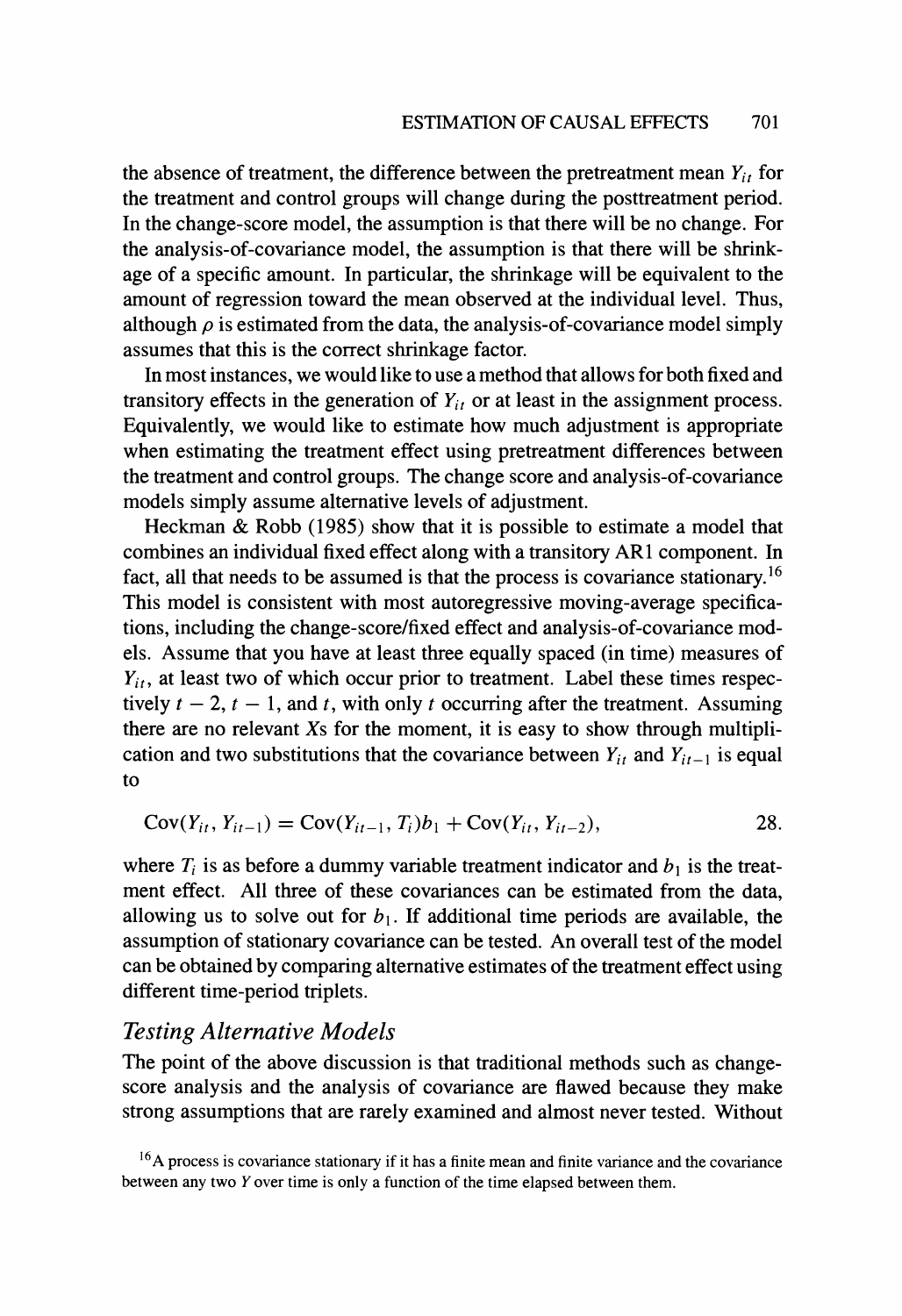**confidence that their assumptions are valid, resulting estimates of a causal effect have no guaranteed validity.** 

**When only a single pretest measure and a single posttest measure are available, the appropriateness of alternative models cannot be tested. At best one can only make arguments for one specification as opposed to another on theoretical grounds. Hopefully, by embedding these models in Equation 20, we have made it clear to the reader what the nature of these arguments would have to be. With multiple waves of data, however, it becomes possible to determine whether a particular specification is appropriate for the data being analyzed.** 

**One approach would be to use both pre- and posttest data to determine the structure of the unobservables in the data. This is a standard topic in the analysis of panel data. An extensive collection of relevant papers is provided in Maddala (1993). We note that it can often be difficult to determine which among the possible specifications is appropriate because different specifications can produce similar patterns in the data. Also, standard time series methods typically will not work because they assume that the error term consisting of different unobserved components is uncorrelated with any of the observed right-hand-side variables. In this paper, we are interested in situations where the treatment variable may be correlated with unobserved components.** 

**Fortunately, less-sophisticated and more easily applied methods can be used. In order to consistently estimate the treatment effect, it is not necessary that we correctly specify the full structure of the unobservables. Rather, we must only control for those aspects of the unobservables that differ between the treatment and control groups. Heckman & Hotz (1989) discuss an imaginative way of testing this condition that is also simple. One should take all the pretest observations and then analyze them as if they consisted of both pretest and posttest data, testing whether a treatment effect is significant on the pretest observations alone. Because no treatment has yet occurred, no treatment effect should be observed. If a pretreatment effect is found, this is strong evidence that one's model is misspecified. Whatever procedure has been used to control for unobserved differences between the treatment and control group has failed because the significant pretreatment effect indicates that there are still differences between the two groups that have not been accounted for. The posttest data can be used in a similar way. In this case, no treatment effect should be found if the model has been correctly specified, because no additional treatment has occurred. It may, however, be necessary to account for the possibility that the treatment effect dissipates over time. A third possible test is to enter past and future values of the outcome as regressors. If the model is appropriately specified, they should have no effect on the current outcome (Heckman & Hotz 1989).**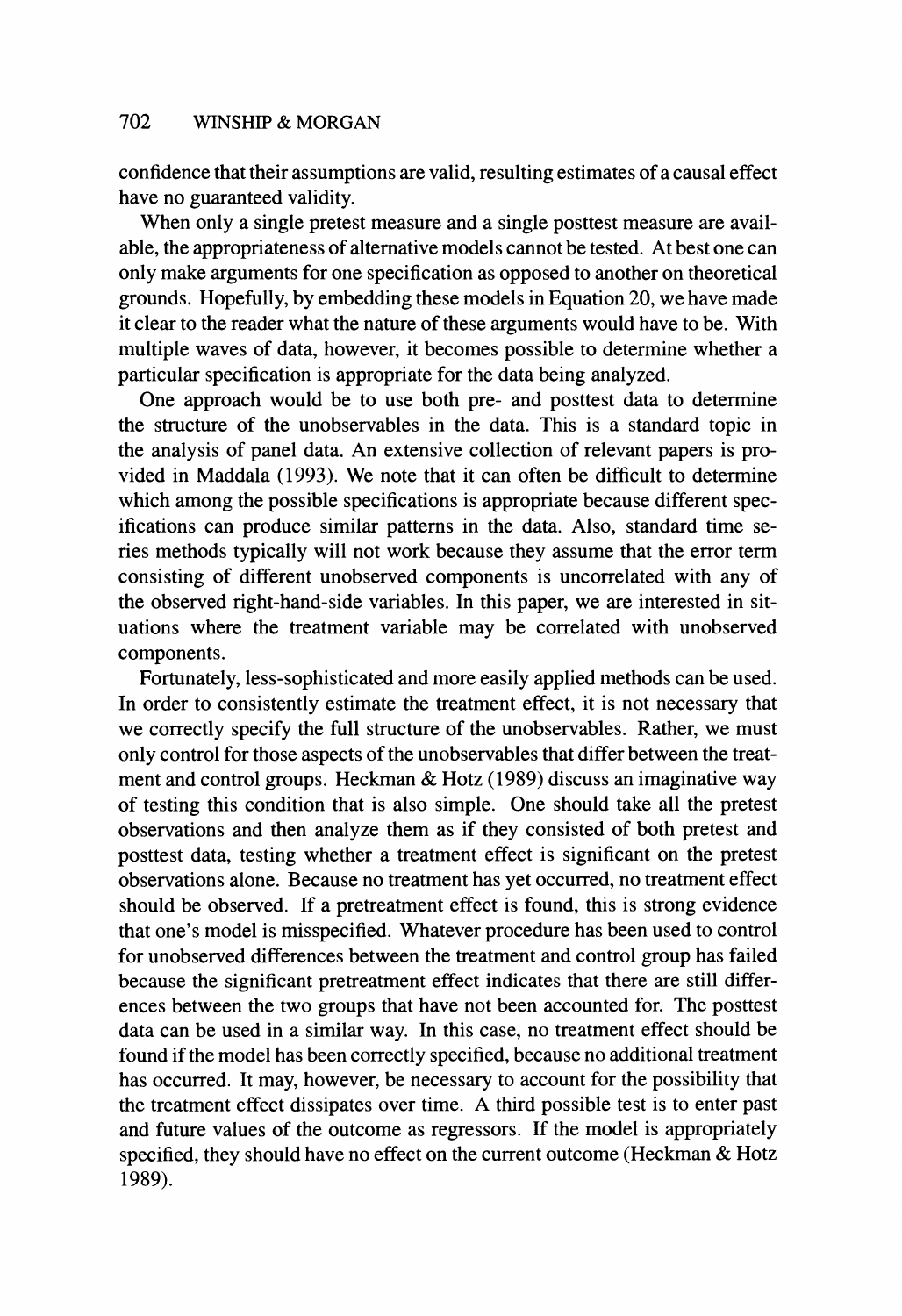## **CONCLUSION**

**We have tapped only a fraction of the methods and literature that has appeared over the past couple of decades relevant to estimating causal effects. Our intention has been to focus on methods that are relatively accessible and likely to be useful to quantitatively oriented researchers. We hope the reader is impressed by how far the research literature has gone beyond standard regression models.** 

**The appropriateness of alternative models for the estimation of a causal effect depends both on the structure of the data that are available and on the nature of the substantive problem. Given the large number of options, it is critical that researchers, to the degree that it is possible, test for the appropriateness of a chosen specification. Otherwise, a variety of methods should be implemented to determine how robust the treatment effect estimate is to alternative methods.** 

**Besides providing the reader with an introduction to a variety of methods that can be used to estimate causal effects, we hope that we have also presented a conceptual scheme that will be useful to all researchers in trying to think through their own particular analysis problems. In particular, we have shown how a counterfactual interpretation of causality leads to a precise definition of what is meant by a causal effect. Furthermore, this definition points to two important sources of bias in the estimation of treatment effects: (a) initial differences between the treatment and control groups in the absence of treatment, and (b) the difference between the two groups in the potential effect of the treatment. The latter component is particularly important in situations where there is likely to be selection into the treatment group based on the projected effects of the treatment.** 

**The estimation of causal effects continues to be one of the most active areas of research in both statistics and econometrics. Perhaps one of the most important new developments is the investigation of the quality of estimates that are produced by the different techniques we have discussed. Rubin and Rosenbaum are actively involved in applying matching methods based on the propensity score to different problems. Heckman and his coworkers have been examining matching as well as other methods. It is important to note that they have been extending the methods discussed here to semi-parametric and nonparametric approaches. Their findings (Heckman et al 1997a,b, 1998a,b), using the Job Training Partnership Act data, suggest that at least in some circumstances, the assumption of specific functional forms can be an important source of bias.** 

#### **ACKNOWLEDGMENT**

**We thank Gary King, Peter Marsden, William Morgan, Herb Smith, Michael**  Sobel, Peng He, and Aage Sørensen for helpful comments. The research was **supported in part by the National Science Foundation through grant no. SBR**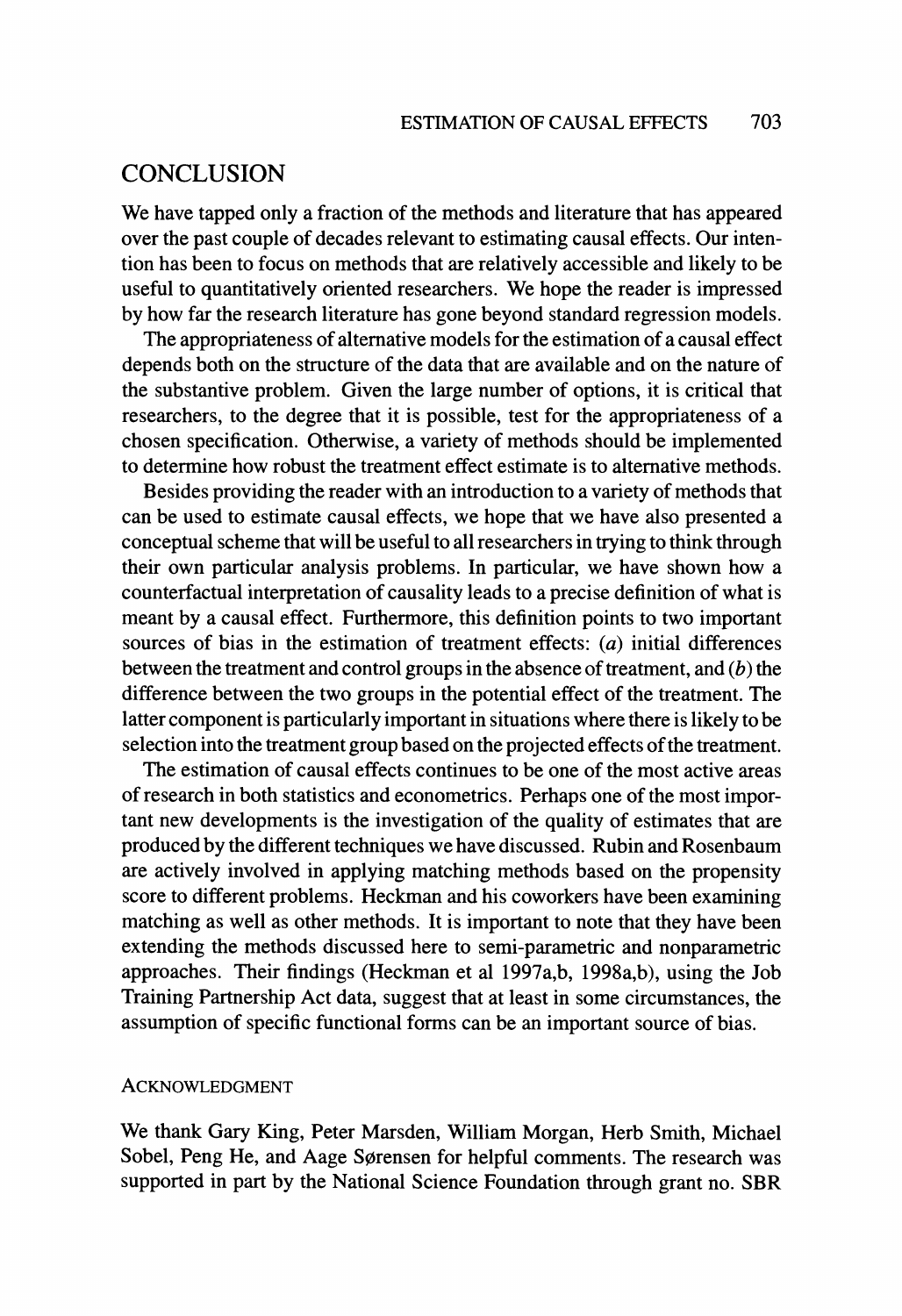**9411875 awarded to Winship and a graduate research fellowship awarded to Morgan.** 

> **Visit the Annual Reviews home page at http://www.AnnualReviews.org**

#### **Literature Cited**

- **Allison PD. 1990. Change scores as dependent variables in regression analysis. In Sociological Methodology 1990, ed. CC Clogg, 20:93- 114. Washington, DC: Am. Sociol. Assoc.**
- **Angrist JD. 1990. Lifetime earnings and the Vietnam era draft lottery: evidence from Social Security administrative records. Am. Econ. Rev. 80:313-36**
- **Angrist JD, Imbens GW. 1995. Two-stage least squares estimation of average causal effects in models with variable treatment intensity. J. Am. Stat. Assoc. 90:431-42**
- **Angrist JD, Imbens GW, Rubin DB. 1996. Identification of causal effects using instrumental variables. J. Am. Stat. Assoc. 91:444-72**
- **Angrist JD, Krueger AB. 1991. Does compulsory school attendance affect schooling and earnings? Q. J. Econ. 106:979-1014**
- **Angrist JD, Krueger AB. 1992. The effect of age at school entry on educational attainment: an application of instrumental variables with moments from two samples. J. Am. Stat. Assoc. 87:328-36**
- **Ashenfelter 0. 1978. Estimating the effect of training programs on earnings. Rev. Econ. Stat. 60:47-57**
- **Ashenfelter O, Card D. 1985. Using the longitudinal structure of earnings to estimate the effect of training programs. Rev. Econ. Stat. 67:648-60**
- **Bound J, Jaeger DA, Baker RM. 1995. Problems with instrumental variables estimation when the correlation between the instruments and the endogenous explanatory variable is weak. J. Am. Stat. Assoc. 90:443-50**
- **Cochran WG, Cox GM. 1950. Experimental Design. New York: Wiley. 2nd ed.**
- **Cook TD, Campbell DT. 1979. Quasi-Experimental: Design andAnalysis Issues for Field Settings. Boston, MA: Houghton Mifflin**
- **Cox DR. 1958a. Planning of Experiments. New York: Wiley**
- **Cox DR. 1958b. The interpretation of the effects of non-additivity in the Latin square. Biometrika 45:69-73**
- **Fisher RA. 1935. The Design of Experiments. Edinburgh: Oliver & Boyd**
- **Garfinkel I, Manski CF, Michalopoulos C. 1992. Micro experiments and macro effects. See**

**Manski & Garfinkel 1992, pp. 253-73** 

- **Goldberger AS. 1991. A Course in Econometrics. Cambridge, MA: Harvard Univ. Press**
- **Hamilton JD. 1994. Time Series Analysis. Princeton, NJ: Princeton Univ. Press**
- **Harris RID. 1995. Using Cointegration Analysis in Econometric Modelling. New York: Prentice Hall**
- **Harvey A. 1990. The Econometric Analysis of Time Series. Cambridge, MA: MIT Press. 2nd ed.**
- **Heckman JJ. 1978. Dummy endogenous variables in a simultaneous equation system. Econometrica 46:931-61**
- **Heckman JJ. 1979. Selection bias as a specification error. Econometrica 47:153-61**
- **Heckman JJ. 1989. Causal inference and nonrandom samples. J. Educ. Stat. 14:159-68**
- **Heckman JJ. 1992. Randomization and social policy evaluation. See Manski & Garfinkel 1992, pp. 201-30**
- **Heckman JJ. 1995. Instrumental Variables: A Cautionary Tale. Cambridge, MA: Natl. Bur. Econ. Res.**
- **Heckman JJ. 1996. Randomization as an instrumental variable. Rev. Econ. Stat. 77:336-41**
- **Heckman JJ. 1997. Instrumental variables: a study of implicit behavioral assumptions used in making program evaluations. J. Hum. Resour 32:441-62**
- **Heckman JJ, Hotz VJ. 1989. Choosing among alternative nonexperimental methods for estimating the impact of social programs: the case of manpower training. J. Am. Stat. Assoc. 84:862-80**
- **Heckman JJ, Ichimura H, Smith J, Todd P. 1998a. Characterizing selection bias using experimental data. Econometrica 6:1017-99**
- **Heckman JJ, Ichimura H, Todd P. 1997a. Matching as an econometric evaluation estimator: evidence from evaluating a job training programme. Rev. Econ. Stud. 64:605-54**
- **Heckman JJ, Ichimura H, Todd P. 1998b. Matching as an econometric evaluation estimator. Rev. Econ. Stud. 65:261-94**
- **Heckman JJ, Lochner L, Taber C. 1998c. General-equilibrium treatment effects: a study of tuition policy. Am. Econ. Rev. 88(2): 381-92**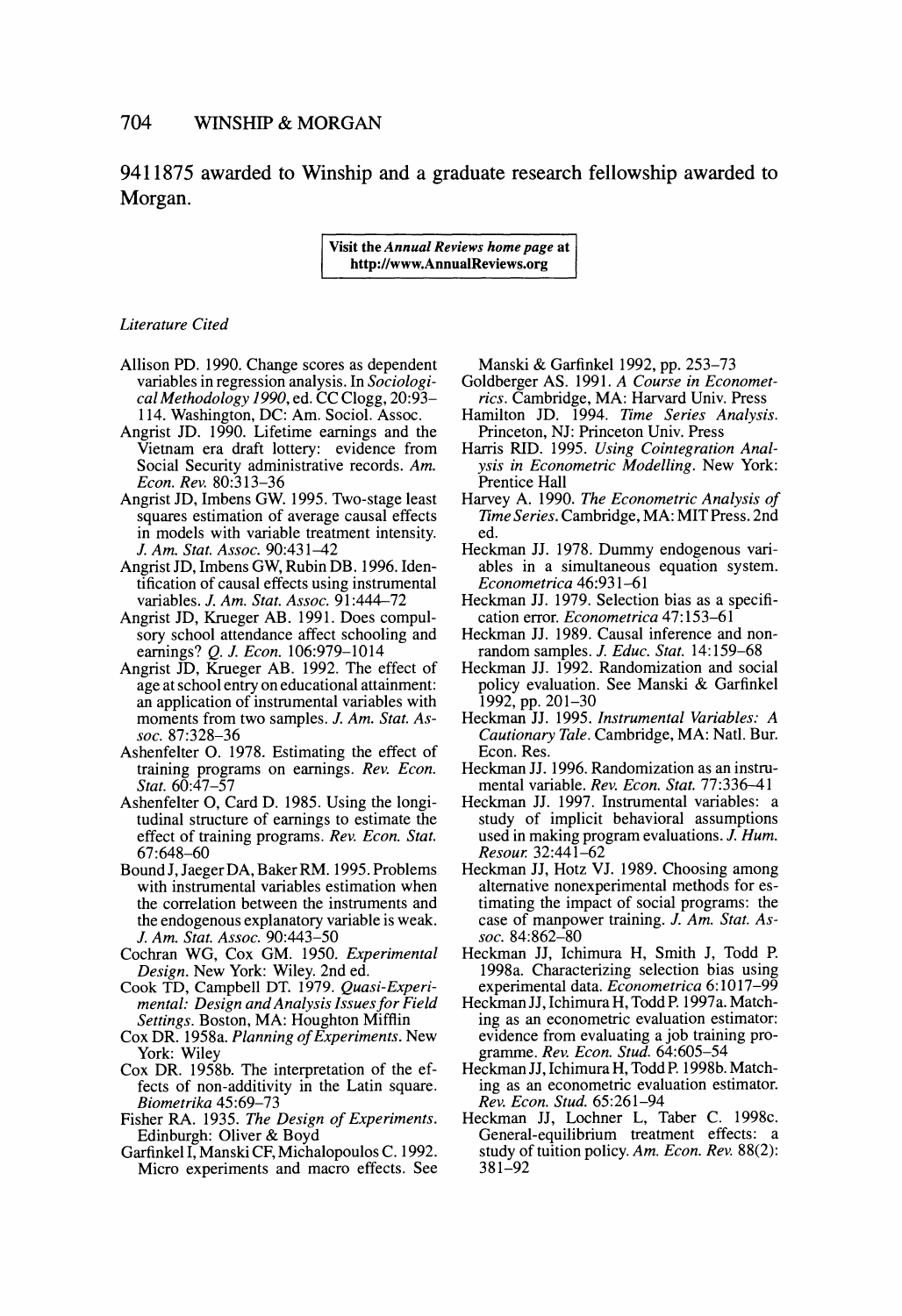- **Heckman JJ, Robb R. 1985. Alternative methods for evaluating the impact of interventions. In Longitudinal Analysis ofLaborMarket Data, ed. JJ Heckman, B Singer, pp. 156-245. Cambridge, UK: Cambridge Univ. Press**
- **Heckman JJ, Robb R. 1986. Alternative methods for solving the problem of selection bias in evaluating the impact of treatments on outcomes. In Drawing Inferences from Self-Selected Samples, ed. H Wainer, pp. 63-113. New York: Springer-Verlag**
- **Heckman JJ, Robb R. 1988. The value of longitudinal data for solving the problem of selection bias in evaluating the impact of treatment on outcomes. In Panel Surveys, ed. G Duncan, G Kalton, pp. 512-38. New York: Wiley**
- **Heckman JJ, Smith J, Clements N. 1997b. Making the most out of programme evaluations and social experiments: accounting for heterogeneity in programme impacts. Rev. Econ. Stud. 64:487-535**
- **Hendry F. 1995. Dynamic Econometrics. New York: Oxford Univ. Press**
- **Holland PW. 1986. Statistics and causal inference. J. Am. Stat. Assoc. 81:945-70**
- **Holland PW, Rubin DB. 1983. On Lord's Paradox. In Principles of Modern Psychological Measurement: A Festschrift for Frederic M. Lord, Ed. H Wainer, S Messick, pp. 3-25. Hillsdale, NJ: Erlbaum**
- **Honore BE, Powell JL. 1994. Pairwise difference estimators of censored and truncated regression models. J. Econom. 64:231-78**
- **Hood WC, Koopmans TC, eds. 1953. Studies in Econometric Method. New York: Wiley**
- **Imbens GW, Angrist JD. 1994. Identification and estimation of local average treatment effects. Econometrica 62:467-75**
- **Imbens GW, Rubin DB. 1997. Estimating outcome distributions for compliers in instrumental variables models. Rev. Econ. Stud. 64:555-74**
- **Judd CM, Kenny DA. 1981. Estimating the Effects of Social Interventions. New York: Cambridge Univ. Press**
- **Judge G, Hill C, Griffiths W, Lee T. 1985. The Theory and Practice of Econometrics. New York: Wiley**
- **Kempthorne 0. 1952. Design and Analysis of Experiments. New York: Wiley**
- **LaLonde RJ. 1986. Evaluating the econometric evaluations of training programs with experimental data. Am. Econ. Rev. 76:604-20**
- **Lieberson S. 1985. Making It Count: The Improvement of Social Research and Theory. Berkeley: Univ. Calif. Press**
- **Maddala GS. 1993. The Econometrics of Panel Data, Vols. 1, 2. Hants, UK: Elgar**
- **Malinvaud EB. 1970. Statistical Methods of Econometrics. Amsterdam: North-Holland**
- **Manski CF. 1994. The selection problem. In Advances in Econometrics, Vol. I, ed. C Sims, pp. 147-70. Cambridge, UK: Cambridge Univ. Press**
- **Manski CF. 1995. Identification Problems in the Social Sciences. Cambridge, MA: Harvard Univ. Press**
- **Manski CF. 1997. Monotone treatment response. Econometrica 65:1311-34**
- **Manski CF, Garfinkel I, eds. 1992. Evaluating Welfare and Training Programs. Cambridge, MA: Harvard Univ. Press**
- **Manski CF, Nagin DS. 1998. Bounding disagreements about treatment effects: A case study of sentencing and recidivism. Sociol. Methodol. 28:99-137**
- **Manski CF, Pepper JV. 1998. Monotone instrumental variables: with an application to the returns to schooling. Presented at Winter Meet. Am. Sociol. Assoc., Chicago**
- **Manski CF, Sandefur GD, McLanahan S, Powers D. 1992. Alternative estimates of the effect of family structure during adolescence on high school graduation. J. Am. Stat. Assoc. 87:25-37**
- **Marcantonio RJ, Cook TD. 1994. Convincing quasi-experiments: the interrupted time series and regression-discontinuity designs. In Handbook of Practical Program Evaluation, ed. JS Wholey, HP Hatry, KE Newcomer, pp. 133-54. San Francisco: Jossey-Bass**
- **McKim VR, Turner SP. 1997. Causality in Crisis: Statistical Methods and the Search for Causal Knowledge in the Social Sciences. South Bend, IN: Univ. Notre Dame Press**
- **Moffitt RA. 1996. Comment on "Identification of causal effects using instrumental variables" by Angrist, Imbens, and Rubin. J. Am. Stat. Assoc. 91:462-65**
- **Neyman JS. 1923. On the application of probability theory to agricultural experiments. Essay on principles. Transl. DM Dabrowska, TP Speed, 1990, in Stat. Sci. 5:465-80 (From Polish)**
- **Neyman J. 1935. Statistical problems in agricultural experimentation. J. R. Stat. Soc. 2:107- 80**
- **Powell JL. 1987. Semiparametric estimation of bivariate latent variables models. Working pap. no. 8704. Madison, WI: Univ. WI, Soc. Syst. Res. Inst.**
- **Pratt JW, Schlaifer R. 1984. On the nature and discovery of structure. J. Am. Stat. Assoc. 79:9-33**
- **Pratt JW, Schlaifer R. 1988. On the interpretation and observation of laws. J. Econom. 39:23-52**
- **Quandt R. 1972. A new approach to estimating switching regression. J. Am. Stat. Assoc. 67:306-10**
- **Robins JM. 1986. A new approach to causal**